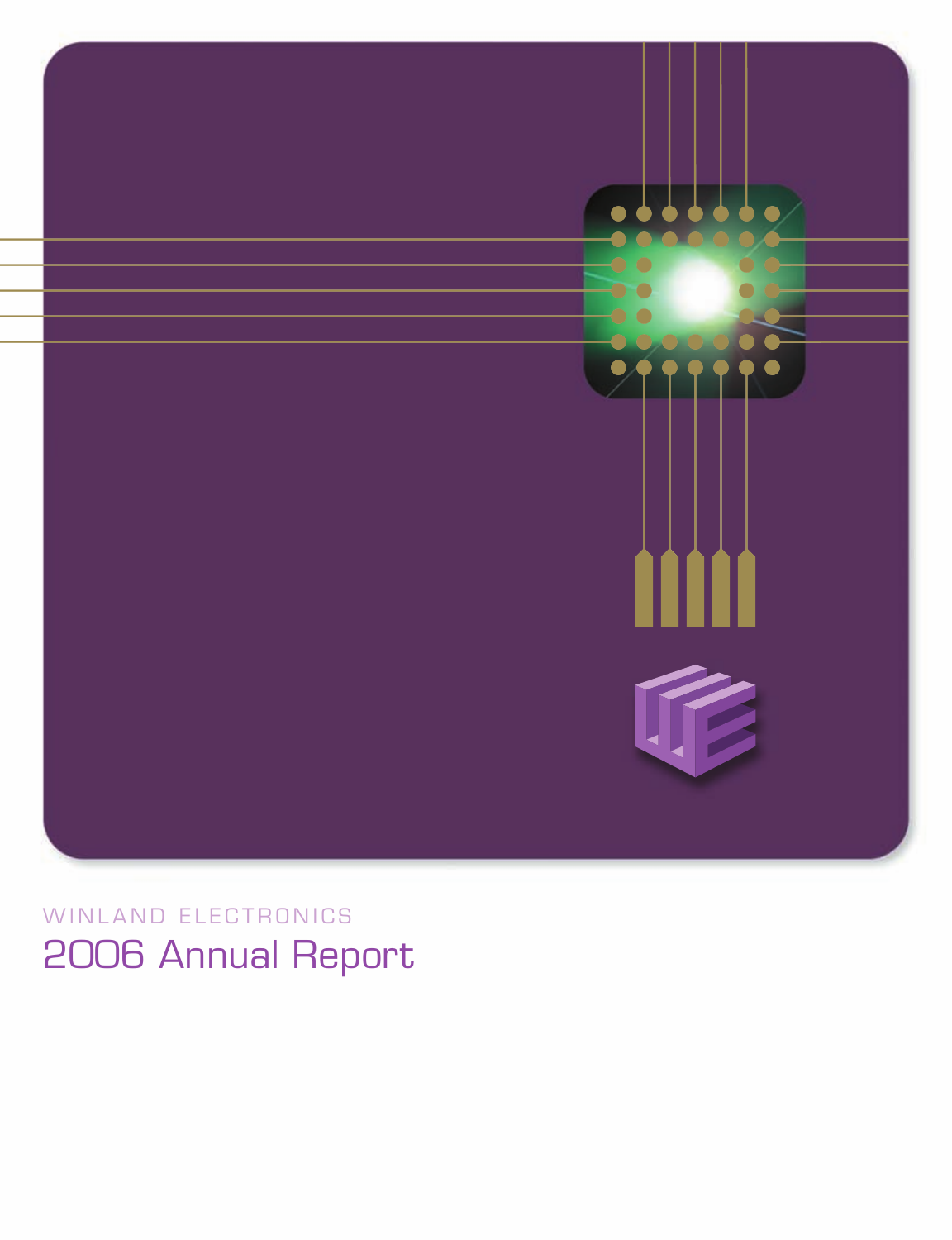# "We have achieved many significant milestones and delivered another profitable year."

# **– Lorin Kruger, President & CEO CEO**

We have achieved many significant milestones and delivered another profitable year, but I know we can do better and further strengthen our Company. We are building a more defined proprietary business model that will carry the company forward with new products and markets. We also have re-centered our efforts and increased our determination to continue to build Winland Electronics reputation as a leading EMS technology and manufacturing company.





# **– Glenn Kermes, CFO**

We believe that adapting to change and investing in our business is the recipe for long term success. Winland continues to develop and execute the strategies of growing our proprietary business along with focusing on building technology into our EMS business model. We will focus on improved margins by implementing and driving lean enterprise techniques throughout the organization. In addition, we will continue to invest in the training and the overall development of our people.

# "We have created a Customer Centric Enterprise."

**– Dale Nordquist, Senior Vice President, Sales and Marketing** 

Our strategies and actions are always focused on the customer, and the creation of sustainable customer value. We have increased the breadth of our services and capabilities while designing customer intimate processes that bring value to our customer partnerships in everything we do. We also invest in our own proprietary products to design and manufacture products that bring valued solutions to new markets for Critical Environment Monitoring.

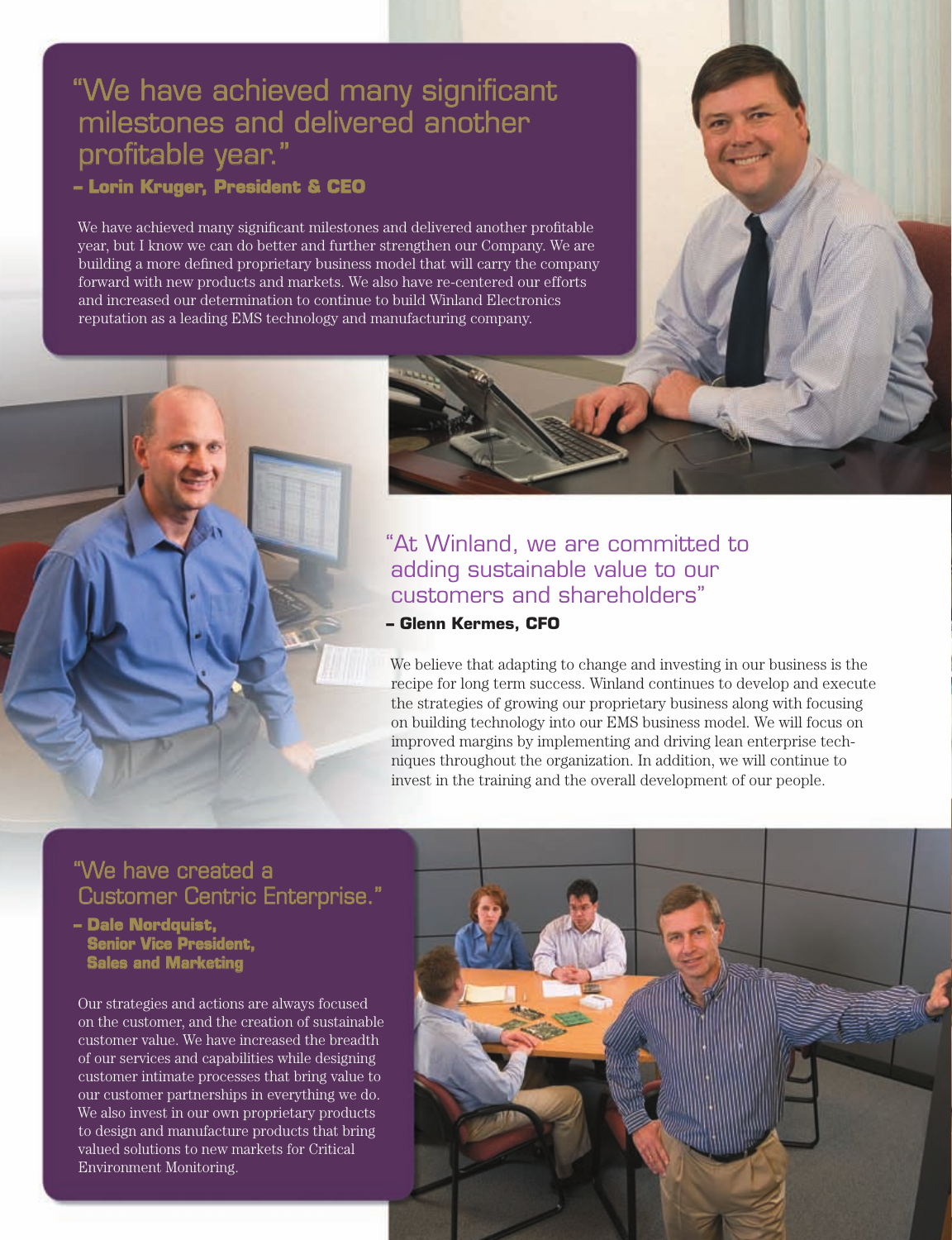April 2007

Dear Fellow Shareholders,

As I reflect on what was a challenging yet productive year in 2006, I am encouraged and my confidence remains high.

On the one hand, continued competition, particularly in emerging manufacturing regions overseas, has made it increasingly challenging to capture business and even more difficult to maintain historical profit margins. As with any business you must adapt to challenges and we are positioning Winland to cope with these changes in our industry. This competitive landscape has made it progressively more important to operate at high levels of efficiency, utilizing lean company methods and eliminating waste. One of our key targets is building towards historic levels of profitability. In 2006 we embarked on a new three year growth plan, detailed further below, that will provide insight as to important parts of this plan.

Despite the challenges, we continued to surpass previous records in terms of revenue, reaching \$37.9 million, a 24.7 percent increase over sales of \$30.4 million for 2005. We have been successful in the effort to transition the company's business model by attracting new customers to fill the revenue lost by the decision of Select Comfort to shift to a dual-source manufacturing arrangement. Today, Select Comfort represents 38.3 percent of our total revenue, down from 52.1 percent just one year ago. Clearly, our efforts to diversify and grow our revenue have been successful.

In addition, we have been able to increase the value we provide to customers, winning business in which we not only produce the printed circuit boards but the entire product assembly. This increased success in developing new customers and increasing the work we do for these customers has also brought near term operating challenges to our team. It brings new factory flow and creates operational and technology challenges, new cash flow, as well as new opportunities. I like that our newer customers are using a wider range of production services. This is not by chance, but rather by design. We will continue with our efforts to leverage our successes in 2006 of building complete products not just circuits alone. These customers have come from various industries such as security products, commercial transportation and medical. By increasing both the number of customer verticals we work with, and also the amount of work we do for customers, we believe we can continue to expand our revenue base.

The challenge, then, is to increase our profit margins.

As we have been saying for several years, to significantly increase our gross profit margins we must substantially increase the sales of our higher-margin proprietary "critical environment sensors and controls" business. We did see growth in our markets but not at the pace we want to see going forward. I believe this is an important area for our company to continue to accelerate in order to provide long-term value and appreciation for our shareholders. With the same determination and focus that we are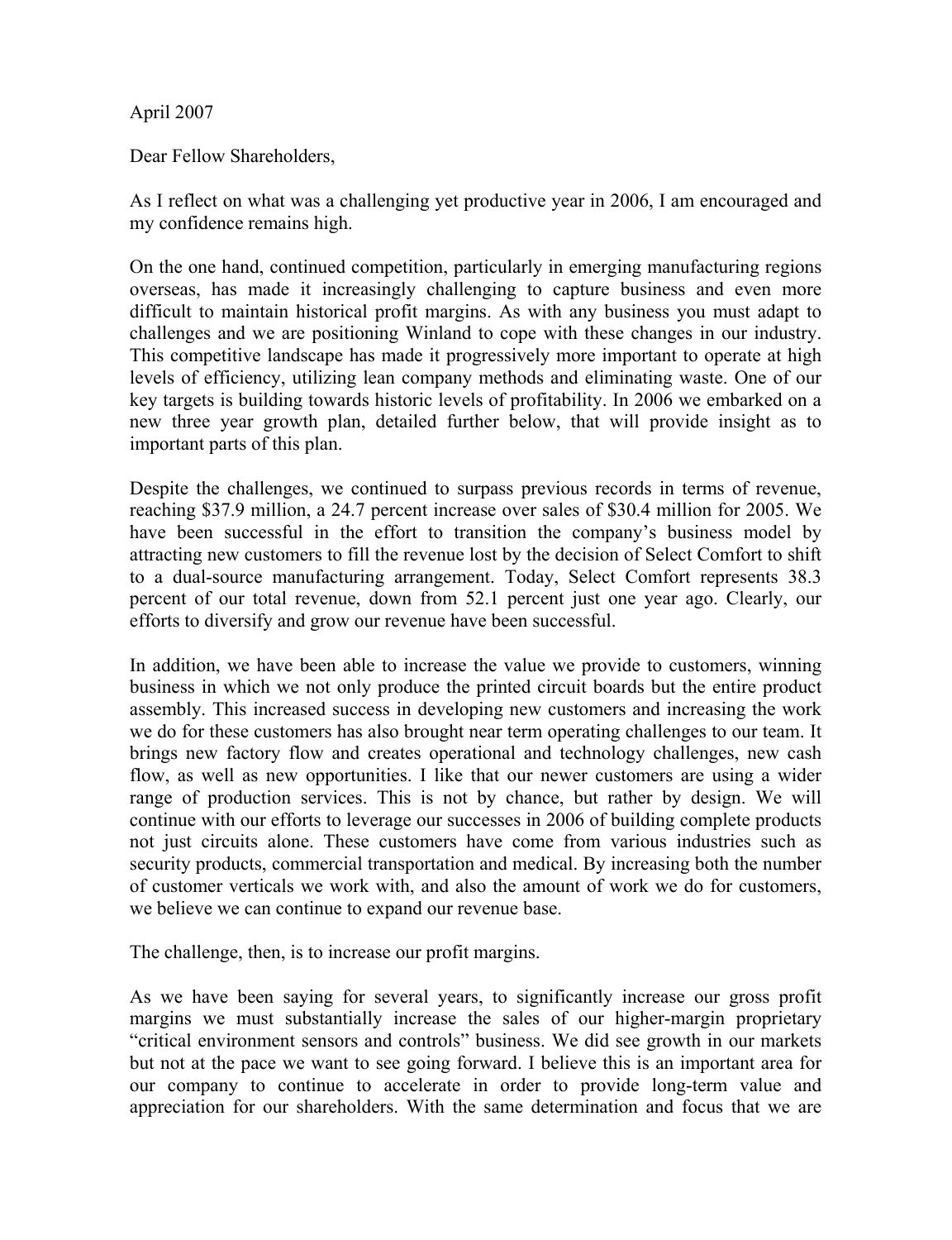rebuilding our EMS business model we will pursue the growth of our "critical Environment Sensors and controls" proprietary business. We will build it as a separate defined business model with strong links to our core design, manufacturing and marketing capabilities.

2007 will be spent defining and refining our future. In the first half of 2007, we will build a more defined proprietary business model that will carry the Company forward expanding on our successes of the past. Throughout 2007, we will further expand our EMS business and press hard to do more then just fill the losses of revenue from our transitioning customer. We will also continue to work on building our technology and technical capability, two defining capabilities that are necessary to grow.

As you can maybe sense in this letter I am not entirely satisfied with overall performance of 2006. I assure you no one in the Company is indeed satisfied. Yes, we have achieved many significant milestones and we delivered another profitable year. But I know we can do better and further strengthen our Company. We have re-centered our efforts and increased our determination to continue to build Winland Electronics reputation as a leading technology and manufacturing company.

I thank you for your continued support.

Sincerely,

Tora / Vas

Lorin Krueger President & CEO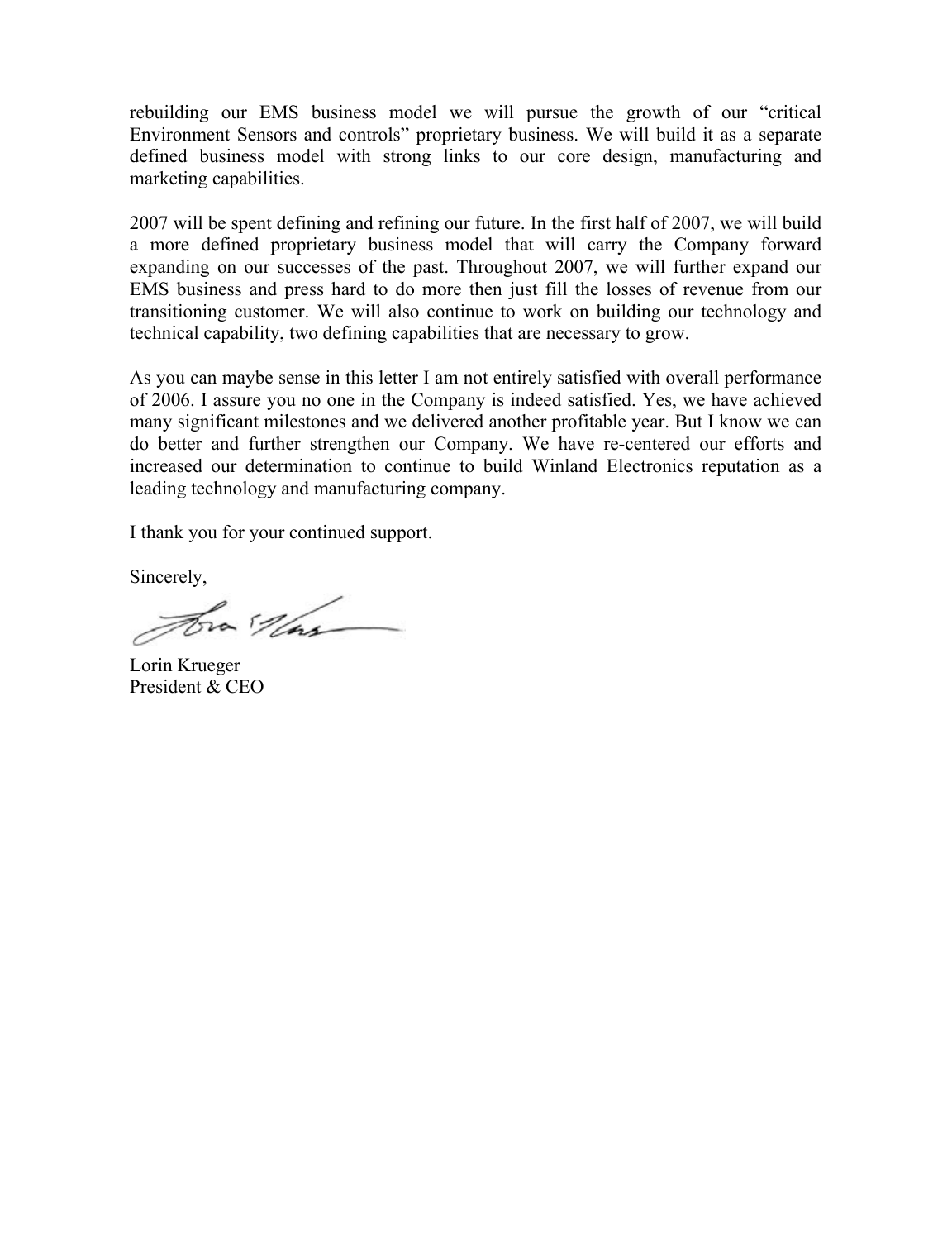#### **UNITED STATES SECURITIES AND EXCHANGE COMMISSION**  Washington, D.C. 20549

\_\_\_\_\_\_\_\_\_\_\_\_\_\_\_\_\_\_\_\_\_\_\_\_

# **FORM 10-KSB**

ANNUAL REPORT PURSUANT TO SECTION 13 OR 15(d) OF

THE SECURITIES EXCHANGE ACT OF 1934

For the Fiscal Year Ended December 31, 2006 Commission File No.: 1-15637

# **WINLAND ELECTRONICS, INC.**

(Name of small business issuer in its charter)

(State or other jurisdiction of incorporation or organization) (IRS Employer Identification Number)

Minnesota 41-0992135

1950 Excel Drive, Mankato, Minnesota 56001 (Address of principal executive offices)

> (507) 625-7231 (Issuer's telephone number) \_\_\_\_\_\_\_\_\_\_\_\_\_\_\_\_\_\_\_\_\_\_\_\_

Securities registered pursuant to Section 12(b) of the Exchange Act:

Title of Each Class Name of Exchange Common Stock, \$.01 par value American Stock Exchange Preferred Stock Purchase Rights American Stock Exchange

Securities registered pursuant to Section 12(g) of the Exchange Act: None

Check whether the Issuer is not required to file reports pursuant to Section 13 or 15(d) of the Exchange Act.  $\Box$ 

Check whether the Issuer (1) has filed all reports required to be filed by Section 13 or 15(d) of the Exchange Act during the preceding 12 months (or for such shorter period that the Issuer was required to file such reports) and (2) has been subject to such filing requirements for the past 90 days. Yes  $\boxtimes$  No  $\Box$ 

Check if there is no disclosure of delinquent filers in response to Item 405 of Regulation S-B contained in this form and no disclosure will be contained, to the best of Issuer's knowledge, in definitive proxy or information statements incorporated by reference in Part III of this Form 10-KSB or any amendment to this Form 10-KSB.

Indicate by check mark whether the registrant is a shell company (as defined in Rule 12b-2 of the Exchange Act).  $Yes \Box No \Box$ 

Issuer's revenues for fiscal year ended December 31, 2006: \$37,945,004

The aggregate market value of the Common Stock held by non-affiliates as of March 16, 2007 was approximately \$11,121,997 based on the closing sale price of the Issuer's Common Stock on such date.

There were 3,600,856 shares of Common Stock, \$.01 par value, outstanding as of March 16, 2007.

# DOCUMENTS INCORPORATED BY REFERENCE

Documents incorporated by reference pursuant to Rule 12b-23: Portions of the Company's Proxy Statement for its 2007 Annual Meeting are incorporated by reference into Part III.

Transitional Small Business Disclosure Format (check one) Yes  $\square$  No  $\square$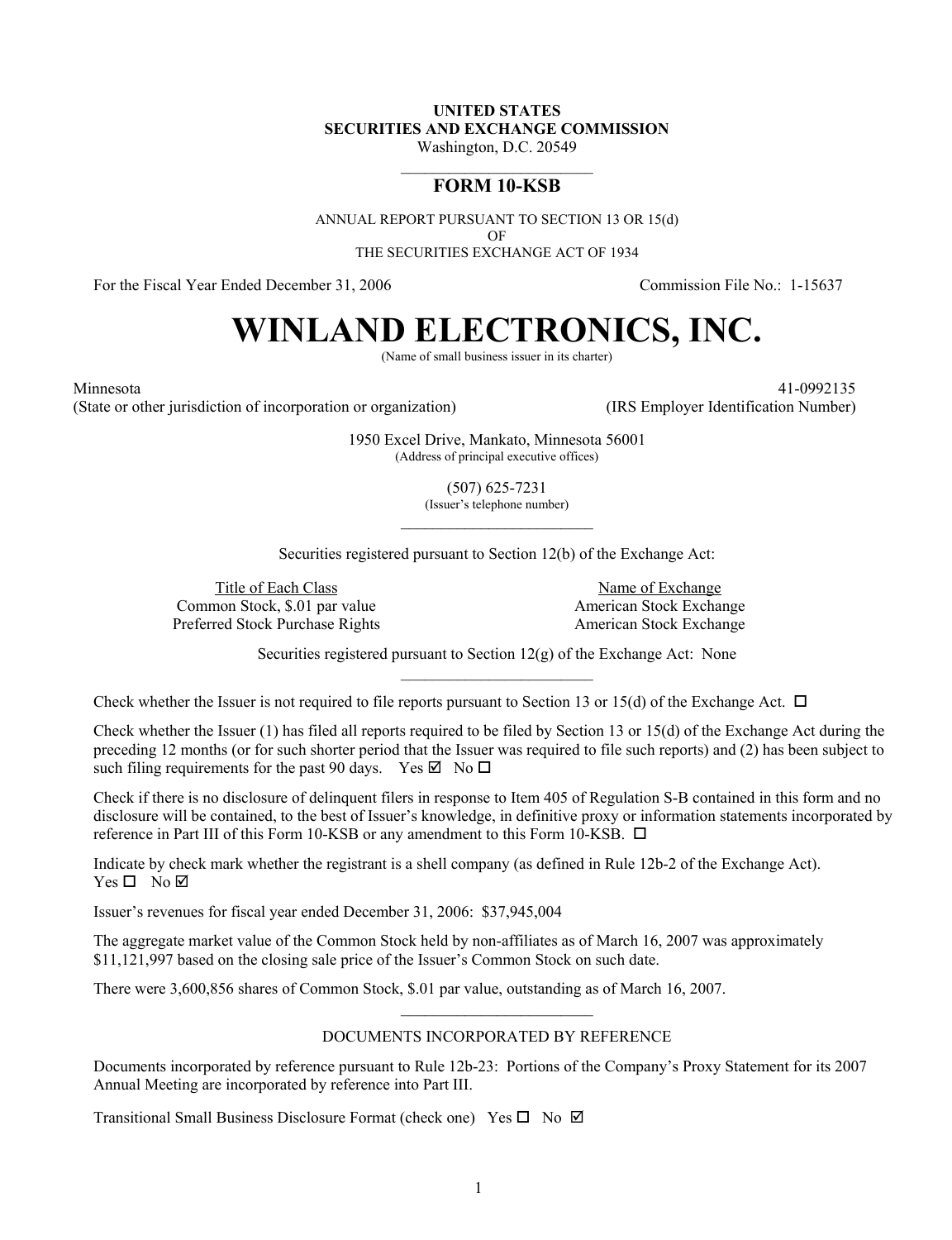# **PART I**

#### **ITEM 1. DESCRIPTION OF BUSINESS**

#### **GENERAL**

Winland Electronics, Inc. (the "Company") was incorporated as a Minnesota corporation in October 1972. The Company designs and manufactures custom electronic controls and assemblies primarily for original equipment manufacturer ("OEM") customers, providing services from early concept studies through complete product realization. Revenues from OEM customers provided 91.3% of the Company's total revenue in 2006. The Company continues to maintain a presence in the security/industrial markets with the sales of its own line of proprietary environmental security products, which accounted for 8.7% of the Company's total revenue in 2006.

#### **PRODUCTS**

The Company designs, produces and distributes products in two product categories defined as "Electronic Manufacturing Services ("EMS") for OEM Customers" and "Proprietary Products and Services," primarily for the Security/Industrial markets.

#### Electronic Manufacturing Services for OEM Customers:

The Company designs and manufactures circuit board assemblies and higher level products that incorporate them for many OEM customers. The Company is positioned to offer complete solutions to OEM customer needs by providing value-added services that complement the Company's contract manufacturing capabilities. The services provided may include product concept studies, product design, printed circuit board design, design for manufacturing, higher level assembly and box build, and legacy support. These services differentiate the Company from the competition and increase customer satisfaction, confidence, and loyalty. The Company views EMS customers as strategic partners and works to provide these "partners" with high level customer care and technical services. Although the Company has purchase orders in place from many of its OEM customers that are scheduled to be fulfilled in 2007, these customers may terminate their relationship with the Company at any time, with certain cancellation provisions. Therefore, there is no assurance that the Company will continue to be engaged by any of these customers. Sales to OEM customers accounted for 91.3% and 89.9% of the Company's total net sales during 2006 and 2005, respectively.

#### Proprietary Products:

The Company's proprietary products include an established family of environmental security products that can monitor critical environments. The Company's security/industrial products include simple and sophisticated microprocessor and mechanically controlled sensors and alarms. These products monitor and detect critical environmental changes, such as changes in temperature or humidity, water leakage and power failures. The Company's "ALERT" series of products may be connected to many burglar or fire alarm panels to monitor and report unfavorable environmental conditions. Proprietary product sales accounted for 8.7% and 10.1% of the Company's total net sales for 2006 and 2005, respectively.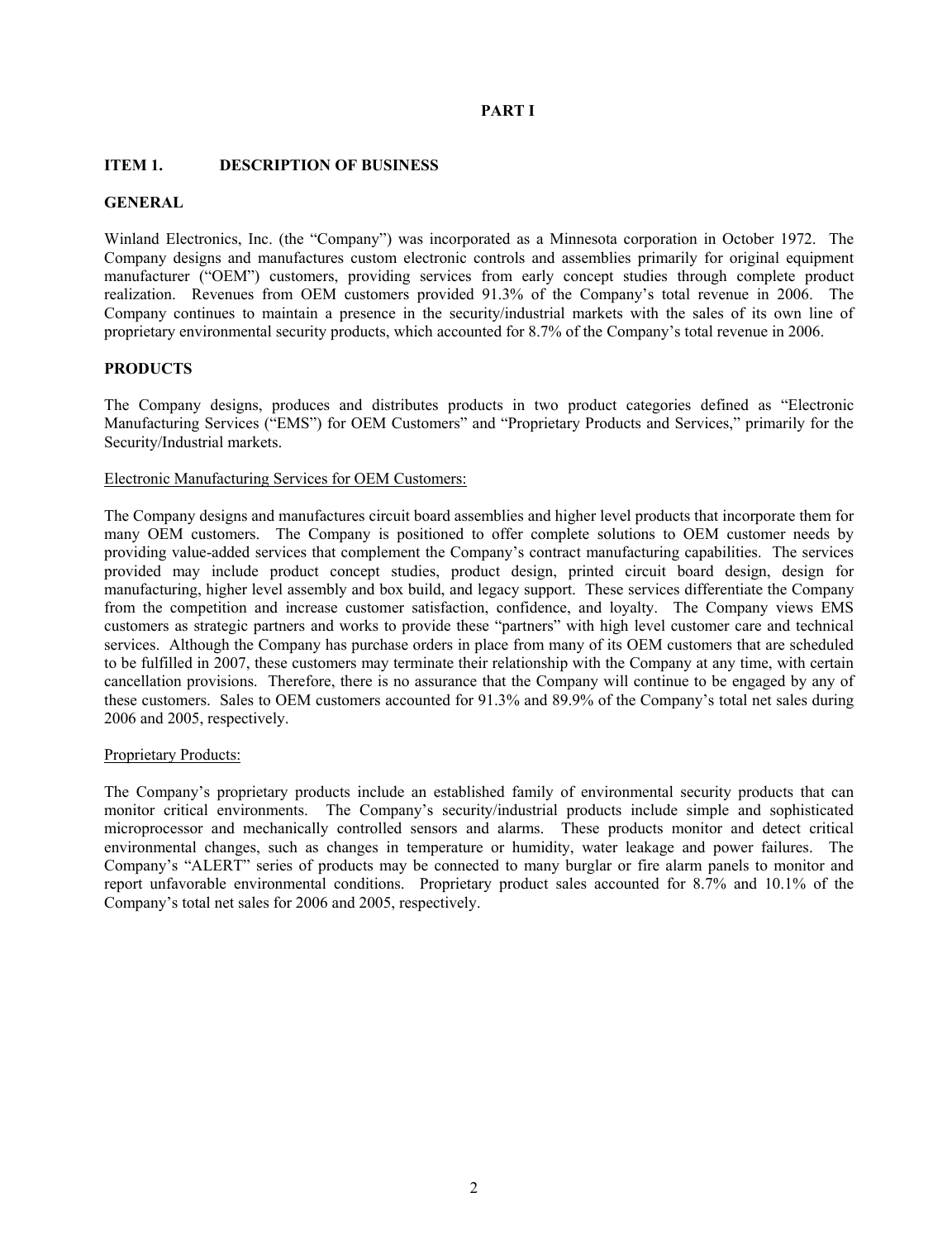#### Marketing and Distribution:

The Company markets its design and manufacturing services to prospective OEM customers primarily through direct sales and marketing efforts along with a referral network to promote its services and uncover new opportunities. Management believes that a direct sales force augmented by a referral network strategy effectively provides Winland an opportunity to build market share in the EMS (Electronic Manufacturing Services) market. One of the Company's key marketing objectives is to form long-term business partnerships with OEM customers by working directly with the customer to develop a degree of technological interdependence between the Company and the customer. With this in mind, the Company has worked to identify new OEM customers that need a broad range of services in addition to their manufacturing needs. The Company plans to achieve continued growth in OEM sales by providing its customers added value with a customer intimate strategy that is centered in exceptional service, application specific technical expertise, and exceptional quality.

The Company markets its proprietary products through dealers and wholesalers, in-house direct marketing and sales efforts, instrumentation catalogs, and national and regional trade expositions. Currently, the Company sells its environmental security products through a distribution network of over 900 locations in the United States, Canada, Mexico, and Europe. The Company continues to explore opportunities with its proprietary product lines, to expand into additional markets, as well as design new products.

# Source of Materials:

Raw material components and some subassemblies are purchased from outside vendors, qualified through a vendor qualification process and inspected in accordance with Company inspection policies before being incorporated into products. Certain purchased components and subassemblies are manufactured to design specifications furnished by the Company, while others are standard off-the-shelf items. The Company utilizes multiple sources for the off-theshelf components, but generally maintains only one source for the items manufactured to design specifications. If the Company loses one or more of its major components suppliers, and needs to seek alternative suppliers, some delay and possible additional costs may be incurred while obtaining alternative sources.

In addition to manufacturing its own products, the Company has contracted with companies in the United States and foreign countries to provide both finished goods assemblies and component assemblies designed to the Company's specifications. Although alternative sources for such items may be found, if the Company were to lose one or more of these suppliers, some delay and additional costs may be incurred while obtaining alternative sources.

# Patents, Trademarks and Licenses:

The Company holds federal trademark registrations for marks used in the Company's business as follows: WATERBUG, TEMP ALERT, ENVIRONMENTAL SECURITY and ENVIROALERT.

# Seasonality and Working Capital:

Due to the diversity of the Company's customer mix, the Company's business and working capital needs are not seasonal. Changes in the types of products produced for significant OEM customers could materially affect the seasonality of the Company's business in future years.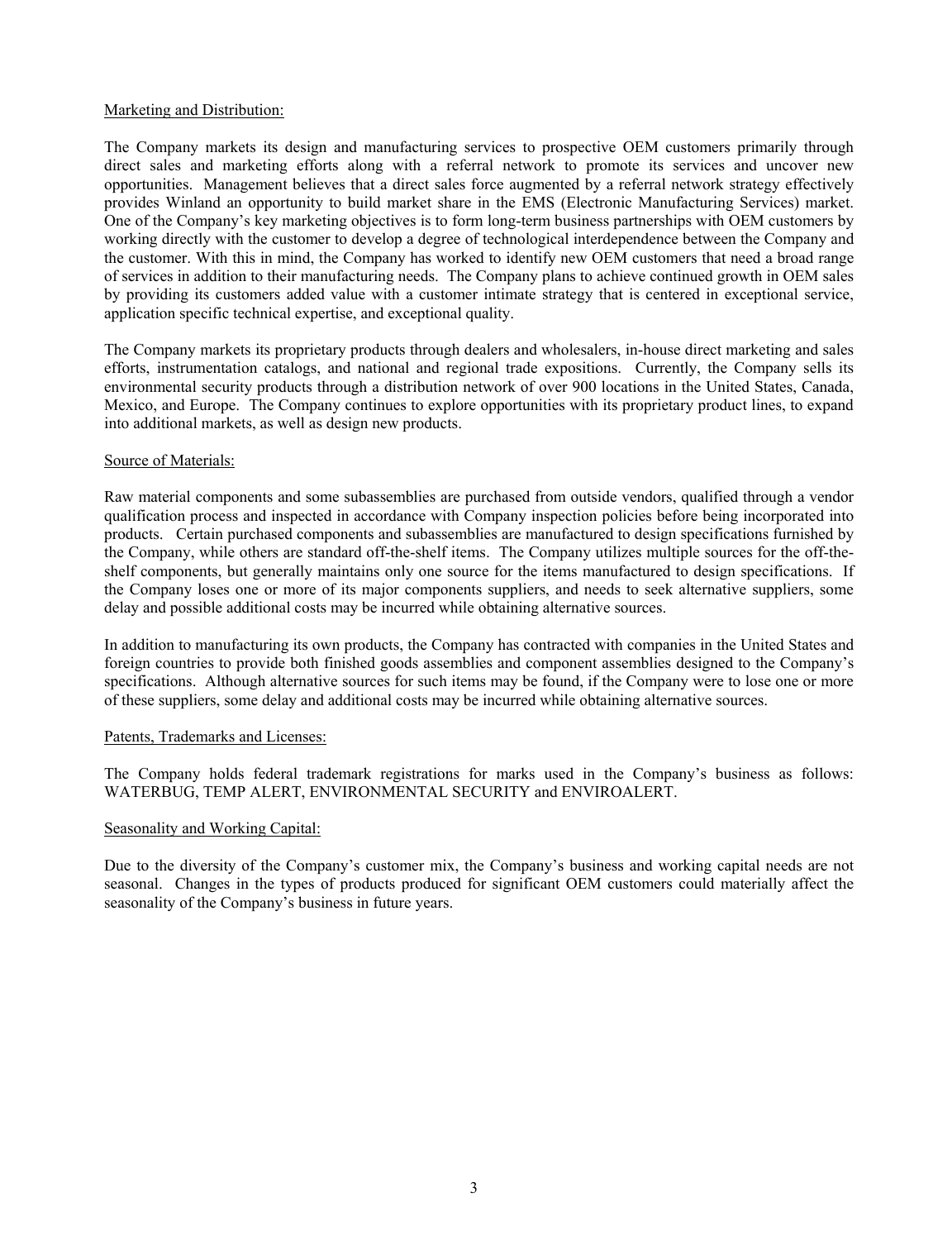#### Significant Customers:

The Company has worked to develop long-term relationships with its OEM customers that are mutually beneficial. Due to the nature of the Company's contract manufacturing relationships, there is a significant degree of dependence between these customers and the Company. Net sales to Select Comfort Corporation (Select) equaled \$14.5 million, or 38.3% of total net sales in 2006 and \$15.9 million, or 52.1% of total net sales in 2005. Select is a Minnesota based air-sleep system manufacturer in the bedding industry. Net sales to XATA Corporation (XATA) equaled \$7.2 million, or 18.9% of total net sales in 2006 and \$1.5 million, or 4.9% of total net sales in 2005. XATA is a Minnesota based onboard fleet management solutions provider for the trucking industry. No other customer equaled or exceeded 10% of net sales for 2006 or 2005.

In 2006, nearly 41.1% of all proprietary products sales were to one of the world's largest security products distributors.

#### Competition:

The Company's business includes the design and manufacturing of custom electronic controls and assemblies for OEM customers and the development and marketing of proprietary security/industrial products. The competition for the contract design and manufacturing services offered by the Company is very competitive, both domestically and internationally. To enhance its ability to compete effectively, the Company has continued to invest in the development of its work force and technically advanced design production and test equipment. The Company distinguishes itself from many competitors by offering full service solutions to its contract design and manufacture customers. Significant competitive factors in this market include development and design expertise, quality of manufacturing, price, capacity, and company reputation. The Company believes that it performs favorably with respect to these competitive factors in the markets it serves. The Company's foreign competitors are often more aggressive in pricing their services and many of the Company's competitors have greater capacity, and are betterknown and better-financed than the Company.

Competition among the security/industrial products has increased the last several years as additional companies have introduced competing products. The Company believes, however, that its products offer desirable features at competitive prices. Significant competitive factors in the market for security/industrial products include product effectiveness and features, price, reliability and company reputation. The Company believes that it competes favorably with respect to product effectiveness, features, price and reliability. However, given the Company's size and relatively small presence in this market, many of the Company's competitors have an advantage by being larger, better-known and better-financed.

#### Research and Development:

Throughout 2006, the Company has worked to provide full-service solutions to its OEM customers by offering varied design technologies such as wireless communications and embedded software design for control systems. The Company's engineering department is staffed with experienced electrical and software engineers that provide a wide range of customer services, including: conceptual design; custom enclosures and 3D modeling; board level, subsystem, and high-level assembly; PCB layout; analog and digital design, embedded systems and software; sensors, power and motor controls, and low power radio frequency design. The Company believes that with its internal engineering department and approved outside engineering consultants it will be able to meet the current needs of its customer base. The Company spent \$642,330 or 1.7% of net sales for research and development expenses for the year ended December 31, 2006, compared to \$798,138 or 2.6% of net sales for 2005.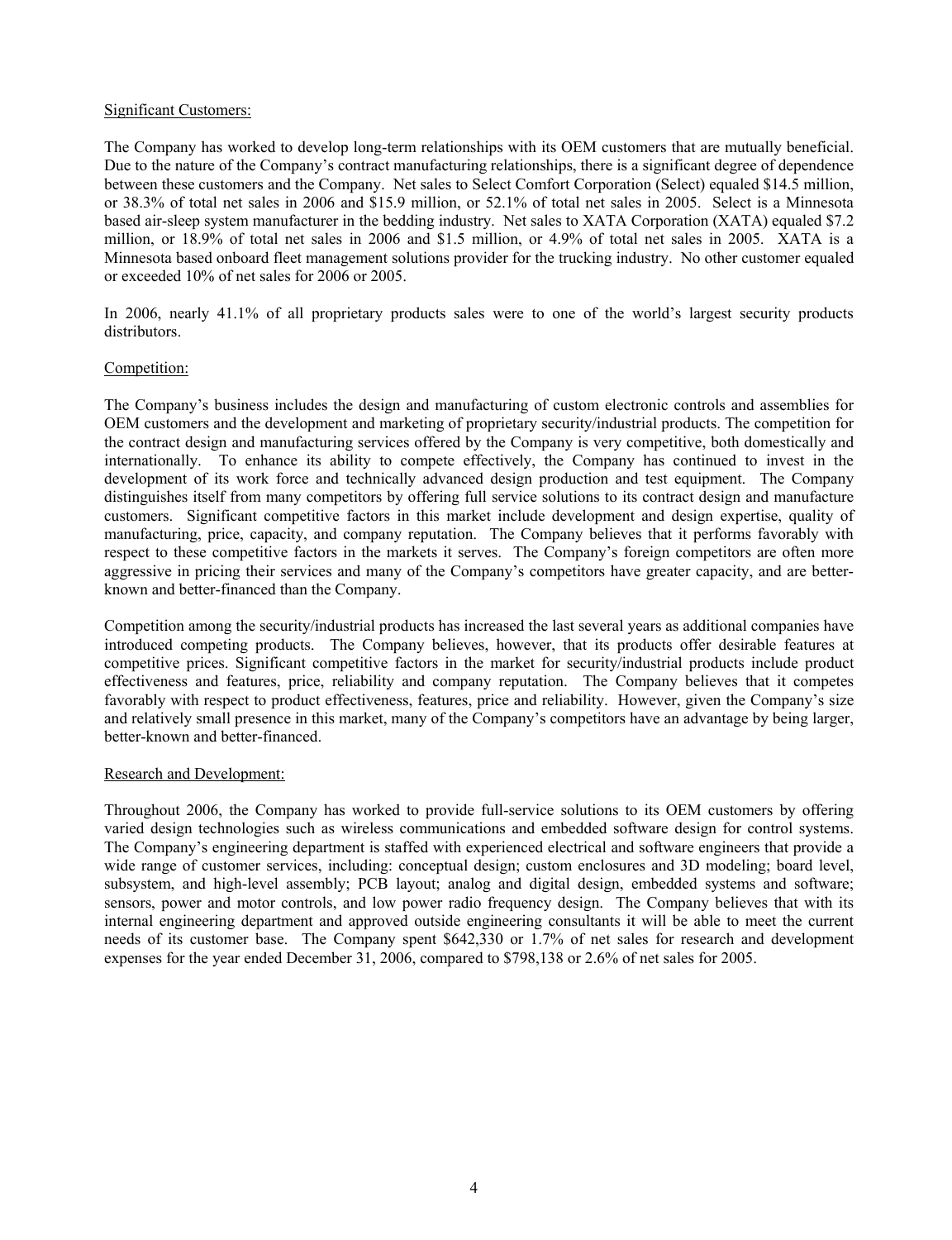# Effect on Environmental Regulations:

There are two European Union ("EU") directives which could affect our business and results. The Restriction of the use of Certain Hazardous Substances ("RoHS") became effective on July 1, 2006, and restricts within the EU the distribution of products containing certain substances, including lead, which is the most relevant restricted substance to the Company.

The second EU directive is the Waste Electrical and Electronic Equipment directive, effective in August 2005, under which a manufacturer or importer will be required, at its own cost, to take back and recycle all of the products it either manufactured in or imported into the EU.

Since both of these directives affect the worldwide electronics supply-chain, we have made collaborative efforts with our suppliers and customers to develop compliant processes and products. The continued cost of such efforts, the degree to which we will be expected to absorb such costs, the impact that the directive may have on product shipments and our liability for non-compliant product is not yet known, but could have a material effect on our operations and results.

#### Evaluations of controls required by Section 404 of the Sarbanes-Oxley Act:

Changing laws, regulations and standards relating to corporate governance and public disclosure, including the Sarbanes-Oxley Act and related regulations implemented by the SEC, are creating uncertainty for public companies, increasing legal and financial compliance costs and making some activities more time consuming. We will be evaluating our internal controls systems to allow management to report on, and our independent auditors to attest to, our internal controls. We will be performing the system and process evaluation and testing (and any necessary remediation) required to comply with the management certification and auditor attestation requirements of Section 404 of the Sarbanes-Oxley Act. While we anticipate being able to fully implement the requirements relating to internal controls and all other aspects of Section 404 by our December 31, 2007 deadline, we cannot be certain as to the timing of completion of our evaluation, testing and remediation actions or the impact of the same on our operations. If we are not able to implement the requirements of Section 404 in a timely manner or with adequate compliance, we may be subject to sanctions or investigation by regulatory authorities, including the SEC. This type of action could adversely affect our financial results or investors' confidence in our company and our ability to access capital markets and could cause our stock price to decline. In addition, the controls and procedures that we will implement may not comply with all of the relevant rules and regulations of the SEC. If we fail to develop and maintain effective controls and procedures, we may be unable to provide the required financial information in a timely and reliable manner. Further, if we acquire any company in the future, we may incur substantial additional costs to bring the acquired company's systems into compliance with Section 404.

# Foreign Operations and Export Sales:

The Company derived less than 1% of its revenues from sales outside the United States for both 2006 and 2005.

# Personnel:

At December 31, 2006, the Company had 143 employees (138 full-time and 5 part-time). During 2006 and 2005, the Company also used temporary labor services during peak production times. The Company is not subject to a collective bargaining agreement, and it considers its relations with its employees to be good.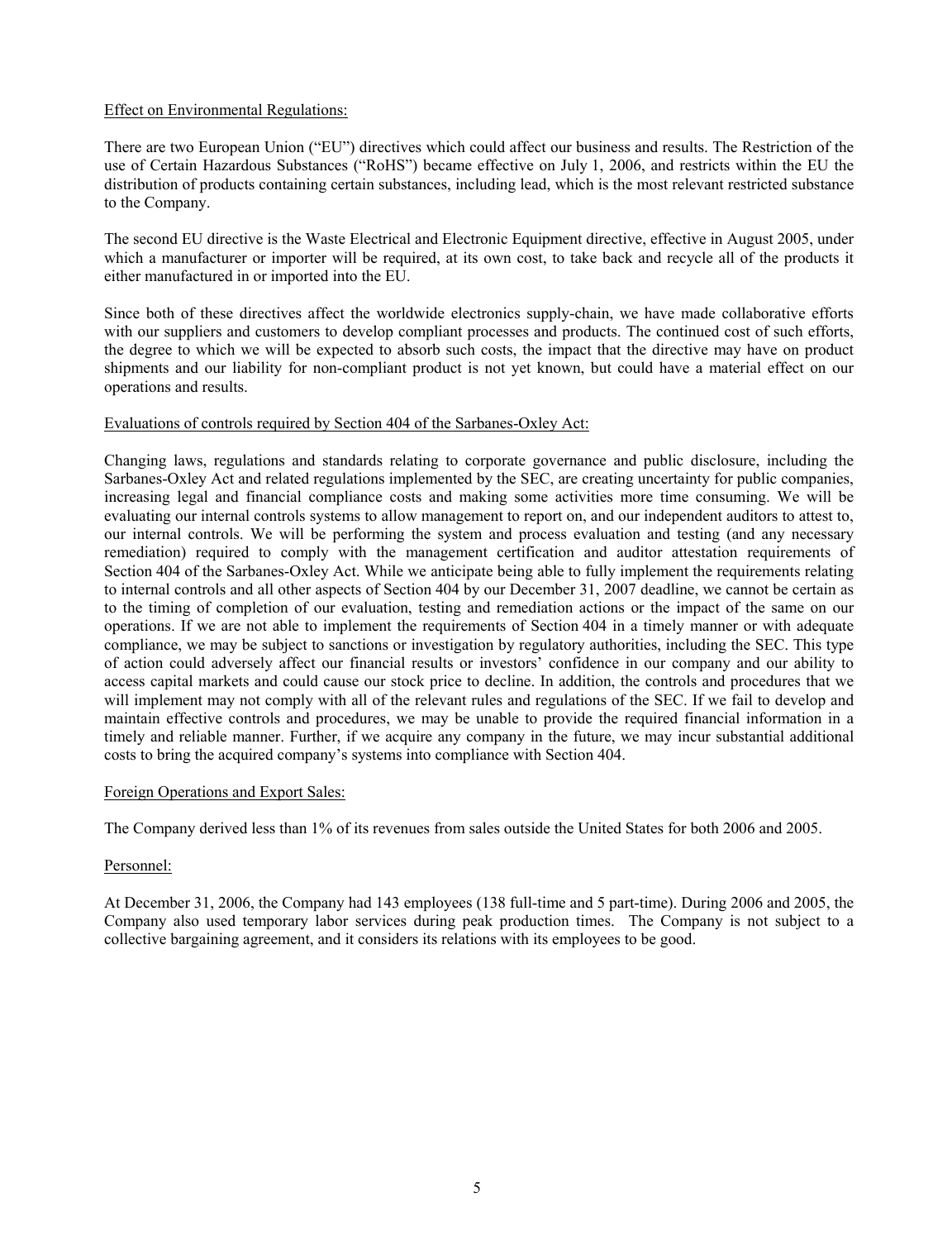# **ITEM 2. DESCRIPTION OF PROPERTY**

The Company owns its office and manufacturing facility located in Mankato, Minnesota. The 58,000 square foot building consists of 15,500 square feet of office space, 32,500 square feet of manufacturing space and 10,000 square feet of warehouse space, all of which is used by the Company. Management believes the current facility adequately supports the Company's present and near future operations. Management believes its property is adequately covered by insurance. The Company's office and manufacturing facility is subject to mortgages with an aggregate debt of \$826,394 as of December 31, 2006.

# **ITEM 3. LEGAL PROCEEDINGS**

None.

# **ITEM 4. SUBMISSION OF MATTERS TO A VOTE OF SECURITY HOLDERS**

None.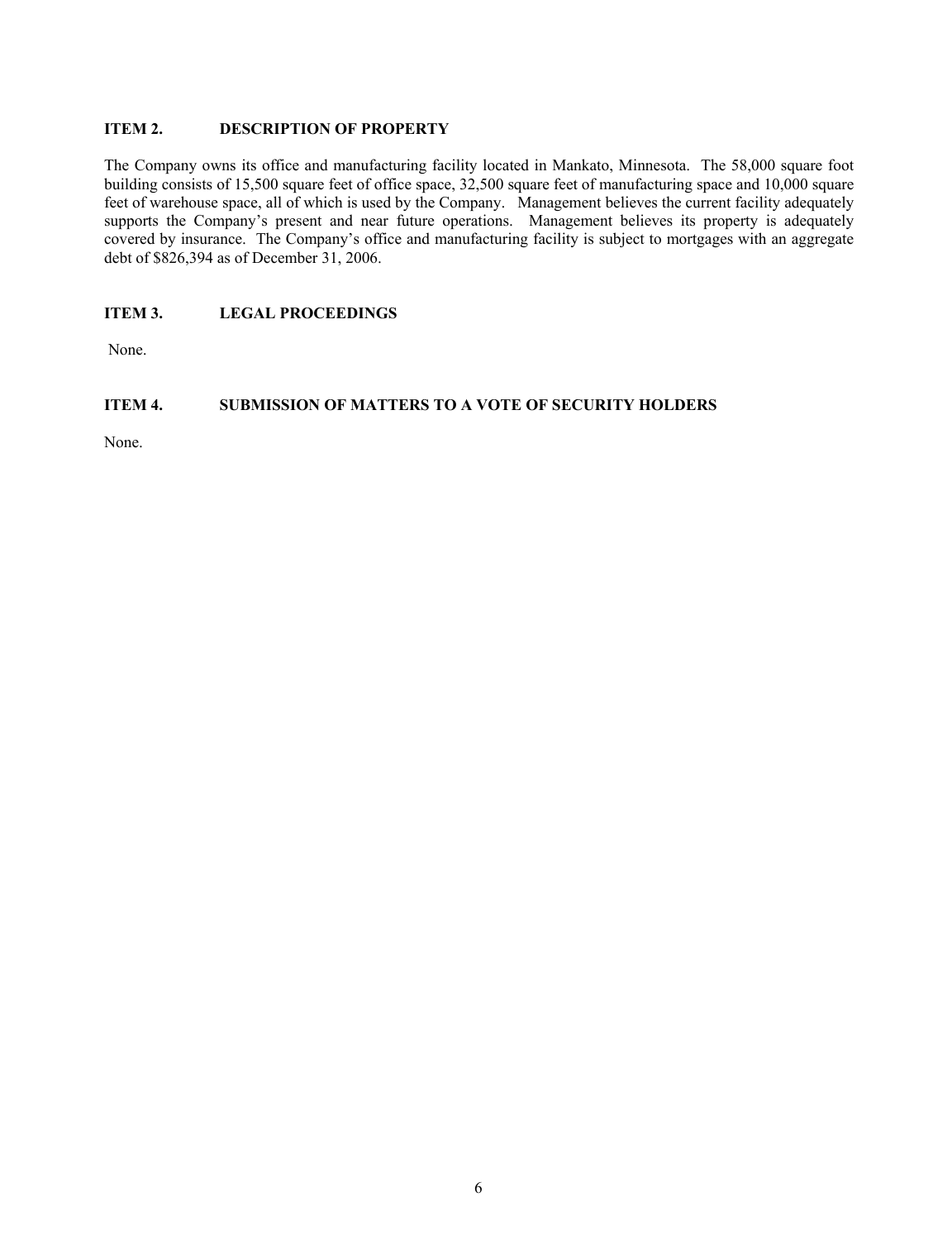#### **EXECUTIVE OFFICERS OF THE COMPANY**

The name and ages of all of the Company's executive officers and the positions held by them are listed below.

| <b>Name</b>         | Age | <b>Position</b>                                               |
|---------------------|-----|---------------------------------------------------------------|
| Lorin E. Krueger    | 51  | President, Chief Executive Officer,<br>Secretary and Director |
| Glenn A. Kermes     | 46  | Chief Financial Officer                                       |
| Terry E. Treanor    | 44  | Vice President of Manufacturing                               |
| Dale A. Nordquist   | 52  | Senior Vice President of Sales and<br>Marketing               |
| Gregory W. Burneske | 45  | Vice President of Engineering                                 |

*Lorin E. Krueger* has served as our Chief Executive Officer since June 2001 and as our President since January 1999. In addition, Mr. Krueger has served as Secretary since 1983. Mr. Krueger, who has been an employee of the Company since 1976, served in several other positions, including Chief Operating Officer from January 1999 until June 2001, Senior Vice President of Operations from March 1987 until January 1999, and Vice President from January 1977 to March 1987.

*Glenn A. Kermes* has served as our Chief Financial Officer since October 2006. From September 2004 to June 2006, Mr. Kermes served as Vice President and Chief Financial Officer of Ross Manufacturing, a manufacturer of frozen dessert equipment. From January 2004 to September 2004, Mr. Kermes served as North American Controller for the Kendro Division of SPX Corporation. Mr. Kermes served as Operations Controller for the Newell Rubbermaid Hand Tools Division from July 2002 to January 2004. Prior to that, he served in several other financial positions.

*Terry E. Treanor* has served as our Vice President of Manufacturing since June 1996. He joined the Company in 1994 serving in various capacities, including Quality Assurance Manager and Operations Manager. Mr. Treanor was employed by Onan Corp., a power generation company, from January 1985 until July 1994, serving most recently as Supplier Quality Engineer.

*Dale A. Nordquist* has served as our Senior Vice President of Sales and Marketing since December 2002. From October 2001 to December 2002, Mr. Nordquist was our Vice President of Sales – EMS Western Region. From May 1999 to October 2001, Mr. Nordquist served as Vice President of Sales and Marketing for Quickdraw Conveyor Systems, Inc., which filed for Chapter 7 bankruptcy in January 2001 and was acquired by MagStar Technologies, Inc. in February 2001. From 1981 to May 1999, Mr. Nordquist served as Vice President of Sales and Marketing for HEI, Inc., a Minnesota based designer and manufacturer of ultra-miniature electronic devices and high technology products incorporating these devices.

*Gregory W. Burneske* has served as our Vice President of Engineering since January 2006. In May 2004, Mr. Burneske joined Winland as our Director of Engineering Services. From 1989 to May 2004, Mr. Burneske was employed by Plexus Technology Group, Inc. in various positions, including design engineer, a project manager and as the manager of analog and RF systems development.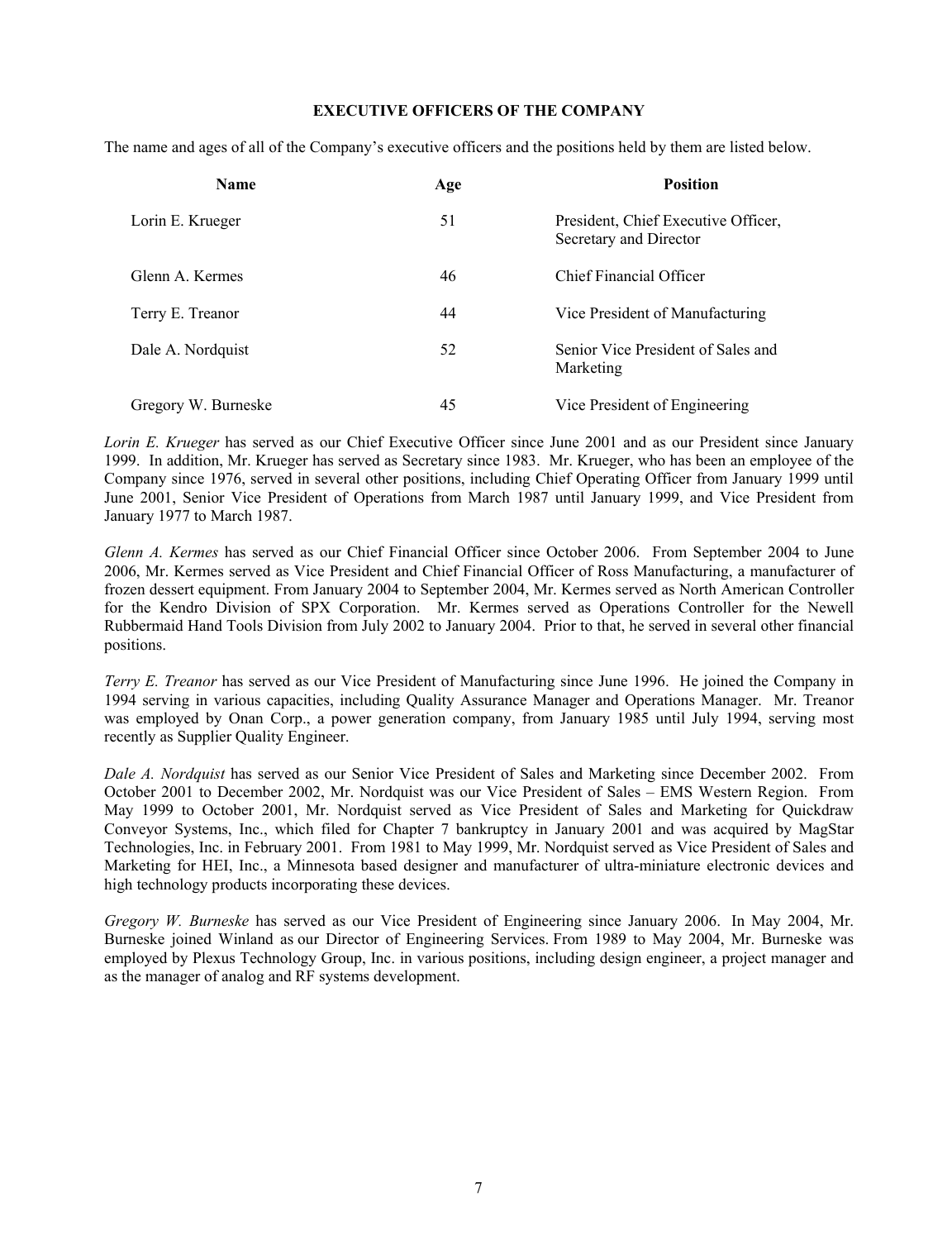#### **PART II**

#### **ITEM 5. MARKET FOR COMMON EQUITY, RELATED STOCKHOLDER MATTERS AND SMALL BUSINESS ISSUER PURCHASES OF EQUITY SECURITIES**

The Company's Common Stock is listed on the American Stock Exchange ("AMEX") under the symbol WEX. The following table sets forth the high and the low bid quotations, as reported by AMEX.

| Low  | High         |
|------|--------------|
|      | 5.75         |
|      | 7.19         |
| 3.25 | 3.90         |
| 3.02 | 4.19         |
|      |              |
| 3.95 | 5.19         |
| 3.11 | 5.09         |
| 3.20 | 7.44         |
| 3.15 | 5.43         |
|      | 3.37<br>2.95 |

On March 16, 2007, the fair market value of the Company's Common Stock was \$3.33 based on the closing sale price quoted by AMEX on that date. As of December 31, 2006, the Company had approximately 397 shareholders of record.

The Company has never paid cash dividends on its Common Stock. The Board of Directors presently intends to retain earnings for use in the Company's business and does not anticipate paying cash dividends on Common Stock in the foreseeable future. Any future determinations as to the payment of dividends will depend on the financial condition of the Company, restrictive debt covenants and such other factors as are deemed relevant by the Board of Directors. There were no dividends paid on Common Stock during 2006.

#### **ITEM 6: MANAGEMENT'S DISCUSSION AND ANALYSIS OR PLAN OF OPERATION**

#### **RESULTS OF OPERATIONS - 2006 vs. 2005**

Net Sales: The Company recorded net sales of \$37,945,004 for the year ended December 31, 2006, an increase of \$7,512,044 or 24.7% from \$30,432,960 for 2005. Nine new OEM customers provided 19.5% of this increase along with increased net sales to several long term customers. The increase in net sales to OEM customers was offset, in part, by a 8.3% reduction in net sales to Select Comfort. The Company was successful in introducing 164 new or revised line items for new and existing customers. Sales of Winland's proprietary products, primarily the security/industrial sector increased 6.5% to \$3,286,980 for 2006 compared to \$3,086,555 for 2005. As a percentage of total sales, proprietary product sales were 8.7% and 10.1% for the twelve months ended December 31, 2006 and 2005, respectively.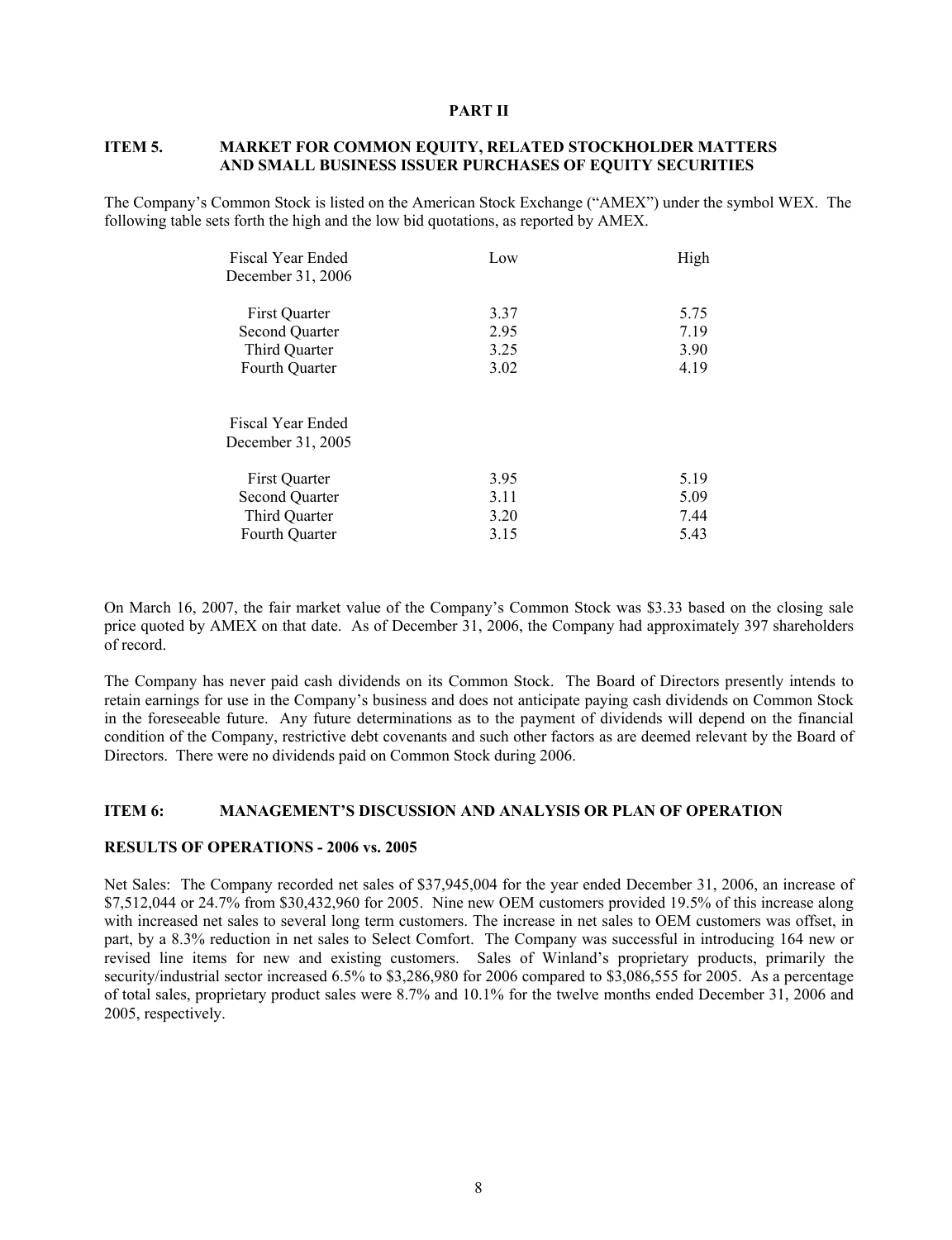The Company's Original Equipment Manufacture (OEM) customers have given the Company purchase orders and forecasts having an aggregate value of \$19.6 million to be completed during 2007. The Company expects to receive additional orders from current OEM customers for 2007 and future production. Although the Company has purchase orders in place from many of its OEM customers, which are scheduled to be fulfilled in 2007, these customers may terminate their relationship with the Company at any time, with certain cancellation provisions. Therefore, there is no assurance that the Company will continue to be engaged by any of these customers.

On March 20, 2006, the Company entered into a new agreement with Select Comfort, its largest customer, which replaced a prior agreement with Select Comfort that granted the Company exclusive rights within the U.S. to supply certain products to Select Comfort. Under the terms of the new agreement, the Company has revised the pricing of the products it manufactures for Select Comfort and the new pricing represents a lower overall margin contribution to the Company. Under the new agreement, the Company will be one of two suppliers of electronic assemblies to Select Comfort and expects to receive approximately 50 percent of Select Comfort's total electronics assembly demand. The new agreement calls for periodic performance reviews for quality, delivery and price.

The Company has continued to provide a full range of Electronic Manufacturing Services (EMS) to OEM customers, delivering product needs from early concept through product realization. The Company continues to explore additional geographic regions to market its OEM services, primarily through networking with referral sources in the Chicago and Minneapolis areas. The loss of any significant OEM customer would likely have an adverse effect on the Company's short-term, and potentially long-term, results.

Cost of Sales: Cost of sales was \$31,439,758 or 82.9% of net sales for year ended December 31, 2006, compared to \$23,134,362 or 76.0% of net sales for the same period in 2005. The Company includes material and supplies, direct labor and other manufacturing expenses in its computation of cost of sales. Other manufacturing expenses, some of which are included in overhead, include, but are not limited to, indirect manufacturing labor and related benefits and expenses, depreciation and maintenance of manufacturing equipment and software, freight expense, purchasing expenses, warehousing expenses, warranty expense, inventory scrap and write-offs, an allocation for facility and information technology usage and product liability insurance.

Costs that are capitalized in work in process and finished goods inventory include all of the above, except certain expenses such as warranty expense, inventory scrap and write-offs and certain freight costs.

Gross Profits: Gross profits can fluctuate from period to period due to a variety of factors, including, but not limited to, sales volume, product mix, and plant efficiency. Gross profit was \$6,505,246 or 17.1% of net sales for the year ended December 31, 2006 compared to \$7,298,598 or 24.0% of net sales for the same period in 2005. Gross profit dollars decreased 10.9% for 2006 compared to 2005. The decrease in gross profit as a percentage of sales is attributable to reduced margins on Select Comfort sales due to adjusted pricing with the new agreement, continued margin pressure from other customers on existing products and costs of introducing new or revised products to manufacturing. In addition, gross profits decreased due to increases in indirect personnel expenses of \$388,752, research & development application of \$333,423 for specific jobs, depreciation expenses of \$199,685 and plant relayout expenses of \$121,120, offset, in part, by decreases in employee training of \$31,811 and prototype supplies of \$26,178.

Operating Expenses: Operating expenses were \$4,758,916 or 12.5% of net sales for the year ended December 31, 2006 compared to \$4,079,049 or 13.4% for the same period ended December 31, 2005. Operating expenses include: 1) general and administrative expenses such as administrative salaries and related benefits and expenses, professional and legal fees, investor relations expenses, board of directors fees, and directors and officers insurance and other general office supplies and expenses; 2) sales and marketing expenses including salaries and related benefits and expenses for direct outside salesmen, program management, customer service and the senior vice president of sales and marketing, sales commissions, trade show expenses, web site development and maintenance, promotional materials, advertising expense and an allocation for facility and information technology usage; and 3) research and development expense such as salaries and related benefits and expenses, labor and material associated with new product development, depreciation and maintenance of research and development equipment and software, warranty expense associated with engineering projects and an allocation of facility and information technology usage.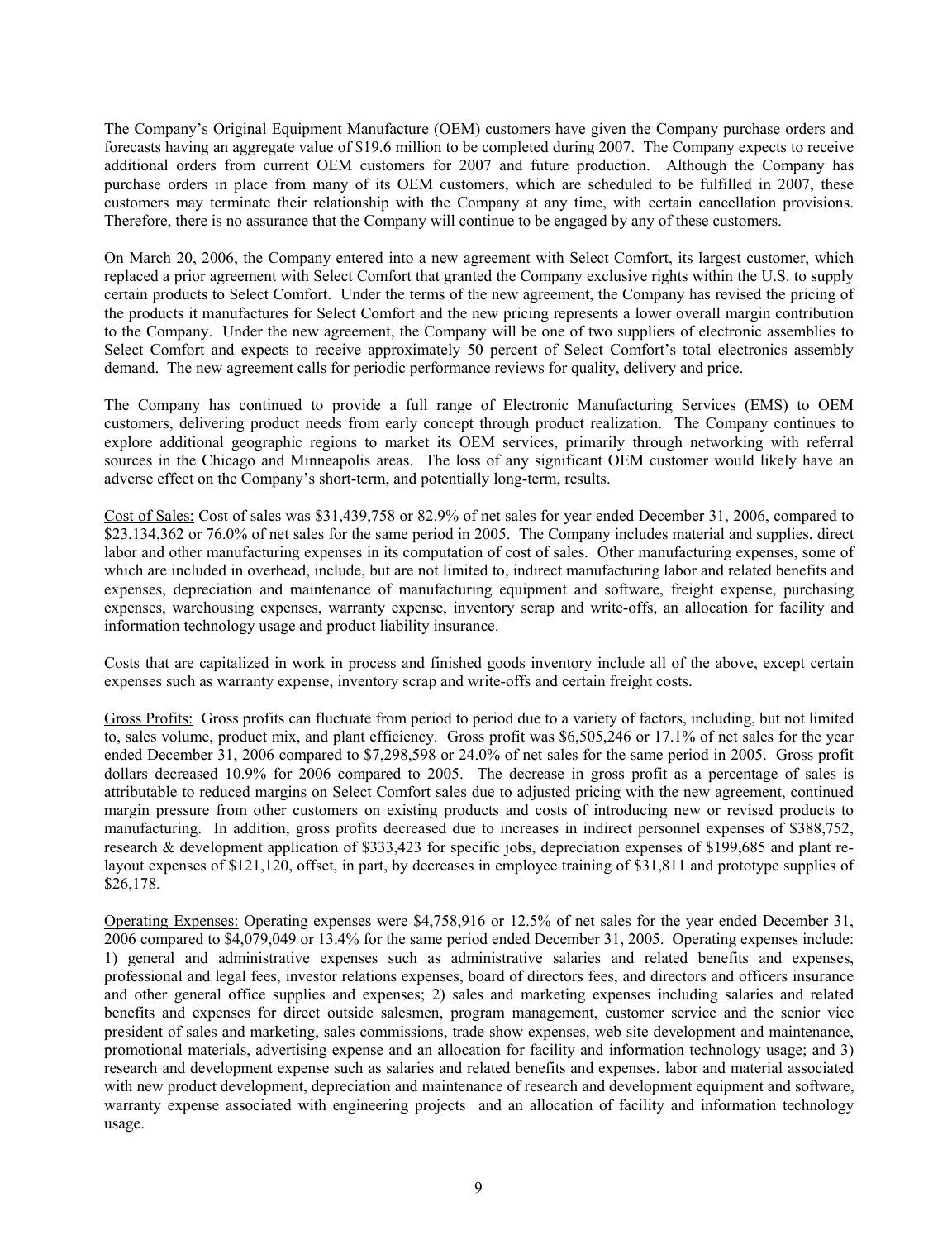General and administrative expenses were \$2,479,584 or 6.5% of net sales for the year ended December 31, 2006 compared to \$1,901,478 or 6.2% of net sales for the same period in 2005. The increase in general and administrative expense for the year ended December 31, 2006 is attributed to increased professional fees of \$270,574, personnel expenses of \$152,539, board of directors expense of \$68,495, telephone expense of \$19,389 offset in part by declines in investor relations expense of \$41,932 and a \$22,192 reduction in bad debt write offs. Of the significant increase in professional fees, \$89,099 relates to consulting services to aid developing and documenting the Company's internal control documentation for compliance with Sarbanes-Oxley Section 404. The Company spent \$51,153 on its executive search for a CFO while \$40,488 was spent for consultants who aided in developing strategic initiatives for the Company and \$40,000 for merger and acquisition initiatives.

Sales and marketing expenses (including project management) were \$1,637,002 or 4.3% of net sales for the year ended December 31, 2006 compared to \$1,379,433 or 4.5% of net sales for the same period in 2005. The increase in sales and marketing expense for the year ended December 31, 2006 is attributed to increased personnel expenses of \$198,750, promotional and trade show expenses of \$44,839, travel expenses of \$22,666, and professional search fees of \$17,745 offset in part by declines in employee training of \$10,903 and advertising expenses of \$10,652.

Research and development expenses (including the development of new Company products as well as design services and support to the OEM customer base) were \$642,330 or 1.7% of net sales for year ended December 31, 2006, compared to \$798,138 or 2.6% of net sales for the same period in 2005. For the twelve months ended December 31, 2006, the Company's customers had increased research and development projects. Labor cost of \$333,423 for these projects was transferred to Engineering Cost of Goods Sold and included in total Cost of Sales shown above. This transfer in COGS was offset in part by increased research and development expenses of \$115,733, personnel expenses of \$107,232 and professional search fees of \$19,500.

Interest Expense: Interest expense was \$187,570 or 0.5% of net sales and \$124,485 or 0.4% of net sales for the year ended December 31, 2006 and 2005, respectively. During 2006, the Company paid down \$586,852 of long-term debt, added new long term debt of \$957,317 and had outstanding balances on its revolving credit agreement.

Net Income: The Company reported net income of \$1,038,096 or \$0.29 per basic share and \$0.28 per diluted share for the year ended December 31, 2006, compared to net income of \$2,049,356 or \$0.59 per basic share and \$0.57 per diluted share for the same period in 2005.

The Company believes inflation has not significantly affected its results of operations.

The Company experienced an effective 34% blended federal and state income tax rate for 2006 and 35% for 2005. Year-to-date pre-tax income was \$1,568,096 for 2006 and \$3,132,356 for 2005, resulting in income tax expense of \$530,000 for 2006 and \$1,083,000 for 2005.

# **LIQUIDITY AND CAPITAL RESOURCES**

Cash used by operating activities was \$1,556,388 for 2006 compared to cash provided of \$1,825,956 for 2005, a decrease of \$3,382,344. This change was due to increased inventory levels and higher accounts receivable balances offset by increased accounts payable balances. Investing activities used \$715,127 cash to purchase property and equipment. Cash provided by financing activities included \$1,924,000 from borrowings on the Company's revolving credit agreement, \$76,012 from the issuance of common stock and \$43,672 from disqualifying dispositions of stock options. The company used \$586,852 to pay down its long-term borrowings.

The current ratio was 2.1 to 1 at December 31, 2006 and 3.0 to 1 at December 31, 2005. Working capital equaled \$6,707,813 on December 31, 2006, compared to \$5,992,118 on December 31, 2005. The increase in working capital is attributed to increases in accounts receivable balances and inventory levels offset by increases in accounts payable balances and the outstanding revolving credit agreement balance.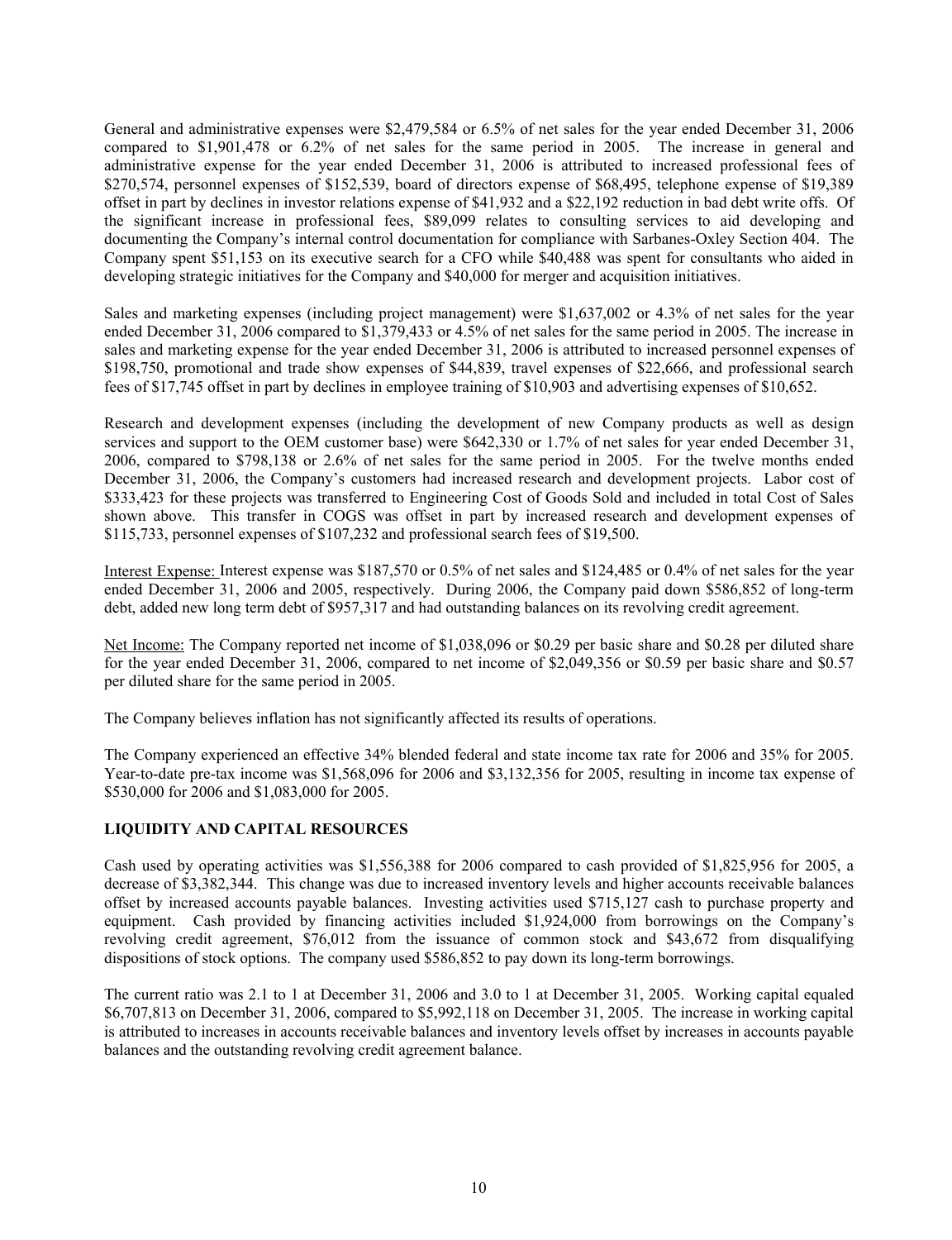On June 28, 2006 the Company extended its revolving credit agreement with the M&I Bank of Minneapolis, Minnesota to June 29, 2007. Advances totaling \$1,924,000 were outstanding on the revolving line-of-credit agreement at December 31, 2006 with no advances outstanding at December 31, 2005. The agreement with M&I Bank is also subject to certain restrictive requirements. At December 31, 2006, \$2,076,000 was available for borrowing under the terms of this agreement.

Management believes that our cash balance, availability of funds under the line of credit agreement with M&I Bank, and anticipated cash flows from operations will be adequate to fund our cash requirements for investing and financing activities during the next twelve months.

A summary of our contractual cash obligations at December 31, 2006 is approximately as follows:

|                                    |                      |           |    | Payments due by year |    |         |    |         |    |                          |
|------------------------------------|----------------------|-----------|----|----------------------|----|---------|----|---------|----|--------------------------|
| <b>Contractual Obligations</b>     | <b>Total</b>         | 2007      |    | 2008                 |    | 2009    |    | 2010    |    | $2011$ and<br>thereafter |
| Long-term debt, including interest | 1,734,000 \$ 539,000 |           | S. | 354,000 \$           |    | 189,000 | -S | 136,000 | S. | 516,000                  |
| Capital leases, including interest | 1,086,000            | 233,000   |    | 232,000              |    | 232,000 |    | 232,000 |    | 157,000                  |
| Total                              | 2,820,000            | \$772,000 |    | \$586,000            | S. | 421,000 | S. | 368,000 |    | \$673,000                |

We also have a commercial commitment as described below:

| <b>Other Commercial Commitment</b> | <b>Total Amount Committed</b> | Outstanding at December 31, 2006 | Date of Expiration |
|------------------------------------|-------------------------------|----------------------------------|--------------------|
| Line of credit                     | \$4,000,000                   | \$1,924,000                      | June 29, 2007      |

# **CRITICAL ACCOUNTING POLICIES AND ESTIMATES**

The preparation of financial statements in conformity with accounting principles generally accepted in the United States requires management to make estimates and assumptions that affect the reported amounts of assets and liabilities and related disclosure of contingent assets and liabilities at the date of the financial statements and the reported amounts of revenues and expenses during the reporting period. We cannot assure you that actual results will not differ from those estimates. We believe the following critical accounting policies affect our more significant judgments and estimates used in the preparation of our financial statements.

**Revenue Recognition.** In most cases, the Company recognizes revenue from the sale of products and out of warranty repairs when the product is delivered to a common carrier for shipment and title transfers.

With one particular customer, the Company recognizes revenue from the sale of customized products when the product is delivered to a customer warehouse location within the Company, title is transferred and risk of loss and ownership passes to the buyer. These sales are subject to written purchase orders including a fixed schedule for delivery; the date for delivery is reasonable and consistent with the buyer's business purpose. The product cannot be used to fulfill other customers' orders, as this is a unique product for this customer only. We are the sole supplier source of this product for this customer. Because of the unique nature of this product, the customer must have stock on hand and ready to ship to their customers and, therefore, has requested that the transaction be on a bill and hold basis. Since the customer does not have its own warehouse, they rent warehouse space from the Company by paying a monthly rental charge based on the number of pallets containing their inventory. The customer's credit and payment terms are the same as all other OEM customers.

Another portion of the Company's business involves the Company shipping product to a primary customer's location where it is held in a separate warehouse. Revenue is recognized when that customer notifies the Company that the inventory has been removed from the warehouse and title to the product is transferred.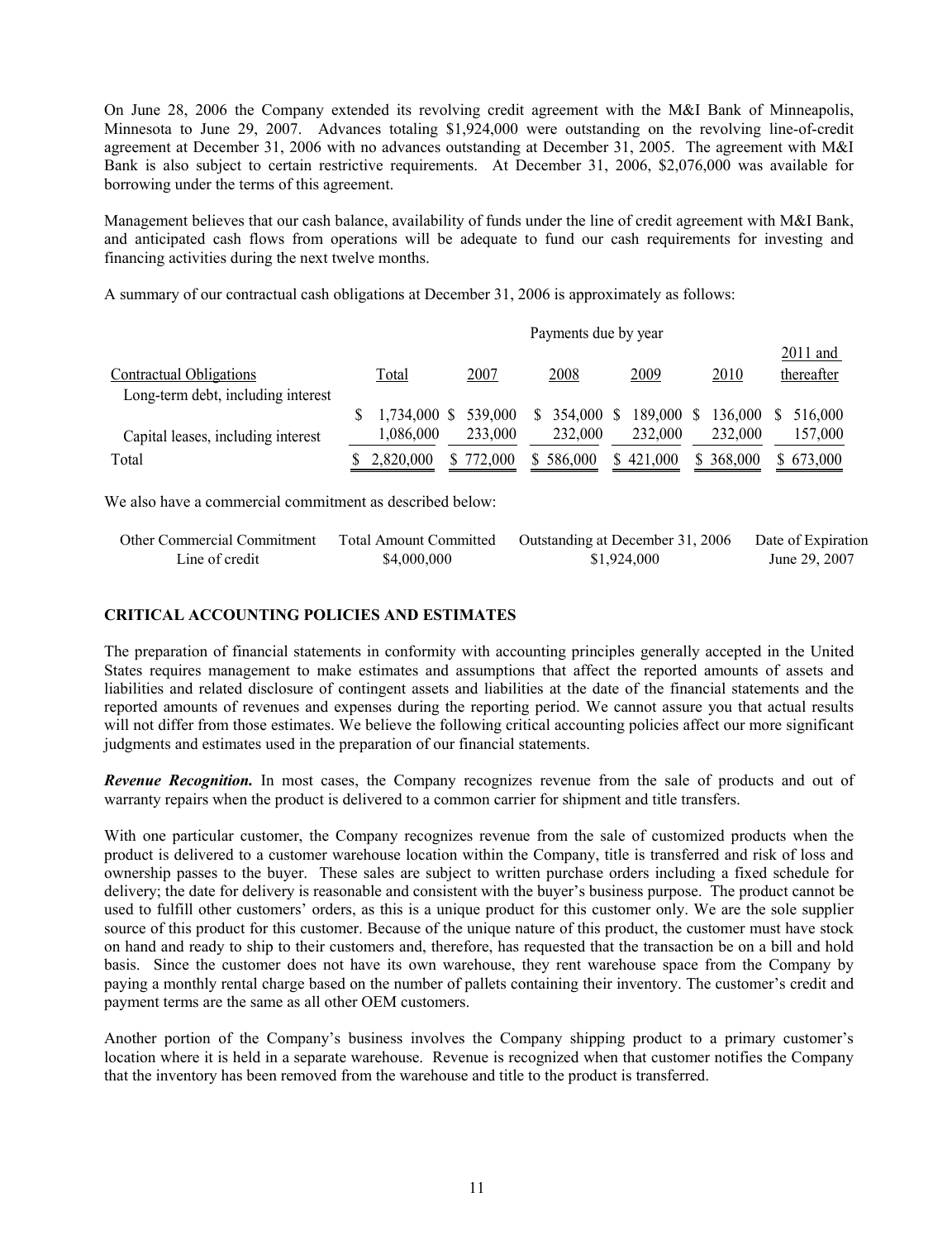Revenue recognition occurs for engineering design services as the progress billings are made and at the conclusion of the project.

Shipping and handling charges billed to customers are included in net sales, and shipping and handling costs incurred by the Company are included in cost of goods sold. For all sales, the Company uses either a binding purchase order or customer accepted and signed engineering quote as evidence of the arrangement. The Company does not generally accept returns but does provide a limited warranty as outlined below under Allowance for Rework and Warranty Costs.

*Inventory Valuation.* Finished goods inventories are stated at the lower of cost, using the first-in, first-out (FIFO) method, or market value. Raw component inventories are stated at standard costs identified and updated annually using the last received cost. The Company makes provisions for slow moving, estimated excess and obsolete inventory based on an analysis of the existing inventory, and specific identification of obsolete inventory. The Company makes provisions for slow moving, estimated excess and obsolete inventory based on historical experience, an analysis of the existing inventory and specific identification of obsolete inventory. Management's estimated reserve for slow moving and obsolete inventories was at \$189,900 as of December 31, 2006 and \$191,900 as of December 31, 2005.

In addition to the above methodology, we have developed procedures that will provide for estimated excess, slow moving and obsolete inventory reserves based on quarterly reviews for our major customers and annual reviews for lower volume customers of inventory quantities on hand and on order in conjunction with the latest forecasts of product demand and production requirements from these customers. Inventory not specific to a customer is evaluated at least annually.

*Allowance for Doubtful Accounts.* We evaluate our allowance for uncollectible accounts on a quarterly basis and review any significant customers with delinquent balances to determine future collectibles. We base our determinations on legal issues (such as bankruptcy status), past history, current financial and credit agency reports, and experience. We reserve accounts deemed to be uncollectible in the quarter in which we make the determination. We maintain additional reserves based on our historical bad debt experience. We believe these values are estimates and may differ from actual results. We believe that, based on past history and credit policies, the net accounts receivable are of good quality. Write offs for the year ended December 31, 2006 and 2005 were \$0 and \$22,099 respectively. The Allowance for Doubtful Accounts was valued at \$20,000 at December 31, 2006 and 2005.

*Allowance for Rework and Warranty Costs.* We have established a warranty reserve for rework, product warranties and customer refunds. We provide a limited warranty to our OEM customers who require us to repair or replace product that is defective, due to Company workmanship issues, at no cost to the customer. In addition, we provide a limited warranty for our proprietary products for a period of one year, which requires us to repair or replace defective product at no cost to the customer or refund the purchase price. Reserves are established based on historical experience and analysis for specific known and potential warranty issues. The reserve reflecting historical experience and potential warranty issues is determined based on a percentage of sales for the prior twelvemonth period. Any specific known warranty issues are reserved for individually. The total of these is analyzed to determine the probability and the Company's financial exposure, and the reserve is established. The allowance for rework and warranty costs was valued at \$126,110 as of December 31, 2006, which includes an allowance of \$20,410 for the EnviroAlert product enhancement and \$117,300 as of December 31, 2005. The product warranty liability reflects management's best estimate of probable liability under our product warranties and may differ from actual results.

*Deferred Taxes.* At December 31, 2006, the financial statements reflect current deferred tax assets of \$278,000 and long-term deferred tax liabilities of \$255,000. Deferred taxes are provided on an asset and liability method, whereby deferred tax assets are recognized for deductible temporary differences and operating loss and tax credit carry-forwards, and deferred tax liabilities are recognized for taxable temporary differences. Temporary differences are the differences between the reported amounts of assets and liabilities and their tax basis. Deferred tax assets are reduced by a valuation allowance when, in the opinion of management, it is more likely than not that some portion or all of the deferred tax assets will not be realized. Realization of deferred tax assets is dependent on future taxable income during the period that deductible temporary differences and carry-forwards are to be available to reduce taxable income.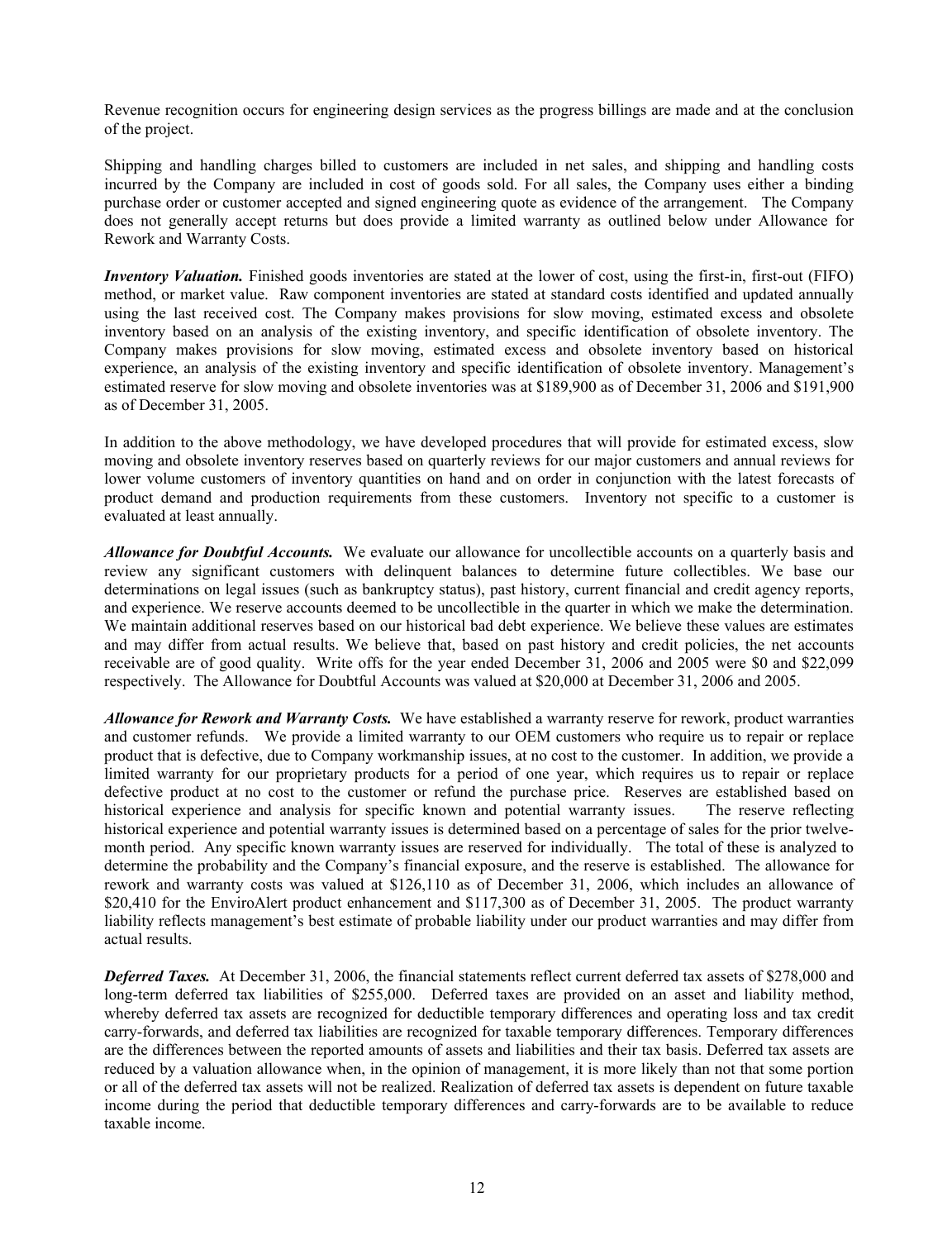*Stock Based Compensation.* As of December 31, 2006, the Company had one equity-based compensation plan, the 2005 Equity Incentive Plan, from which stock-based compensation awards can be granted to eligible employees, officers or directors. Previous to this plan, stock-based compensation awards were granted using the 1997 Stock Option Plan. Effective January 1, 2006, the Company began accounting for these plans using the fair value recognition provisions of Statement of Financial Accounting Standards No. 123 (revised 2004), "Share-Based Payment" (SFAS123R), using the modified-prospective-transition method. The effect of using SFAS 123R was to decrease income before taxes and net income by \$137,043 for the year ended December 31, 2006. We use the Black Scholes option pricing model to estimate the fair value of stock based awards. The Company uses historical data to estimate option exercises and employee terminations used in the model. Expected volatility is based on daily historical fluctuations of the Company's common stock using the closing market value for the number of days of the expected term immediately preceding the grant. The risk-free interest rate is based on the U.S. Treasury yield curve in effect at the time of the grant for a bond with a similar term.

# **RECENTLY ISSUED ACCOUNTING PRONOUNCEMENTS**

In July 2006, the FASB issued Interpretation No. 48, Accounting for Uncertainty in Income Taxes - an Interpretation of FASB Statement 109 ("FIN 48"), which clarifies the accounting for uncertainty in tax positions. This interpretation provides that the tax effects from an uncertain tax position can be recognized in financial statements, only if the position is more likely than not of being sustained on audit, based on the technical merits of the position. The provisions of FIN 48 are effective as of the beginning of fiscal 2007, with the cumulative effect of the change in accounting principle recorded as an adjustment to opening retained earnings. We are currently evaluating the impact, if any, FIN 48 may have on our financial statements.

In September 2006, the FASB issued SFAS No. 157, "Fair Value Measurements" (SFAS No. 157). SFAS No. 157 establishes a common definition for fair value to be applied to US GAAP guidance requiring use of fair value, establishes a framework for measuring fair value, and expands disclosure about such fair value measurements. SFAS No. 157 is effective for fiscal years beginning after November 15, 2007. The Company is currently assessing the impact of SFAS No. 157 on its financial position and results of operations.

# **CAUTIONARY STATEMENTS**

Certain statements contained in this Annual Report on Form 10-KSB and other written and oral statements made from time to time by the Company do not relate strictly to historical or current facts. As such, they are considered "forward-looking statements" that provide current expectations or forecasts of future events. Such statements can be identified by the use of terminology such as "anticipate," "believe," "estimate," "expect," "intend," "may," "could," "possible," "plan," "project," "should," "will," "forecast" and similar words or expressions. The Company's forward-looking statements generally relate to the Company's purchase order levels, building market share in the EMS market, growth strategies, financial results, product development, sales efforts and sufficiency of capital. One must carefully consider forward-looking statements and understand that such statements involve a variety of risks and uncertainties, known and unknown, and may be affected by inaccurate assumptions, including, among others, those discussed below. Consequently, no forward-looking statement can be guaranteed, and actual results may vary materially from results or circumstances described in such forward-looking statements. As provided for under the Private Securities Litigation Reform Act of 1995, the Company wishes to caution investors that the following important factors, among others, in some cases have affected and in the future could affect the Company's actual results of operations and cause such results to differ materially from those anticipated in forward-looking statements made in this document and elsewhere by or on behalf of the Company.

The Company derives a significant portion of its revenues from a small number of major OEM customers that are not subject to any long-term contracts with the Company. If any major customers should for any reason decrease the volume of their business or stop doing business with the Company, the Company's business would be adversely affected. Some of the Company's customers are not large well-established companies, and the business of each customer is subject to various risks such as market acceptance of new products and continuing availability of financing. To the extent that the Company's customers encounter difficulties or the Company is unable to meet the demands of its OEM customers, the Company could be adversely affected.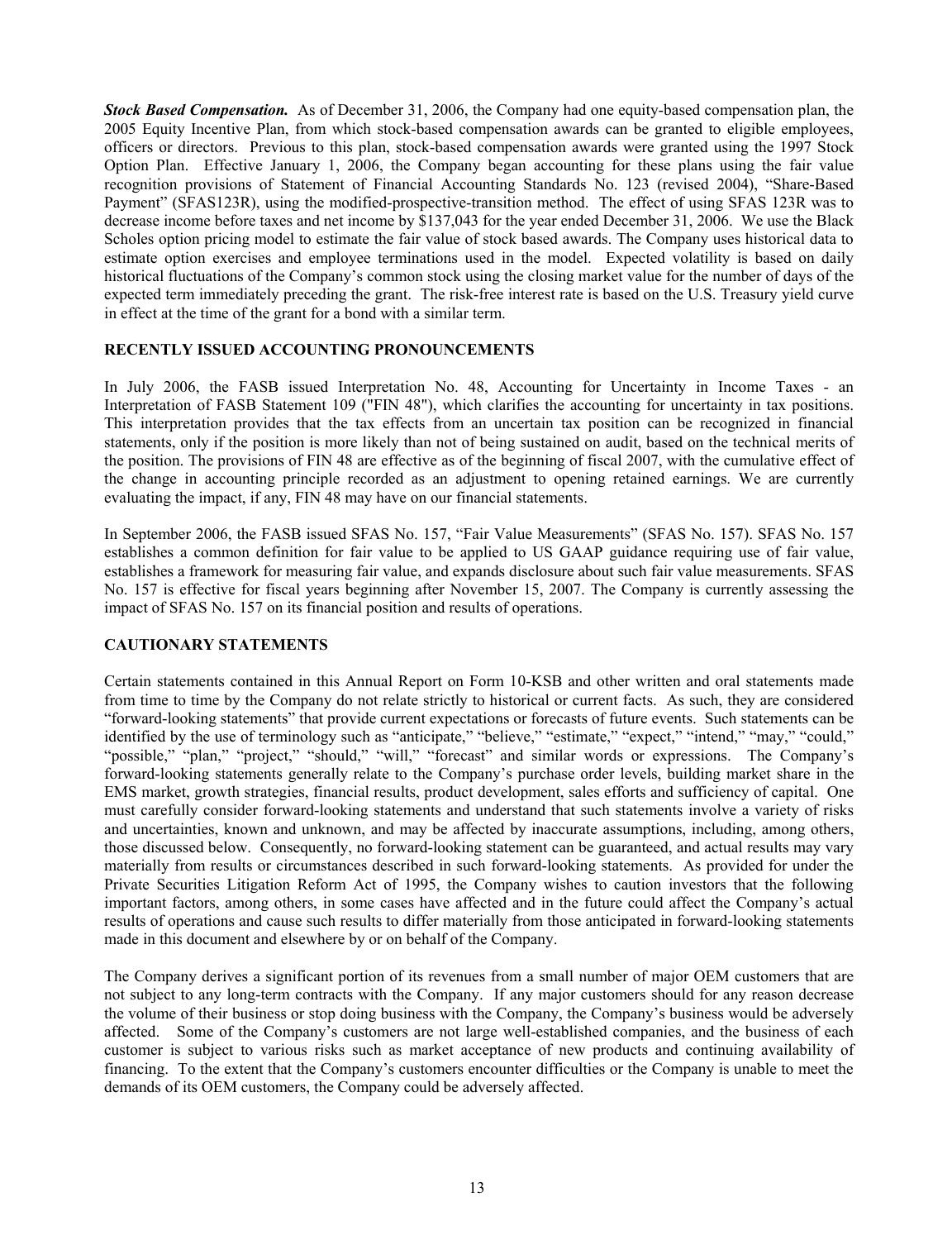The Company's ability to increase revenues and profits is dependent upon its ability to retain valued existing customers and obtain new customers that fit its customer profile. The Company competes for new customers with numerous independent contract design and manufacturing firms in the United States and abroad, many of whom have greater financial resources and more established reputations. The Company's ability to compete successfully in this industry depends, in part, upon the price at which the Company is willing to manufacture a proposed product and the quality of the Company's design and manufacturing services. There is no assurance that the Company will be able to continue to obtain contracts from existing and new customers on financially advantageous terms, and the failure to do so could prevent the Company from achieving the growth it anticipates.

The Company's ability to execute its initiatives to increase sales and expand market share depends upon its ability to develop additional value added capabilities and/or proprietary products and technologies and on the availability of sufficient financing, both equity and debt, to meet fixed and variable costs associated with such growth. In the current economic environment, banks and other sources of financing are conservative in their lending and investment policies. There is no assurance that the Company will be able to obtain the financing necessary to achieve its goals.

The Company's success in providing an improved mix of higher margin products and services depends on the effectiveness of its new product development and planning efforts as well as the timing of such and the availability and costs of any competing products or services on the market.

The Company's ability to comply with European Union directives RoHS and WEEE depends upon its ability to develop and implement compliant processes and products. The continued cost of such efforts, the degree to which the Company will be expected to absorb such costs and liability for non-compliant product could adversely affect the Company's financial results.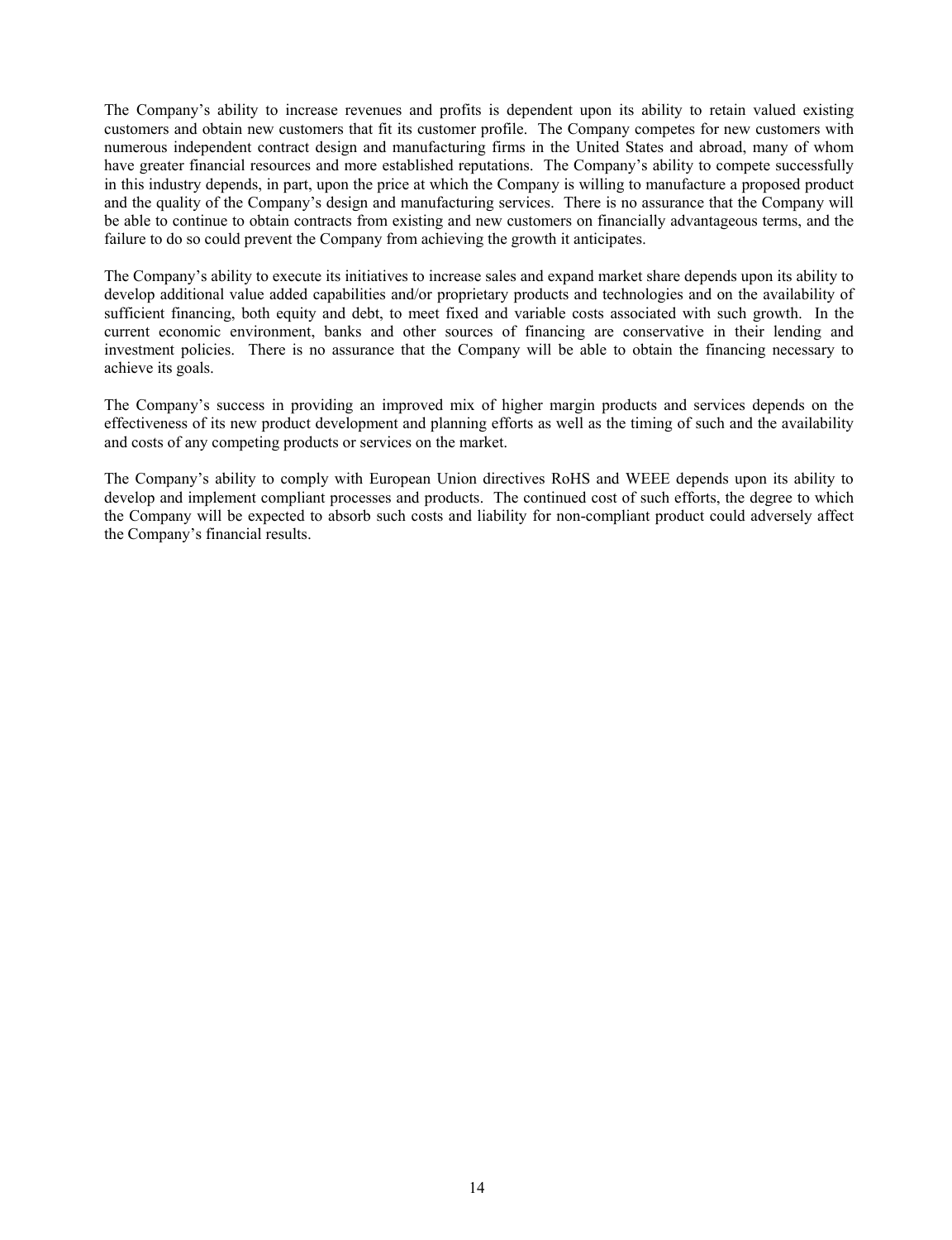# **ITEM 7. FINANCIAL STATEMENTS**

The following financial statements are at the pages set forth below:

| Report of Independent Registered Public Accounting Firm                                      | 16        |
|----------------------------------------------------------------------------------------------|-----------|
| Balance Sheets as of December 31, 2006 and 2005                                              | $17 - 18$ |
| Statements of Income for Years Ended December 31, 2006 and 2005                              | 19        |
| Statements of Changes in Stockholders Equity for Years Ended December 31, 2006<br>and $2005$ | 20        |
| Statements of Cash Flows for Years Ended December 31, 2006 and 2005                          | 21        |
| Notes to Financial Statements                                                                | 22-34     |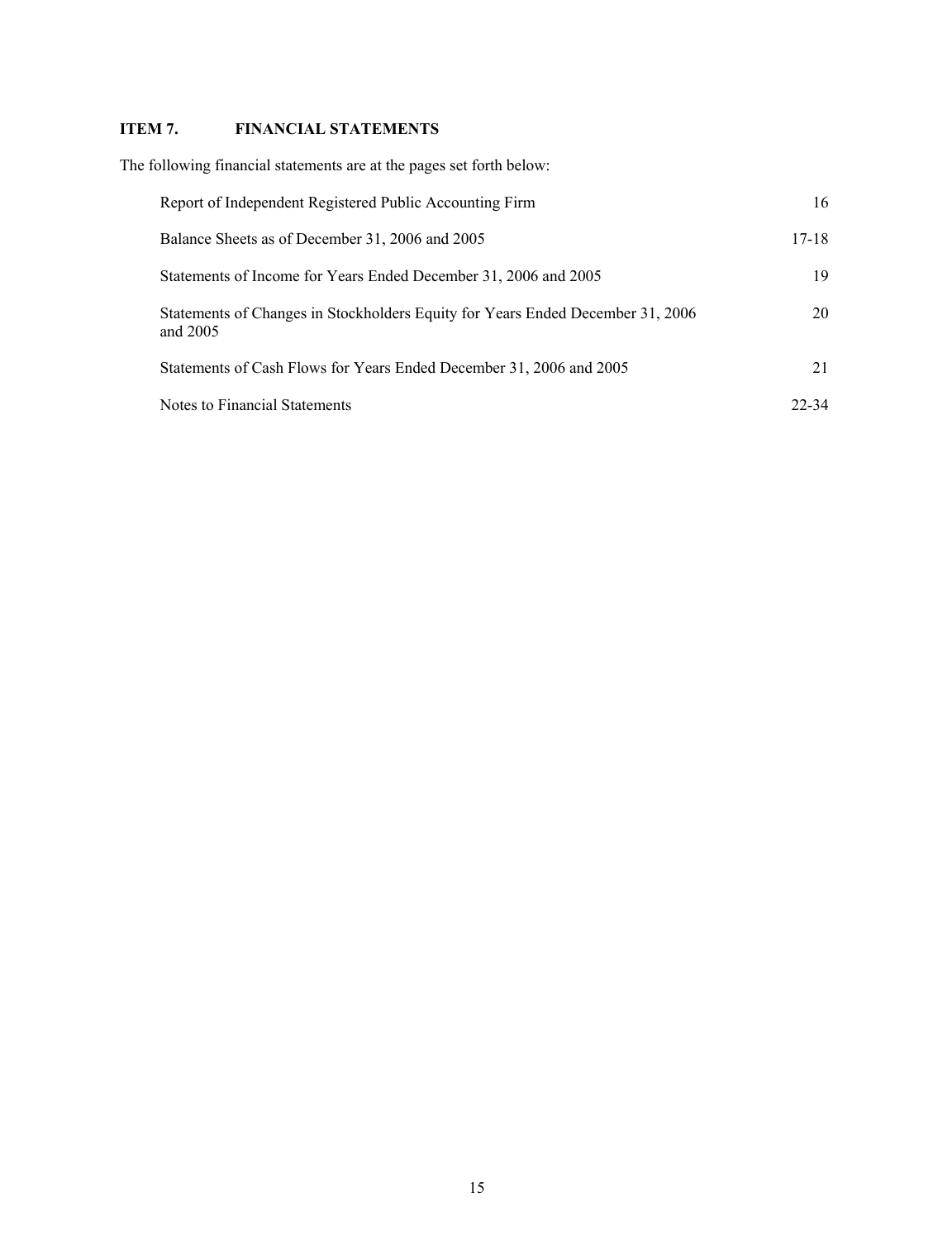# McGladrey & Pullen **Certified Public Accountants**

Report of Independent Registered Public Accounting Firm

To the Board of Directors Winland Electronics, Inc. Mankato, Minnesota

We have audited the accompanying balance sheets of Winland Electronics, Inc. as of December 31, 2006 and 2005, and the related statements of income, changes in stockholders' equity and cash flows for the years then ended. These financial statements are the responsibility of the Company's management. Our responsibility is to express an opinion on these financial statements based on our audits.

We conducted our audits in accordance with the standards of the Public Company Accounting Oversight Board (United States). Those standards require that we plan and perform the audit to obtain reasonable assurance about whether the financial statements are free of material misstatement. An audit includes examining, on a test basis, evidence supporting the amounts and disclosures in the financial statements. An audit also includes assessing the accounting principles used and the significant estimates made by management, as well as evaluating the overall financial statement presentation. We believe that our audits provide a reasonable basis for our opinion.

In our opinion, the financial statements referred to above present fairly, in all material respects, the financial position of Winland Electronics, Inc. as of December 31, 2006 and 2005, and the results of its operations and its cash flows for the years then ended, in conformity with accounting principles generally accepted in the United States of America.

As discussed in Note 7 to the financial statements, the Company adopted Statements of Financial Accounting Standards No. 123(R), "Share-Based Payments" in 2006.

Minneapolis, Minnesota March 27, 2007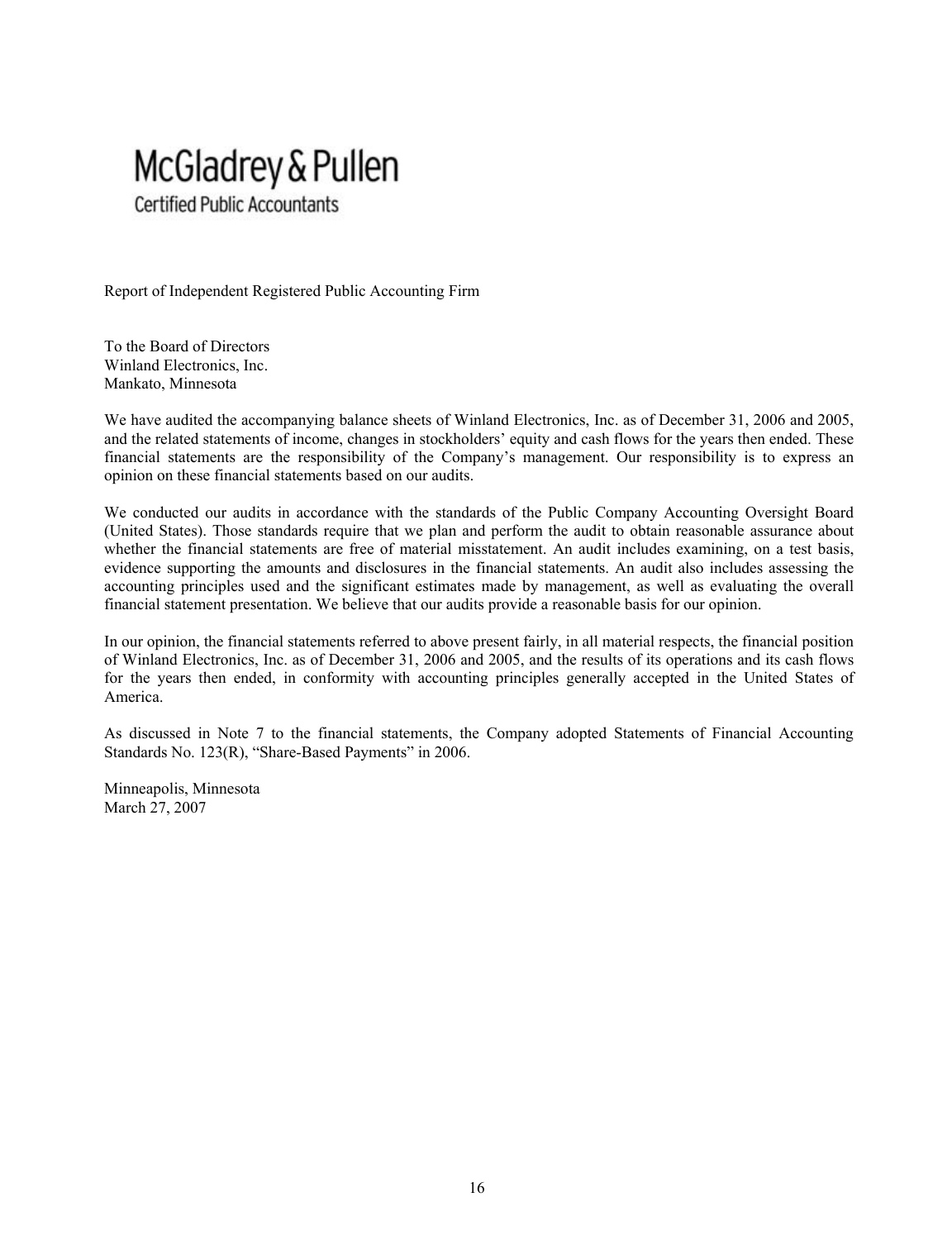# **Balance Sheets December 31, 2006 and 2005**

|                                                                        |                                     |               | 2005       |
|------------------------------------------------------------------------|-------------------------------------|---------------|------------|
| <b>Current Assets</b>                                                  |                                     |               |            |
| Cash                                                                   | $\boldsymbol{\mathsf{S}}$<br>50,498 | <sup>\$</sup> | 865,181    |
| Accounts receivable, less allowance for doubtful accounts of \$20,000  |                                     |               |            |
| (Note 9)                                                               | 5,165,014                           |               | 4,033,241  |
| Refundable income taxes                                                | 237,154                             |               | 48,298     |
| Inventories (Note 2)                                                   | 6,994,497                           |               | 3,523,489  |
| Prepaid expenses and other assets                                      | 359,735                             |               | 311,240    |
| Deferred income taxes (Note 6)                                         | 278,000                             |               | 236,500    |
| <b>Total current assets</b>                                            | 13,084,898                          |               | 9,017,949  |
| <b>Other Assets</b>                                                    |                                     |               |            |
| Patents and trademarks, net of accumulated amortization of \$34,493 in |                                     |               |            |
| 2006; \$34,204 in 2005                                                 | 3,463                               |               | 1,408      |
| Property and Equipment, at cost (Notes 3 and 4)                        |                                     |               |            |
| Land and land improvements                                             | 382,901                             |               | 272,901    |
| <b>Building</b>                                                        | 3,047,908                           |               | 3,040,435  |
| Machinery and equipment                                                | 6,862,761                           |               | 5,537,094  |
| Data processing equipment                                              | 1,003,205                           |               | 1,205,585  |
| Office furniture and equipment                                         | 457,360                             |               | 412,219    |
| <b>Total property and equipment</b>                                    | 11,754,135                          |               | 10,468,234 |
| Less accumulated depreciation                                          | 5,975,111                           |               | 5,540,097  |
| Net property and equipment                                             | 5,779,024                           |               | 4,928,137  |
| <b>Total assets</b>                                                    | 18,867,385                          | \$            | 13,947,494 |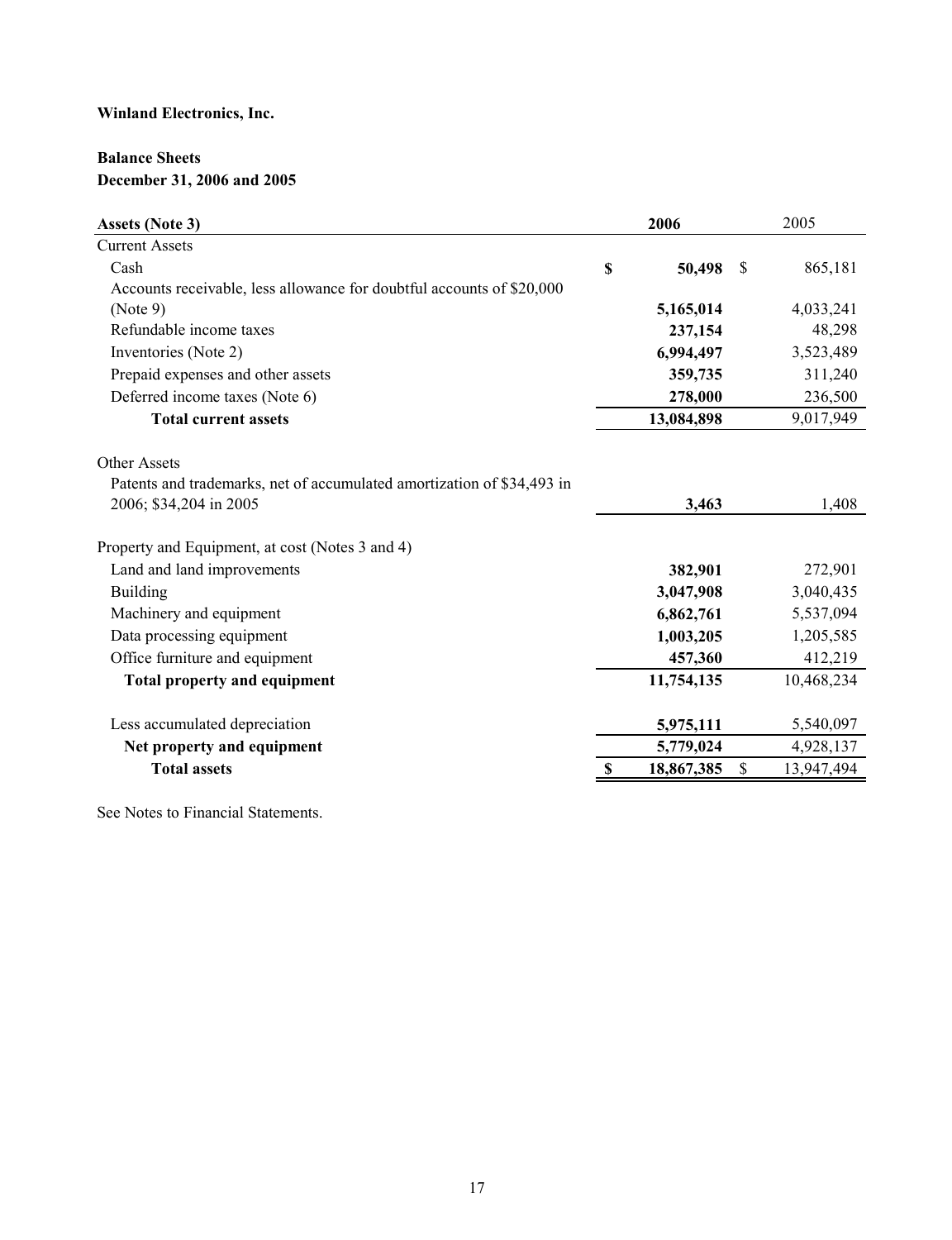# **Balance Sheets**

# **December 31, 2006 and 2005**

| Liabilities and Stockholders' Equity                    | 2006                 | 2005      |
|---------------------------------------------------------|----------------------|-----------|
| Current Liabilities                                     |                      |           |
| Revolving credit agreement (Note 3)                     | \$<br>1,924,000<br>S |           |
| Current maturities of long-term debt                    | 627,290              | 537,537   |
| Accounts payable                                        | 2,829,700            | 1,486,998 |
| Accrued expenses:                                       |                      |           |
| Compensation                                            | 673,090              | 801,116   |
| Other                                                   | 323,005              | 200,180   |
| <b>Total current liabilities</b>                        | 6,377,085            | 3,025,831 |
| Long-Term Liabilities                                   |                      |           |
| Deferred income taxes (Note 6)                          | 255,000              | 261,900   |
| Deferred revenue (Note 5)                               | 146,398              | 154,539   |
| Long-term debt, less current maturities (Notes 3 and 4) | 1,705,576            | 1,424,863 |
| <b>Total long-term liabilities</b>                      | 2,106,974            | 1,841,302 |
| <b>Total liabilities</b>                                | 8,484,059            | 4,867,133 |
| Commitments and Contingencies (Notes 4, 7, 8 and 10)    |                      |           |

Stockholders' Equity (Notes 7 and 10)

| Common stock, par value \$0.01 per share; authorized 20,000,000 shares; issued and outstanding |            |            |
|------------------------------------------------------------------------------------------------|------------|------------|
| 3,599,856 shares in 2006 and 3,527,915 shares in 2005                                          | 35,999     | 35,279     |
| Additional paid-in capital                                                                     | 4,429,184  | 4,165,035  |
| Retained earnings                                                                              | 5,918,143  | 4,880,047  |
| Total stockholders' equity                                                                     | 10,383,326 | 9,080,361  |
| Total liabilities and stockholders' equity                                                     | 18,867,385 | 13,947,494 |
|                                                                                                |            |            |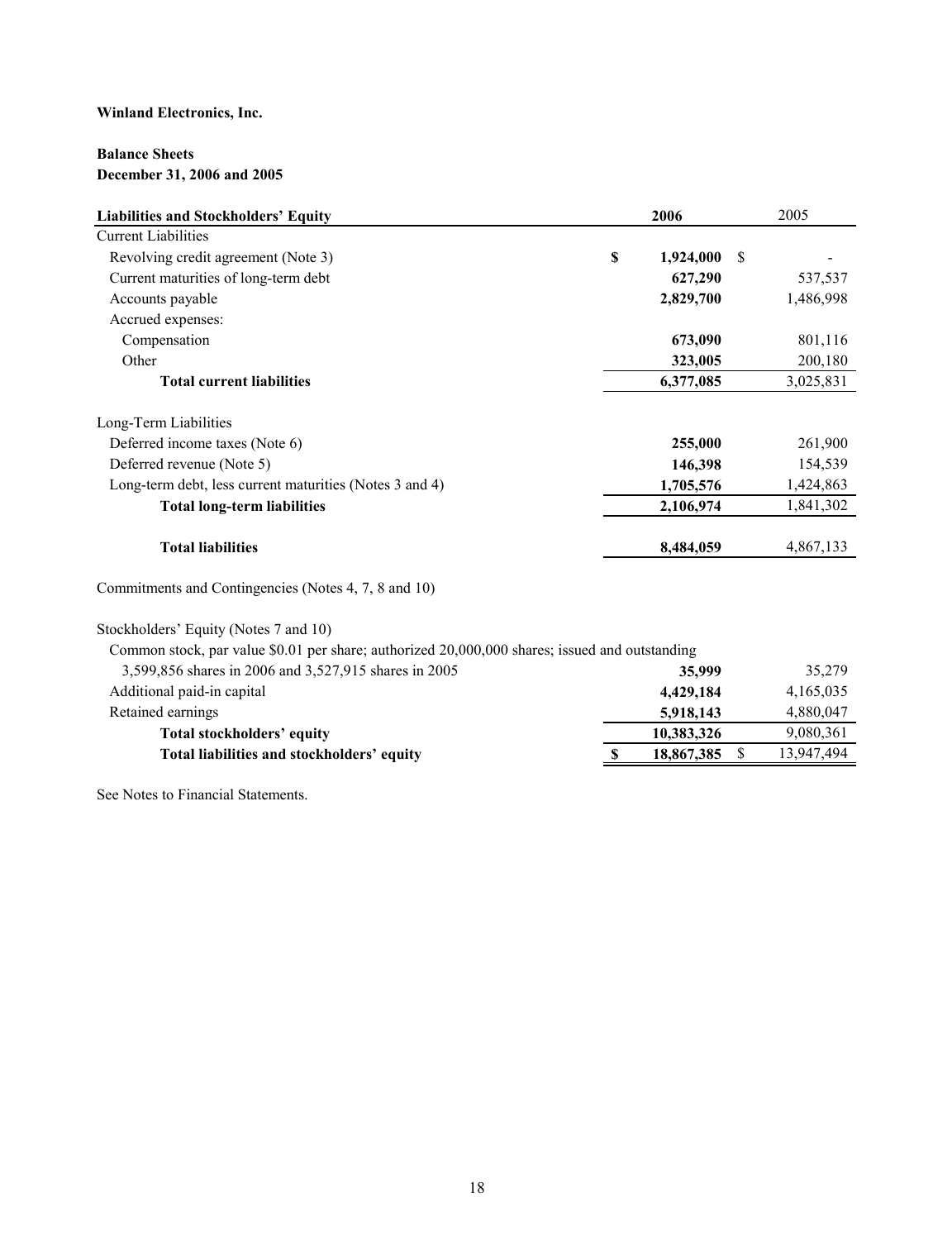# **Statements of Income Years Ended December 31, 2006 and 2005**

|                                                       |             | 2006       |               | 2005       |
|-------------------------------------------------------|-------------|------------|---------------|------------|
| Net sales (Note 9)                                    | $\mathbf S$ | 37,945,004 | $\mathsf{\$}$ | 30,432,960 |
| Cost of sales                                         |             | 31,439,758 |               | 23,134,362 |
| <b>Gross profit</b>                                   |             | 6,505,246  |               | 7,298,598  |
| Operating expenses:                                   |             |            |               |            |
| General and administrative                            |             | 2,479,584  |               | 1,901,478  |
| Sales and marketing                                   |             | 1,637,002  |               | 1,379,433  |
| Research and development                              |             | 642,330    |               | 798,138    |
|                                                       |             | 4,758,916  |               | 4,079,049  |
| <b>Operating income</b>                               |             | 1,746,330  |               | 3,219,549  |
| Other income (expenses):                              |             |            |               |            |
| Interest expense                                      |             | (187,570)  |               | (124, 485) |
| Other, net                                            |             | 9,336      |               | 37,292     |
|                                                       |             | (178, 234) |               | (87, 193)  |
| Income before income taxes                            |             | 1,568,096  |               | 3,132,356  |
| Income tax expense (Note 6)                           |             | 530,000    |               | 1,083,000  |
| Net income                                            | $\mathbf S$ | 1,038,096  | $\$$          | 2,049,356  |
| Earnings per common share data:                       |             |            |               |            |
| <b>Basic</b>                                          | $\mathbb S$ | 0.29       | \$            | 0.59       |
| Diluted                                               | \$          | 0.28       | <sup>\$</sup> | 0.57       |
| Weighted-average number of common shares outstanding: |             |            |               |            |
| <b>Basic</b>                                          |             | 3,553,062  |               | 3,491,227  |
| Diluted                                               |             | 3,653,891  |               | 3,626,717  |
|                                                       |             |            |               |            |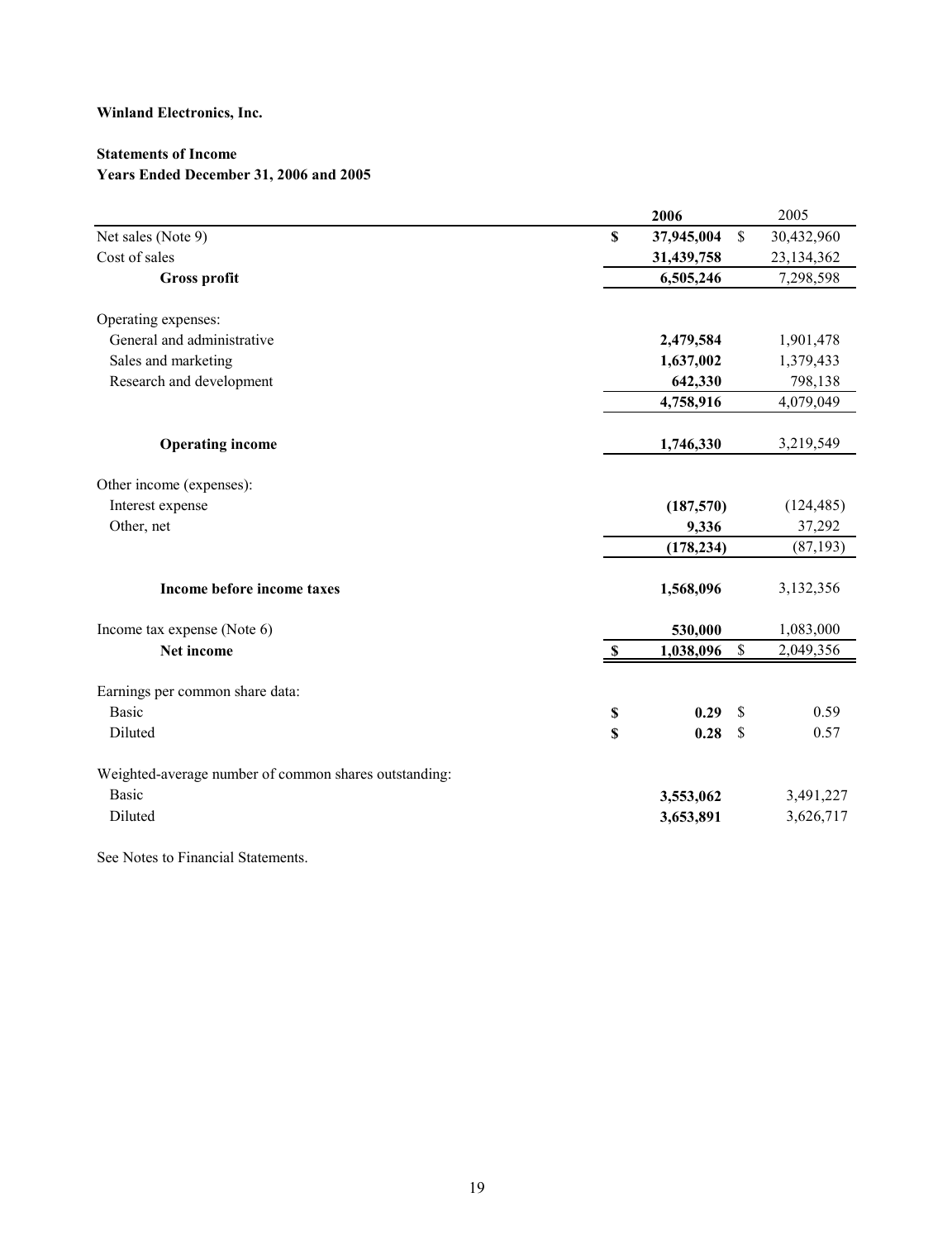# **Statements of Changes in Stockholders' Equity Years Ended December 31, 2006 and 2005**

|                                               |               |          | Additional  |             |     |            |
|-----------------------------------------------|---------------|----------|-------------|-------------|-----|------------|
|                                               | Common Stock  |          | Paid-In     | Retained    |     |            |
|                                               | <b>Shares</b> | Amount   | Capital     | Earnings    |     | Total      |
| Balance on December 31, 2004                  | 3,423,901     | \$34,239 | \$3,989,425 | \$2,830,691 | \$. | 6,854,355  |
| Issuance of common stock in accordance with   |               |          |             |             |     |            |
| employee stock purchase plan (Note 7)         | 5,566         | 56       | 16,296      |             |     | 16,352     |
| Issuance of common stock in accordance with   |               |          |             |             |     |            |
| employee stock option plan (Note 7)           | 58,751        | 587      | 48,795      |             |     | 49,382     |
| Issuance of common stock in accordance with   |               |          |             |             |     |            |
| exercise of Warrants (Note 7)                 | 39,697        | 397      | 73,042      |             |     | 73,439     |
| Warrants issued for services (Note 7)         |               |          | 37,477      |             |     | 37,477     |
| Net income                                    |               |          |             | 2,049,356   |     | 2,049,356  |
| Balance on December 31, 2005                  | 3,527,915     | 35,279   | 4,165,035   | 4,880,047   |     | 9,080,361  |
| Issuance of common stock in accordance with   |               |          |             |             |     |            |
| employee stock option and employee            |               |          |             |             |     |            |
| stock purchase plans (Notes 7)                | 71,941        | 720      | 75,292      |             |     | 76,012     |
| Additional Paid-In Capital in accordance with |               |          |             |             |     |            |
| expensing of employee stock purchase plan     |               |          |             |             |     |            |
| and employee stock option plan                |               |          | 137,043     |             |     | 137,043    |
| Issuance of common stock in accordance with   |               |          |             |             |     |            |
| exercise of Warrants (Note 7)                 |               |          | 8,142       |             |     | 8,142      |
| Tax benefit from options exercised            |               |          | 43,672      |             |     | 43,672     |
| Net income                                    |               |          |             | 1,038,096   |     | 1,038,096  |
| Balance on December 31, 2006                  | 3,599,856     | \$35,999 | \$4,429,184 | \$5,918,143 | S.  | 10,383,326 |
|                                               |               |          |             |             |     |            |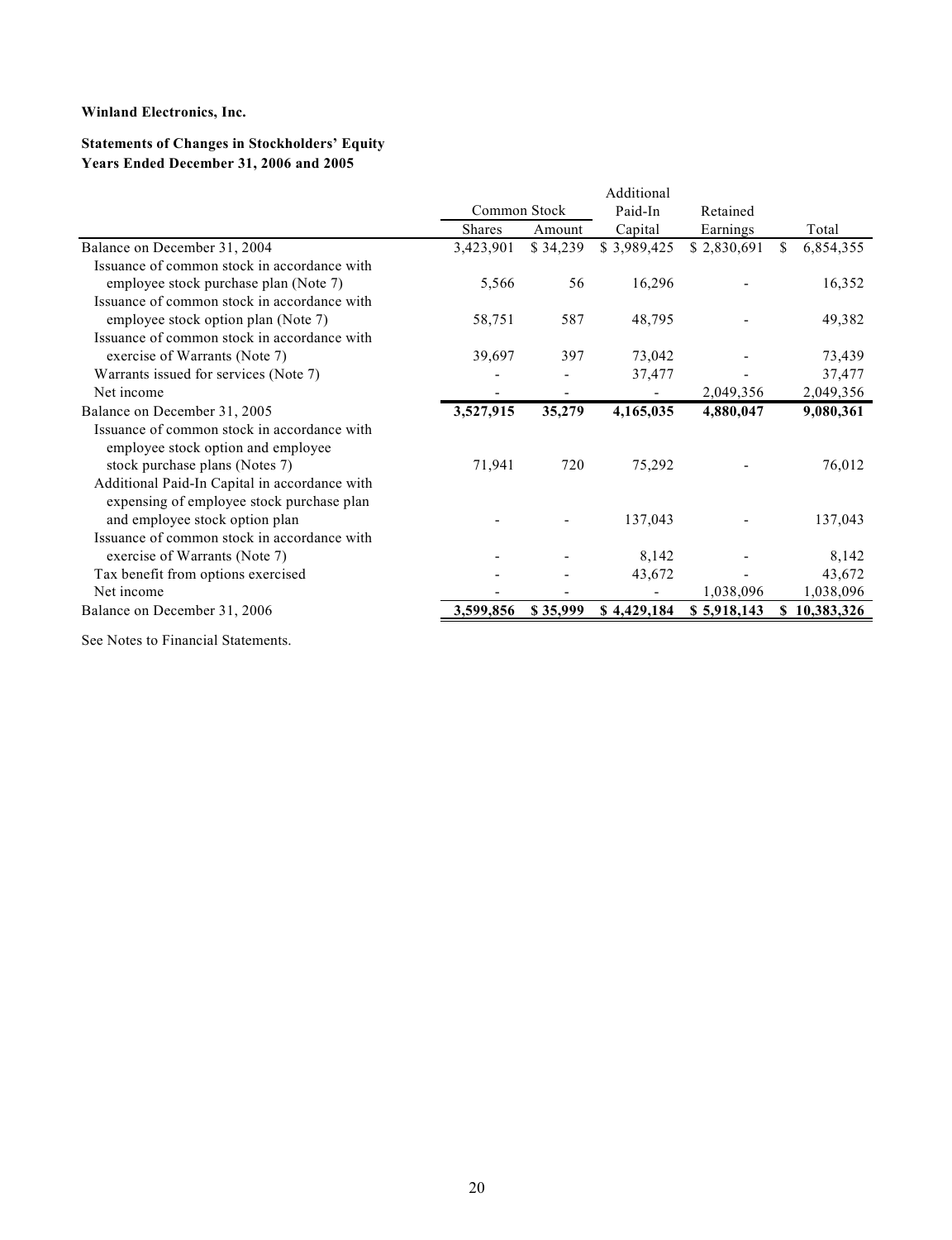# **Statements of Cash Flows Years Ended December 31, 2006 and 2005**

|                                                                                 | 2006                       |                         | 2005        |
|---------------------------------------------------------------------------------|----------------------------|-------------------------|-------------|
| Cash Flows From Operating Activities                                            |                            |                         |             |
| Net income                                                                      | \$<br>1,038,096            | \$                      | 2,049,356   |
| Adjustments to reconcile net income to net cash provided by (used in) operating |                            |                         |             |
| Depreciation and amortization                                                   | 812,121                    |                         | 583,823     |
| Loss on disposal of equipment                                                   | 7,381                      |                         | 3,970       |
| Investor relations expense, non-cash warrants                                   | 3,123                      |                         | 37,326      |
| Consulting expense, non-cash warrants                                           | 8,142                      |                         |             |
| Non-cash stock based compensation                                               | 137,043                    |                         |             |
| Deferred tax assets                                                             | (48, 400)                  |                         | (40,700)    |
| Changes in operating assets and liabilities:                                    |                            |                         |             |
| Accounts receivable                                                             | (1, 131, 773)              |                         | (1,258,868) |
| Refundable income taxes                                                         | (188, 856)                 |                         | (18,005)    |
| Inventories                                                                     | (3,471,008)                |                         | (145, 342)  |
| Prepaid expenses and other assets                                               | (51, 618)                  |                         | (25,752)    |
| Accounts payable                                                                | 1,342,702                  |                         | 526,575     |
| Accrued expenses, including deferred revenue                                    | (13, 341)                  |                         | 113,573     |
| Net cash provided by (used in) operating activities                             | (1, 556, 388)              |                         | 1,825,956   |
|                                                                                 |                            |                         |             |
| Cash Flows From Investing Activities                                            |                            |                         |             |
| Purchases of property, equipment and trademarks                                 | (715, 127)                 |                         | (1,274,297) |
| Cash Flows From Financing Activities                                            |                            |                         |             |
| Net borrowings (payments) on revolving credit agreement                         | 1,924,000                  |                         | (270,000)   |
| Proceeds from long-term borrowings                                              |                            |                         | 500,000     |
| Net principal payments on long-term borrowings, including capital               | (586, 852)                 |                         | (513, 227)  |
| Proceeds from issuance of common stock                                          | 76,012                     |                         | 139,173     |
| Tax benefit from options exercised                                              | 43,672                     |                         |             |
| Net cash provided by (used in) financing activities                             | 1,456,832                  |                         | (144, 054)  |
| Net increase (decrease) in cash                                                 | (814, 683)                 |                         | 407,605     |
| Cash                                                                            |                            |                         |             |
| Beginning of year                                                               | 865,181                    |                         | 457,576     |
| End of year                                                                     | $\mathbf S$<br>50,498      | \$                      | 865,181     |
|                                                                                 |                            |                         |             |
| Supplemental Disclosures of Cash Flow Information                               |                            |                         |             |
| Cash payments for:                                                              |                            |                         |             |
| Interest                                                                        | 170,760                    | S                       | 119,761     |
| Income taxes                                                                    | $\overline{\$}$<br>725,645 | \$                      | 1,110,425   |
| Supplemental Schedule of Noncash Investing and Financing Activities             |                            |                         |             |
| Warrants issued for investor relations services                                 | \$                         | \$                      | 37.477      |
| Warrants issued for consulting services                                         | \$<br>8,142                | $\overline{\mathbb{S}}$ |             |
| Property acquired under capital leases                                          | \$<br>957,317              | $\mathcal{S}$           |             |
|                                                                                 |                            |                         |             |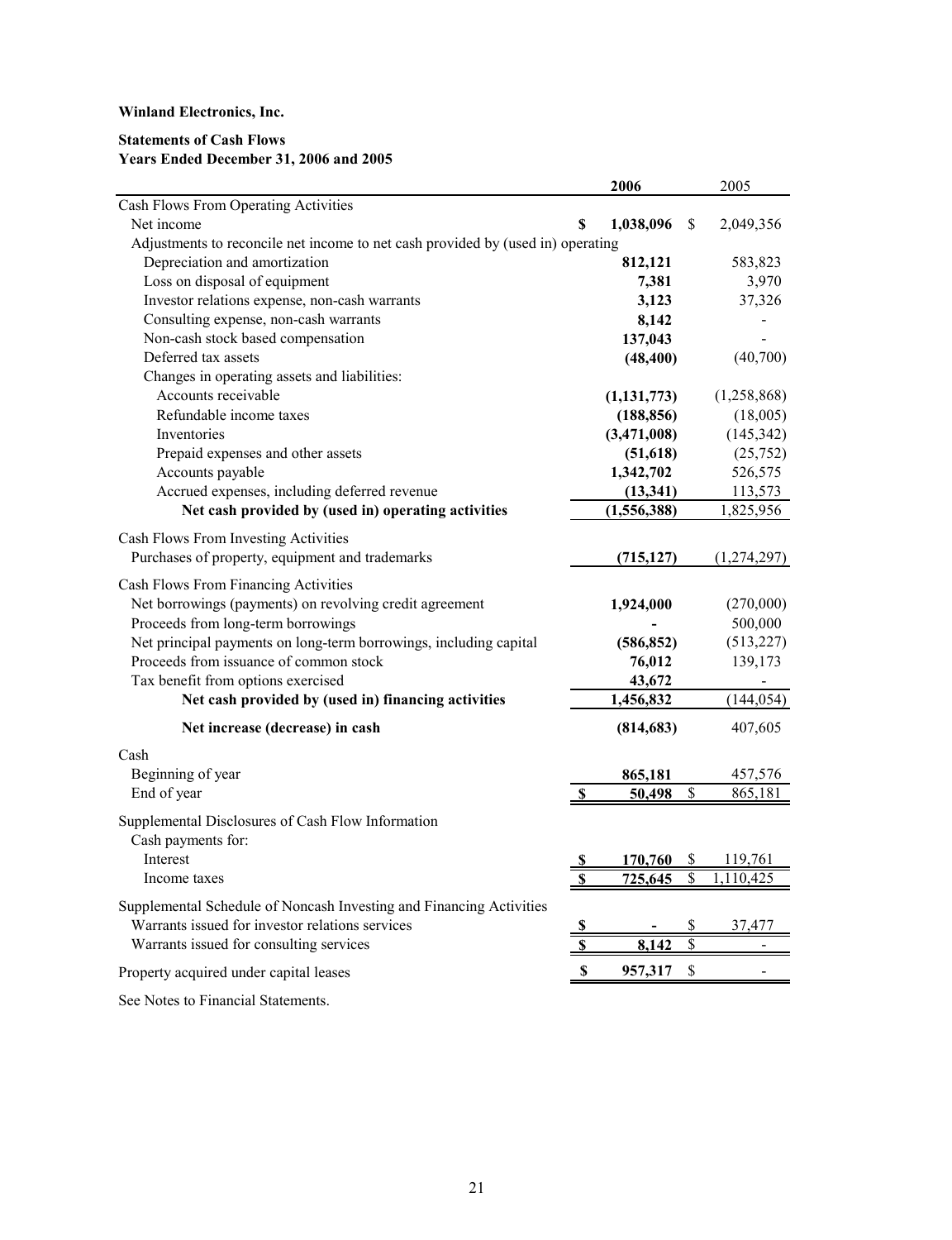Notes to Financial Statements

# **Note 1. Nature of Business and Significant Accounting Policies**

**Nature of business:** The Company operates in one business segment, which includes the design and manufacture of electronic control devices. Sales are to customers located primarily in the upper Midwest, and credit is granted based upon the credit policies of the Company.

A summary of the Company's significant accounting policies follows:

**Use of estimates:** The preparation of financial statements in conformity with accounting principles generally accepted in the United States requires management to make estimates and assumptions that affect the reported amounts of assets and liabilities and related disclosure of contingent assets and liabilities at the date of the financial statements and the reported amounts of revenues and expenses during the reporting period. Significant estimates include allowances for obsolete inventories, rework and warranties, and doubtful accounts. We cannot assure you that actual results will not differ from those estimates.

Revenue Recognition: In most cases, the Company recognizes revenue from the sale of products and billable repairs when the product is delivered to a common carrier for shipment and title transfers.

With one particular customer, the Company recognizes revenue from the sale of customized products when the product is delivered to a customer warehouse location within the Company, title is transferred and risk of loss and ownership passes to the buyer. These sales are subject to written purchase orders including a fixed schedule for delivery and the date for delivery is reasonable and consistent with the buyer's business purpose. The product cannot be used to fulfill other customers' orders, as this is a unique product for this customer only. We are the sole supplier source of this product for this customer. Because of the unique nature of this product, the customer must have stock on hand and ready to ship to their customers and, therefore, has requested that the transaction be on a bill and hold basis. Since the customer does not have its own warehouse, they rent warehouse space from the Company by paying a monthly rental charge based on the number of pallets containing their inventory. The customer's credit and payment terms are the same as all other OEM customers.

Another portion of the Company's business involves the Company shipping product to a primary customer's location where it is held in a separate warehouse. Revenue is recognized when that customer notifies the Company that the inventory has been removed from the warehouse and title to the product has transferred.

Revenue recognition occurs for engineering design services as progress billings are made and at the conclusion of the project.

Shipping and handling charges billed to customers are included in net sales, and shipping and handling costs incurred by the Company are included in cost of sales. For all sales, the Company uses either a binding purchase order or customer accepted and signed engineering quote as evidence of the arrangement. The Company does not generally accept returns but does provide a limited warranty as outlined below under Allowance for Rework and Warranty Costs.

**Cash:** The Company maintains its cash in bank deposit accounts which, at times, may exceed federally insured limits. The Company has not experienced any losses in such accounts.

**Accounts receivable and Allowance for Doubtful Accounts:** Accounts receivable are carried at original invoice amount less an estimate made for doubtful receivables based on a review of all outstanding amounts on a monthly basis. Management determines the allowance for doubtful accounts by regularly evaluating individual customer receivables and considering a customer's financial condition and credit history, and current economic conditions. Accounts receivable are written off when deemed uncollectible. Recoveries of accounts receivable previously written off are recorded when received.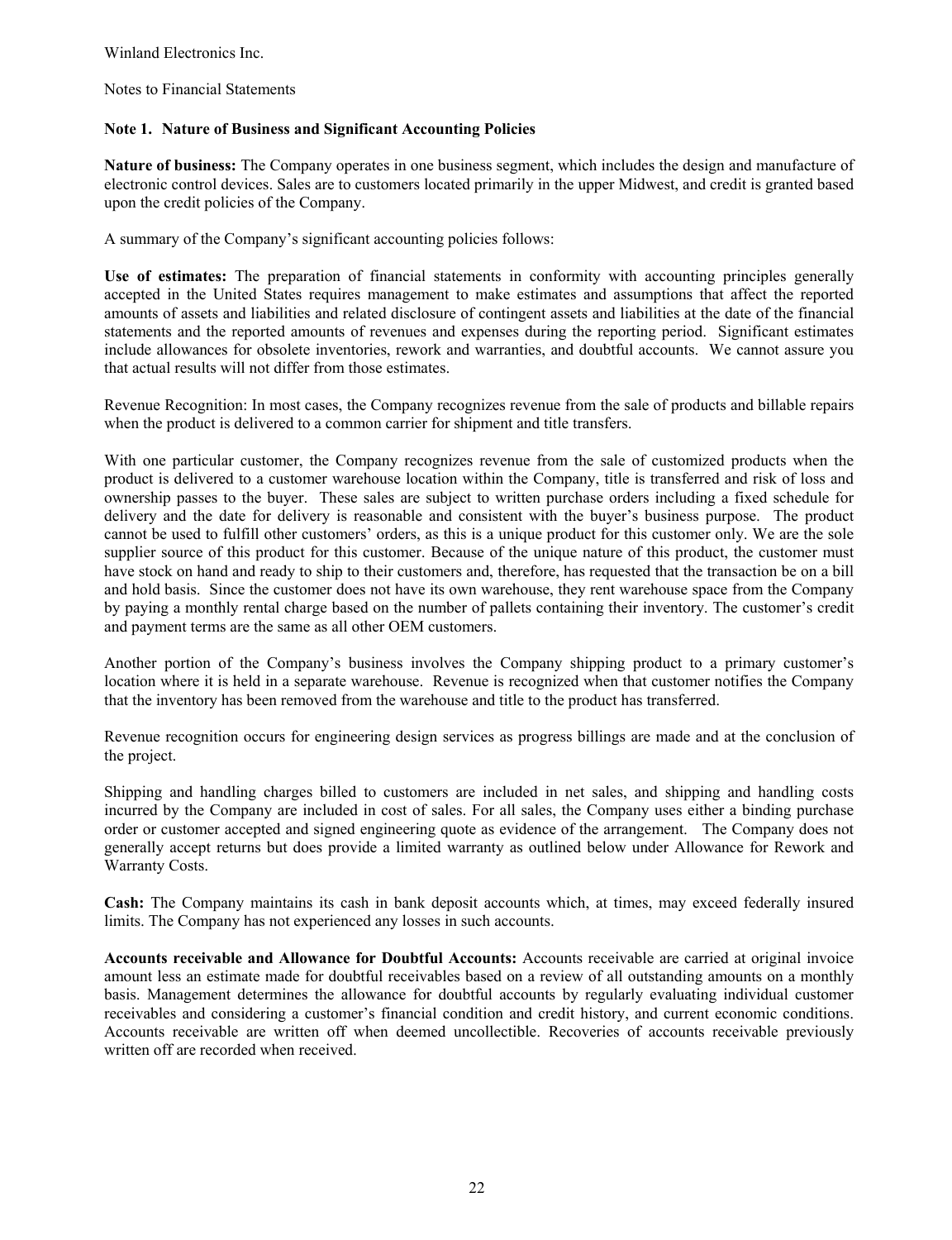Notes to Financial Statements

# **Note 1. Nature of Business and Significant Accounting Policies (Continued)**

**Inventories:** Finished goods inventories are stated at the lower of cost, using the first-in, first-out (FIFO) method, or market value. Raw component inventories are stated at standard costs identified and updated annually using the last received cost. The Company makes provisions for slow moving, estimated excess and obsolete inventory based on an analysis of the existing inventory, and specific identification of obsolete inventory.

**Patents and trademarks:** Patents and trademarks are stated at cost and are being amortized using the straight-line method over their economic useful lives.

**Depreciation:** It is the Company's policy to include depreciation expense on assets acquired under capital leases with depreciation expense on owned assets. Depreciation is computed using the straight-line method based on the estimated useful lives of the various assets or capital lease term, as follows:

|                                | Years     |
|--------------------------------|-----------|
| Land improvements              | $17 - 20$ |
| Building                       | $39 - 40$ |
| Machinery and equipment        | $5 - 7$   |
| Data processing equipment      | $3 - 7$   |
| Office furniture and equipment | $3 - 7$   |

**Long-lived assets:** The Company reviews its long-lived assets and intangibles periodically to determine potential impairment by comparing the carrying value of the long-lived assets with the estimated future cash flows expected to result from the use of the assets, including cash flows from disposition. Should the sum of the expected future cash flows be less than the carrying value, the Company would recognize an impairment loss. An impairment loss would be measured by comparing the amount by which the carrying value exceeds the fair value of the long-lived assets and intangibles. There were no impairment losses recognized in 2006 and 2005.

**Allowance for Rework and Warranty Costs:** The Company has a reserve for rework, product warranties and customer refunds. We provide a limited warranty to our OEM customers that require us to repair or replace product that is defective, due to Company workmanship issues, at no cost to the customer. In addition, we provide a limited warranty for our proprietary products for a period of one year, which requires us to repair or replace defective product at no cost to the customer or refund the purchase price. Reserves are established based on historical experience and analysis for specific known and potential warranty issues. The reserve reflecting historical experience and potential warranty issues is determined based on a percentage of sales for the prior twelve-month period plus any specific known warranty issues. The product warranty liability reflects management's best estimate of the Company's financial exposure and probable liability under our product warranties and may differ from actual results.

Changes in the Company's warranty liability, which is included in other accrued expenses on the balance sheets, are approximately as follows:

|                                                 | Years Ended December 31 |           |           |  |
|-------------------------------------------------|-------------------------|-----------|-----------|--|
|                                                 |                         | 2006      | 2005      |  |
| Balance, beginning                              |                         | 117,300   | 128,000   |  |
| Accruals for products sold                      |                         | 248,900   | 130,000   |  |
| Payments made                                   |                         | (240,100) | (116,000) |  |
| Changes in accruals for pre-existing warranties |                         |           | (24,700)  |  |
| Balance, ending                                 |                         | 126,100   | 117,300   |  |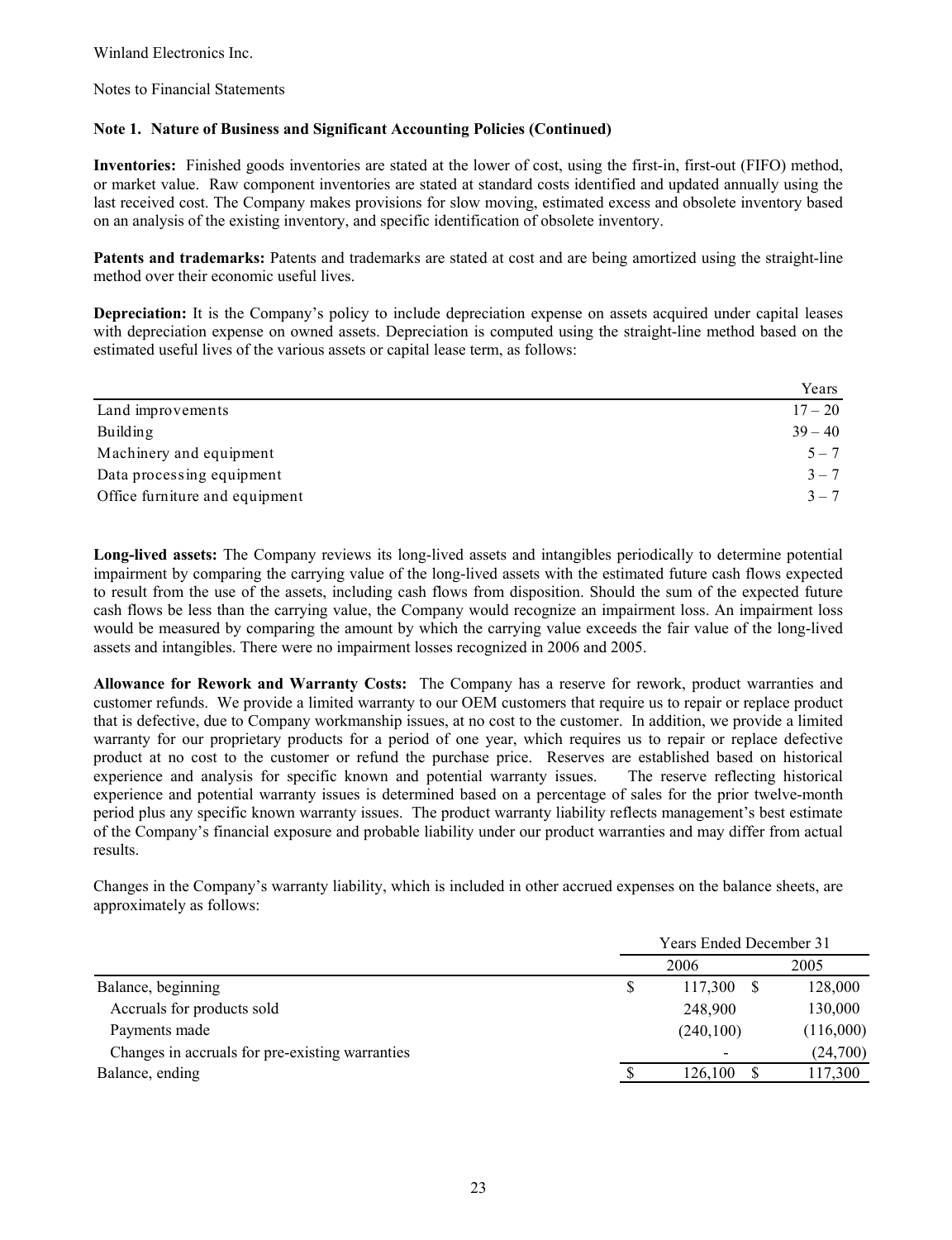Notes to Financial Statements

# **Note 1. Nature of Business and Significant Accounting Policies (Continued)**

**Income taxes:** Deferred taxes are provided on an asset and liability method whereby deferred tax assets are recognized for deductible temporary differences and operating loss and tax credit carry forwards, and deferred tax liabilities are recognized for taxable temporary differences. Temporary differences are the differences between the reported amounts of assets and liabilities and their tax basis.

Deferred tax assets are reduced by a valuation allowance when, in the opinion of management, it is more likely than not that some portion or all of the deferred tax assets will not be realized. Deferred tax assets and liabilities are adjusted for the effects of changes in tax laws and rates on the date of enactment. Investment tax credits, research and development credits, and job credits are accounted for by the flow-through method, whereby they reduce income taxes currently payable and income tax expense in the period the assets giving rise to the credits are placed in service. To the extent such credits are not currently utilized on the Company's tax return, deferred tax assets, subject to considerations about the need for a valuation allowance, are recognized for the carry forward amount.

Fair value of financial instruments: Management estimates that the carrying value of long-term debt approximates fair value, estimated based on interest rates for the same or similar debt offered to the Company having the same or similar remaining maturities and collateral requirements. The carrying value of all other financial instruments approximates fair value due to the short-term nature of the instruments.

Earnings per common share: Basic earnings per common share are computed by dividing net income by the weighted-average number of common shares outstanding during the period. Diluted earnings per common share is computed by dividing net income by the weighted-average number of common shares outstanding during the period, including potentially dilutive shares such as the options and warrants to purchase shares of common stock at various amounts per share (see Note 7). The dilutive effect of the additional shares for the years ended December 31, 2006 and 2005, was to increase the weighted-average shares outstanding by 100,829 and 135,490, respectively.

**Employee stock plans:** At December 31, 2006, the Company has stock-based compensation plans, which are described more fully in Note 7. The Company accounts for these plans under the fair value recognition provisions of Statement of Financial Accounting Standards No. 123 (revised 2004), "Share-Based Payment" (SFAS 123R), using the modified-prospective-transition method. Under this transition method, compensation cost recognized for the twelve months ended December 31, 2006 includes compensation costs for all share-based awards granted prior to January 1, 2006, but not yet vested as of January 1, 2006, based on the grant-date fair value estimated in accordance with the original provisions of SFAS 123, and compensation cost for all share-based payments granted subsequent to December 31, 2005 based on the grant date fair value estimated in accordance with the provisions of SFAS 123R.

**Recently issued accounting pronouncements:** In July 2006, the FASB issued Interpretation No. 48, Accounting for Uncertainty in Income Taxes--an Interpretation of FASB Statement 109 ("FIN 48"), which clarifies the accounting for uncertainty in tax positions. This interpretation provides that the tax effects from an uncertain tax position can be recognized in financial statements, only if the position is more likely than not of being sustained on audit, based on the technical merits of the position. The provisions of FIN 48 are effective as of the beginning of fiscal 2007, with the cumulative effect of any change in accounting principle recorded as an adjustment to opening retained earnings. We are currently evaluating the impact, if any, adopting FIN 48 may have on our financial statements.

In September 2006, the FASB issued SFAS No. 157, "Fair Value Measurements" (SFAS No. 157). SFAS No. 157 establishes a common definition for fair value to be applied to US GAAP guidance requiring use of fair value, establishes a framework for measuring fair value, and expands disclosure about such fair value measurements. SFAS No. 157 is effective for fiscal years beginning after November 15, 2007. We are currently assessing the impact, if any, SFAS No. 157, may have on our financial position and results of operations.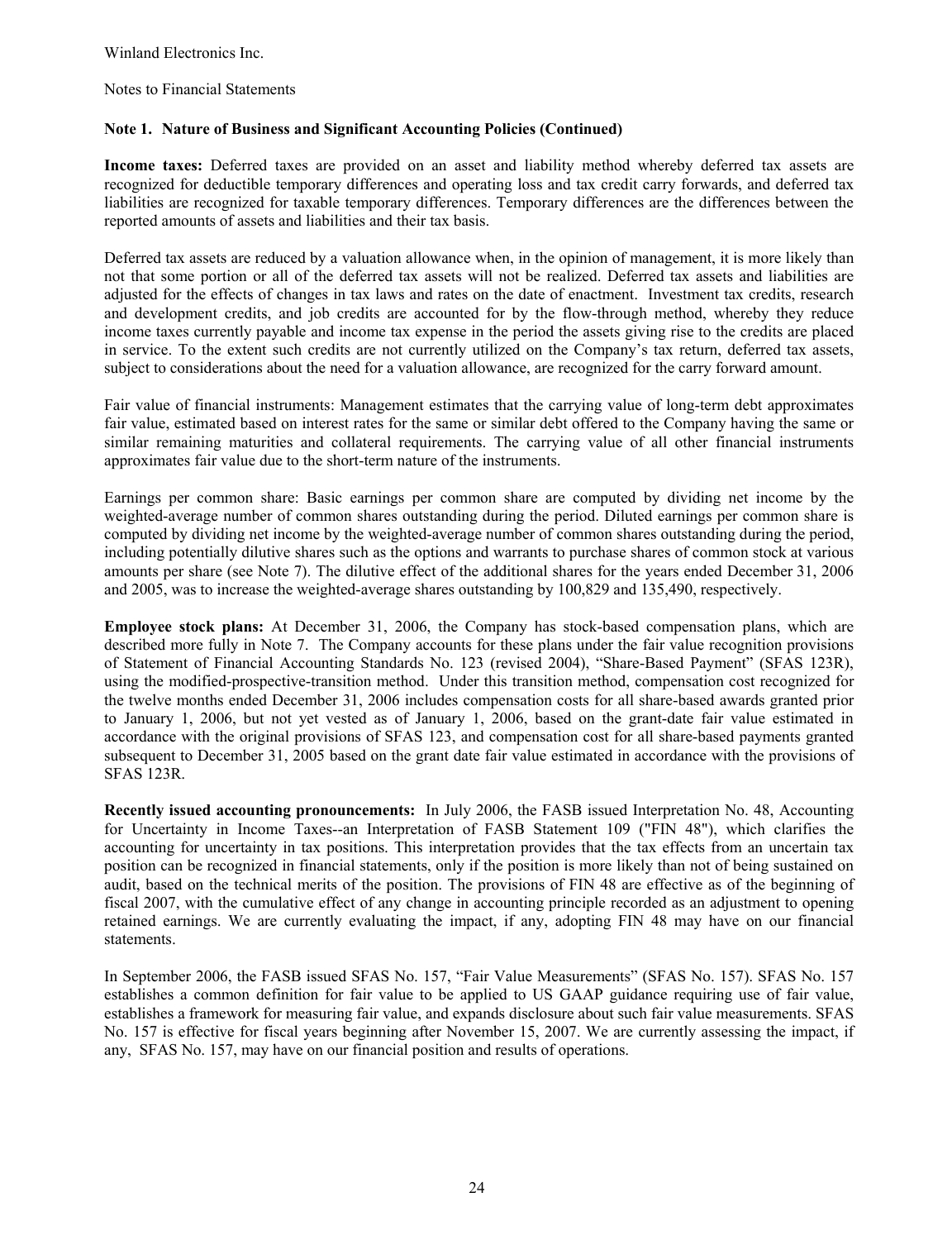Notes to Financial Statements

# **Note 1. Nature of Business and Significant Accounting Policies (Continued)**

**Research and development expense:** The Company expenses research and development costs as incurred. Research and development expenses of \$642,330 and \$798,138 were charged to operations during the years ended December 31, 2006 and 2005, respectively.

**Reclassifications:** Certain income statement amounts for the year ended December 31, 2005 have been reclassified to be consistent with the classifications adopted for the year ended December 31, 2006.

# **Note 2. Inventories**

The components of inventories at December 31, 2006 and 2005, are as follows:

|                      | December 31 |           |  |           |
|----------------------|-------------|-----------|--|-----------|
|                      |             | 2006      |  | 2005      |
| Raw materials        | S           | 4,880,949 |  | 2,339,314 |
| Work in progress     |             | 327,212   |  | 163,778   |
| Finished goods       |             | 1,976,236 |  | 1,212,297 |
| Obsolescence reserve |             | (189,900) |  | (191,900) |
| Total                |             | 6.994.497 |  | 3,523,489 |

# **Note 3. Financing Arrangement and Long-Term Debt**

The Company has a \$4,000,000 revolving line of credit agreement with M&I Bank of Minneapolis, Minnesota, expiring June 29, 2007, if not renewed. Advances are due on demand, secured by substantially all assets of the Company, and are subject to a defined borrowing base equal to 80% of qualified accounts receivable and 50% of qualified inventory. Interest on advances accrues at the LIBOR rate plus two and one-half percent (2.5%), which was 7.85% as of December 31, 2006. Advances outstanding on the revolving line of credit agreement as of December 31, 2006 and 2005 were \$1,924,000 and \$0, respectively. At December 31, 2006, \$2,076,000 was available for borrowing under the terms of this agreement. See also (a) following.

During 2006, the Company entered into a Master Lease of Personal Property with M&I Equipment Finance Company of Milwaukee, Wisconsin. Under the lease, the Company can acquire new capital equipment to be used in the Company's manufacturing processes in an amount of up to \$1,200,000. Individual leases under the master agreement have a 60 month term bearing an interest rate equal to the 30 month LIBOR swap rate plus 225 basis points effective the date each individual lease is approved. As of December 31, 2006, the Company had drawn funds under this lease agreement totaling \$957,317, of which \$908,002 remained outstanding.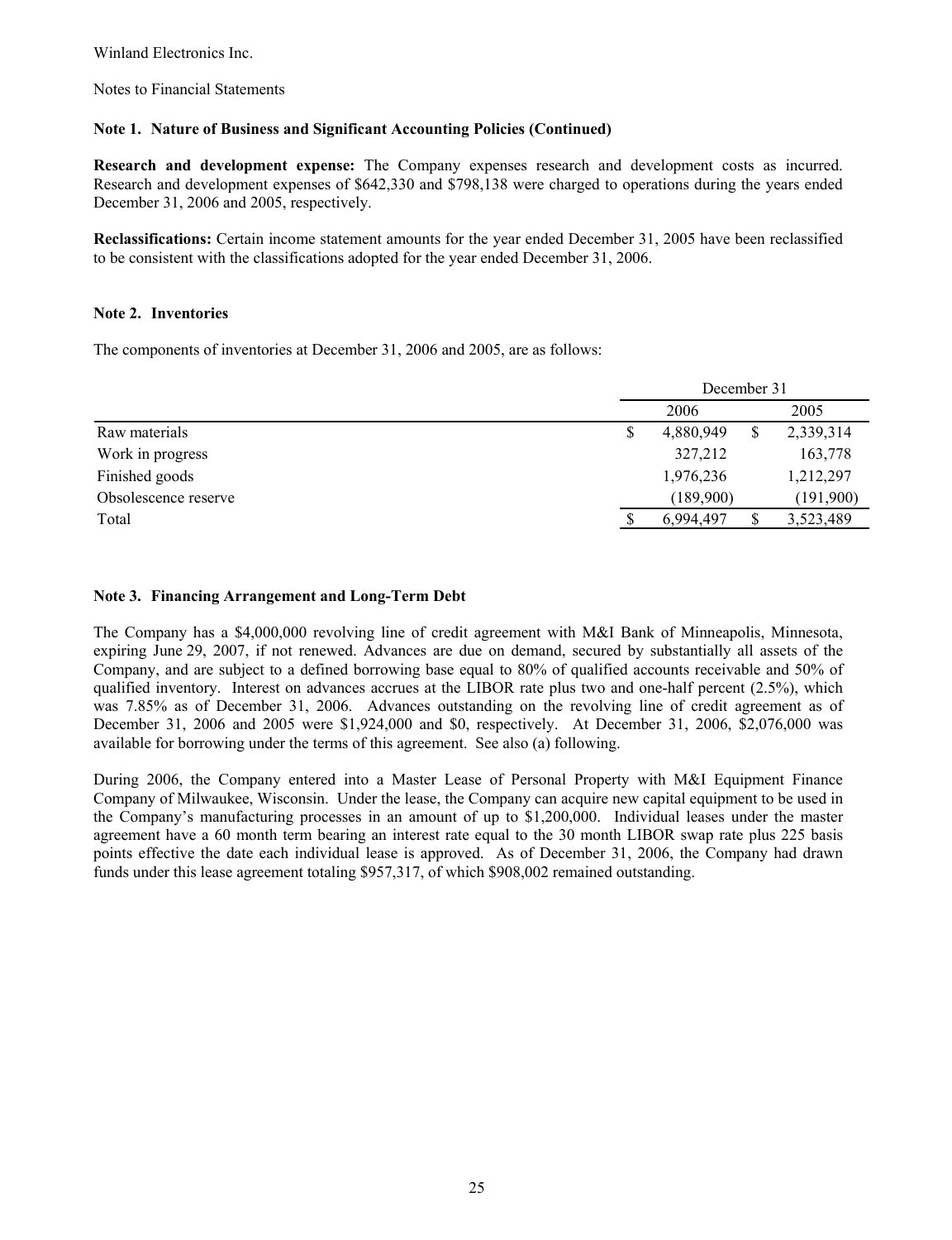Notes to Financial Statements

# **Note 3. Financing Arrangement and Long-Term Debt (Continued)**

**Long-term debt:** The following is a summary of long-term debt:

|                                                                                                                                                  | December 31 |           |               |           |
|--------------------------------------------------------------------------------------------------------------------------------------------------|-------------|-----------|---------------|-----------|
|                                                                                                                                                  |             | 2006      |               | 2005      |
| 6.44% note payable, due in monthly installments of \$11,373, including<br>interest, to October 1, 2014, when the remaining balance is payable,   |             |           |               |           |
| secured by property (a)                                                                                                                          | \$          | 826,394   | <sup>\$</sup> | 906,820   |
| 4.91% note payable, principal due in monthly installments of \$20,833,<br>with interest to April 1, 2008, when the remaining balance is payable, |             |           |               |           |
| secured by property and equipment (a)                                                                                                            |             | 309,602   |               | 559,602   |
| 6.50% note payable, principal due in monthly installments of \$10,417,<br>with interest to May 31, 2009, when the remaining balance is payable,  |             |           |               |           |
| secured by property and equipment (a)                                                                                                            |             | 288,868   |               | 413,868   |
| Capital lease obligations bearing interest ranging from 7.58% to 8.44%,<br>due in monthly installments of \$1,110 to \$7,783, to September 2011, |             |           |               |           |
| secured by equipment (Note 4)                                                                                                                    |             | 908,002   |               | 82,110    |
|                                                                                                                                                  | \$          | 2,332,866 | <sup>\$</sup> | 1,962,400 |
| Less current maturities                                                                                                                          |             | 627,290   |               | 537,537   |
| Total long-term debt                                                                                                                             |             | 1,705,576 | S             | 1,424,863 |

(a) These agreements have certain financial and non-financial covenants, which, among others, require the Company to maintain a minimum tangible net worth, a maximum leverage ratio, a maximum debt to tangible net worth, a minimum cash flow coverage ratio, imposes limits on capital expenditures and disallows the declaration or payment of dividends.

Approximate maturities of long-term debt for years subsequent to December 31, 2006, are as follows:

| 2007       | \$ | 627,000   |
|------------|----|-----------|
| 2008       |    | 456,000   |
| 2009       |    | 331,000   |
| 2010       |    | 315,000   |
| 2011       |    | 267,000   |
| Thereafter |    | 337,000   |
| Total      | S  | 2,333,000 |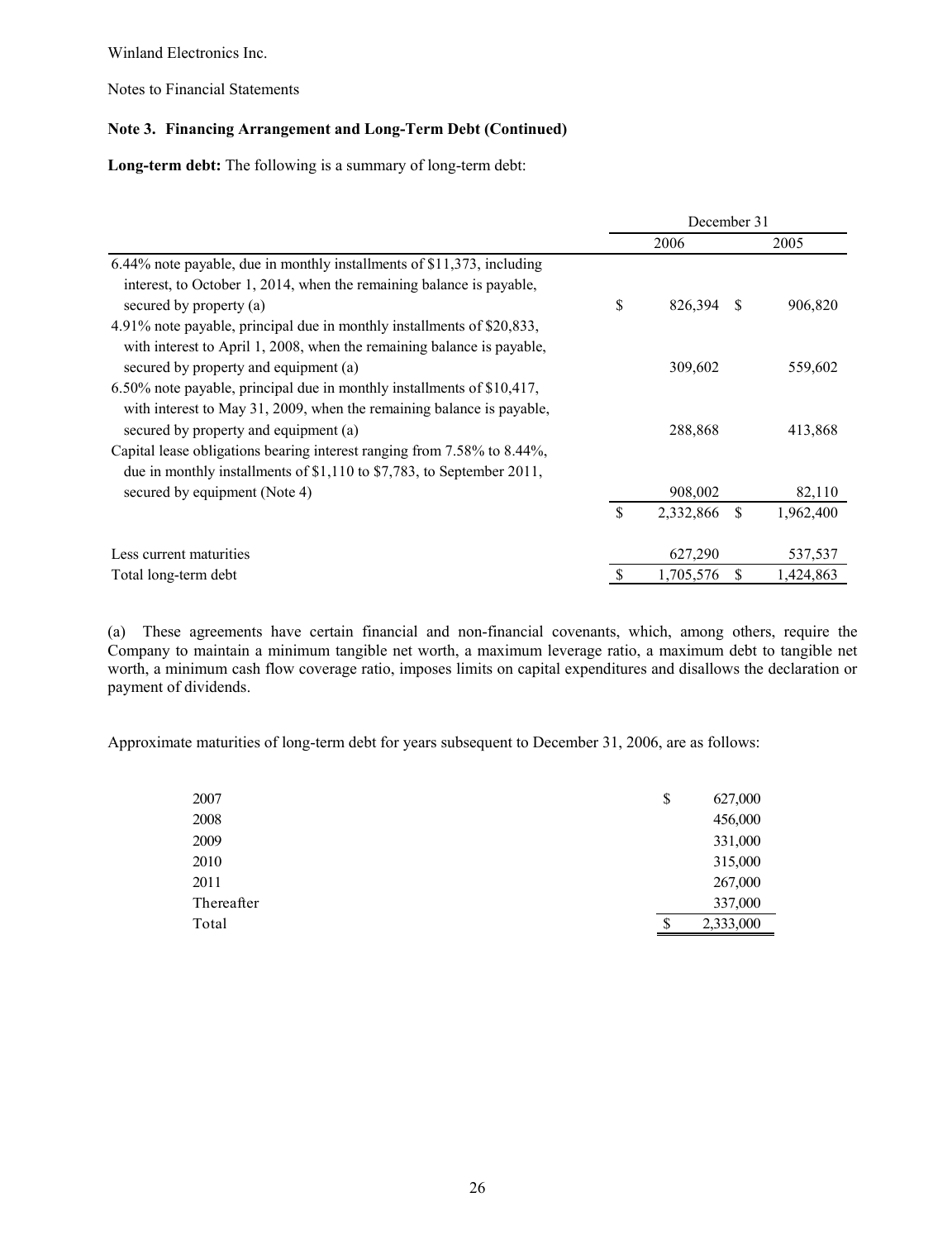Notes to Financial Statements

# **Note 4. Commitments and Contingencies**

**Capital leases:** The Company is leasing certain equipment under capital leases. The cost and accumulated depreciation of assets acquired under capital leases at December 31, 2006 and 2005, are as follows:

|                                          | 2006      | 2005    |
|------------------------------------------|-----------|---------|
| Cost                                     | 1.439.997 | 441,598 |
| Accumulated depreciation                 | 485.134   | 315.427 |
| Net leased property under capital leases | 954.863   | 126.171 |

The future minimum lease payments under capital leases and the aggregate present value of the net minimum lease payments at December 31, 2006, are approximately as follows:

| \$<br>2007                                                                             | 233,000<br>232,000 |
|----------------------------------------------------------------------------------------|--------------------|
|                                                                                        |                    |
| 2008                                                                                   |                    |
| 2009                                                                                   | 232,000            |
| 2010                                                                                   | 232,000            |
| 2011                                                                                   | 157,000            |
|                                                                                        | 1,086,000          |
| Less amount representing interest                                                      | 178,000            |
| Present value of net minimum lease payments (included in long-term debt) (Note 3)<br>¢ | 908,000            |

**Environmental Regulations:** The European Union ("EU") has two directives, Restriction of the use of Certain Hazardous Substances ("RoHS") and Waste Electrical and Electronic Equipment ("WEEE"), which affect the worldwide electronics supply-chain and the Company's processes and products. As of December 31, 2006, the Company had not accrued for costs such as on-going compliant efforts, shipping delays or liability for noncompliant products due to these directives. At this time, we cannot reasonably estimate the amount of future liability, if any.

# **Note 5. Deferred Revenue**

During 1994, the Company and the city of Mankato entered into a tax increment financing agreement for the construction of the Company's operating facility. In connection with this agreement, the city donated land improvements to the Company with a fair value of \$270,009. The fair value of land improvements donated was accounted for as deferred revenue and is being amortized over 39 years, which is the life of the building.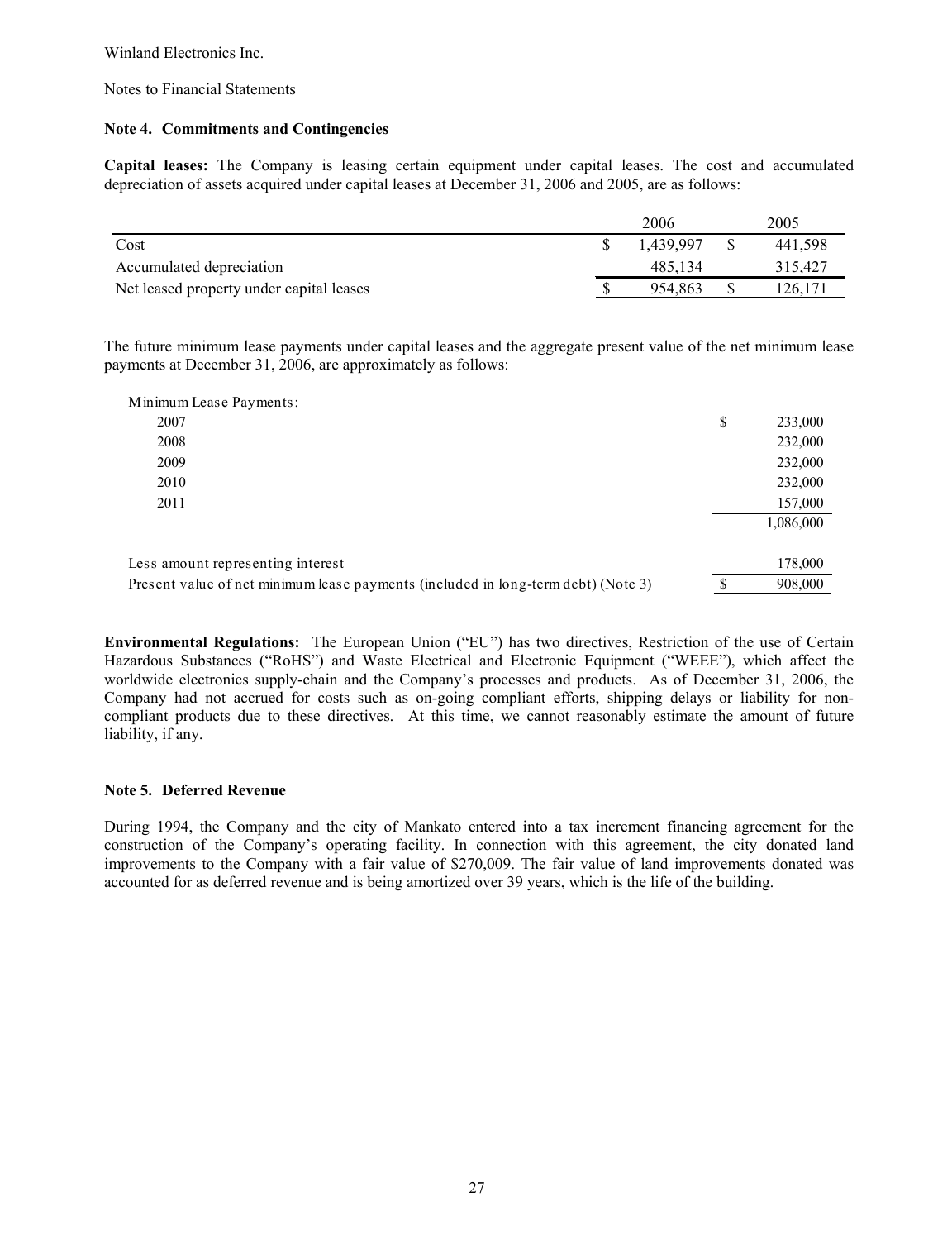Notes to Financial Statements

# **Note 6. Income Taxes**

Components of income tax expense are as follows:

|                   | December 31 |      |           |
|-------------------|-------------|------|-----------|
|                   | 2006        | 2005 |           |
| Currently payable | 578,400     |      | 1,123,700 |
| Deferred          | (48, 400)   |      | (40,700)  |
|                   | 530,000     | \$   | 1,083,000 |

The statutory income tax rate reconciliation to the effective rate is as follows:

|                                        |                      | December 31     |  |  |
|----------------------------------------|----------------------|-----------------|--|--|
|                                        | 2006                 | 2005            |  |  |
| Statutory U.S. income tax rate         | $34\frac{9}{6}$      | $34\frac{9}{6}$ |  |  |
| State taxes, net of federal tax effect | $4\frac{0}{0}$       | $4\frac{6}{6}$  |  |  |
| Other, including permanent differences | $\frac{0}{0}$<br>(4) | $\%$<br>3)      |  |  |
| Effective income tax rate              | $\frac{0}{0}$<br>34  | $\frac{0}{0}$   |  |  |

Net deferred tax assets (liabilities) consist of the following components as of December 31, 2006 and 2005:

|                                       |    | December 31     |           |  |  |  |
|---------------------------------------|----|-----------------|-----------|--|--|--|
|                                       |    | 2005            |           |  |  |  |
| Deferred tax assets:                  |    |                 |           |  |  |  |
| Inventory                             | \$ | 150,400<br>- \$ | 111,700   |  |  |  |
| Allowance for doubtful accounts       |    | 7,400           | 7,400     |  |  |  |
| Non-qualified stock options           |    | 27,000          |           |  |  |  |
| Accrued expenses                      |    | 159,400         | 138,000   |  |  |  |
| Other                                 |    | 1,800           | 6,300     |  |  |  |
|                                       |    | 346,000         | 263,400   |  |  |  |
| Deferred tax liabilities:             |    |                 |           |  |  |  |
| Property and equipment                |    | 255,000         | 266,500   |  |  |  |
| Prepaid expenses                      |    | 68,000          | 22,300    |  |  |  |
|                                       |    | 323,000         | 288,800   |  |  |  |
| Net deferred tax assets (liabilities) |    | \$<br>23,000    | (25, 400) |  |  |  |

The deferred tax amounts mentioned above have been classified on the accompanying balance sheets as of December 31, 2006 and 2005, as follows:

|                                       | December 31 |  |           |  |
|---------------------------------------|-------------|--|-----------|--|
|                                       | 2006        |  | 2005      |  |
| Current assets                        | 278,000     |  | 236,500   |  |
| Noncurrent liabilities                | (255.000)   |  | (261,900) |  |
| Net deferred tax assets (liabilities) | 23,000      |  | (25,400)  |  |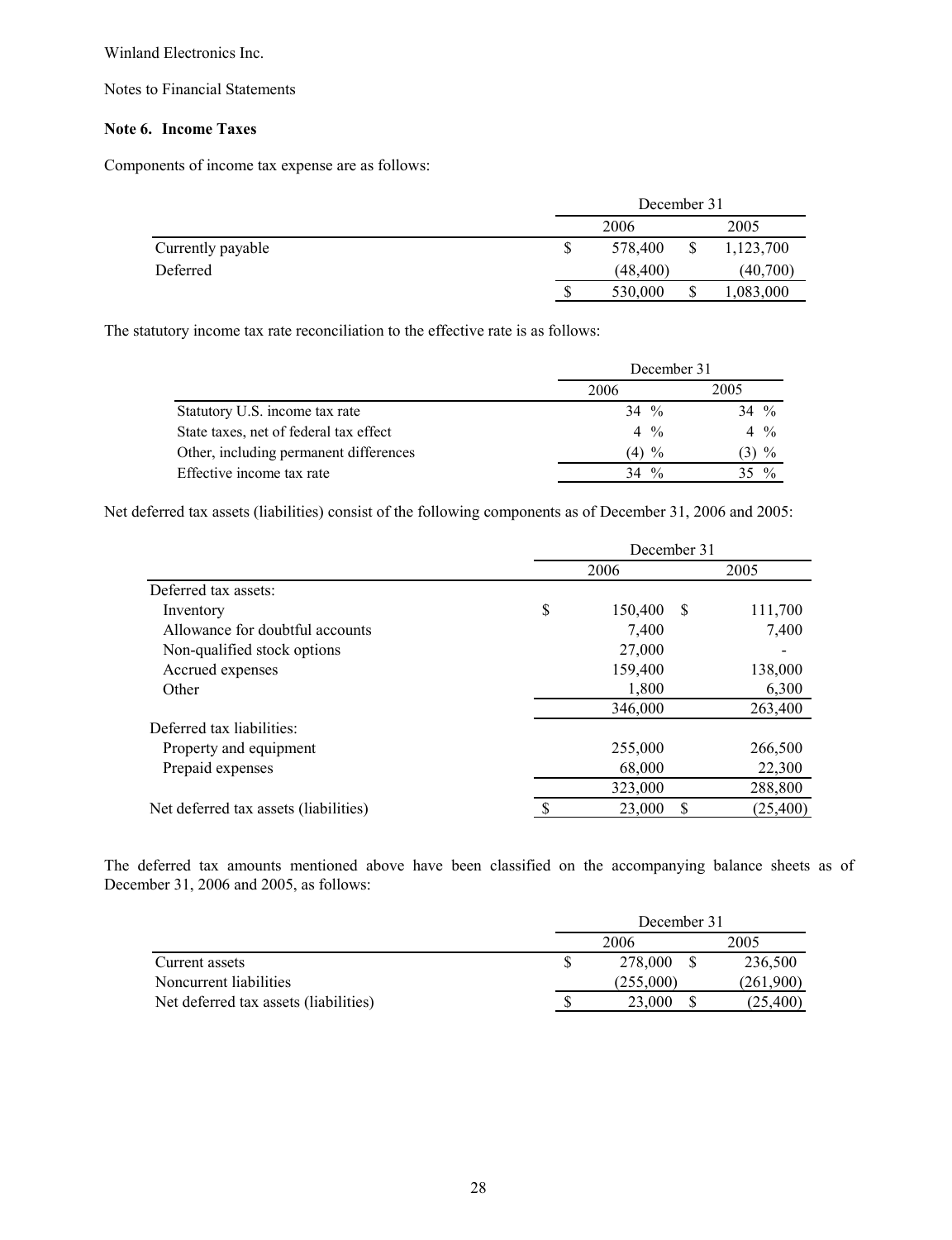Notes to Financial Statements

#### **Note 7. Warrants and Stock-Based Compensation Plans**

**Warrants:** On February 1, 2005, the Company granted to Hayden Communications, Inc. warrants to purchase 20,000 shares of common stock that vested to the extent of 10,000 shares on August 1, 2005 and 10,000 shares on February 1, 2006. The term of each 10,000 share increment will extend three years from the date of vesting. As of December 31, 2006, warrants to purchase 20,000 shares of common stock at \$3.96 were exercisable and outstanding. The warrants were valued using the Black-Scholes pricing model and were amortized as investor relations expense over the term of the service agreement. Investor relations expense from the amortization of warrants was \$3,123 and \$37,326 for the years ended December 31, 2006 and 2005, respectively. The total estimated fair value of the outstanding warrants, \$37,477, is reflected in additional paid in capital in the stockholders' equity section at December 31, 2006 and 2005.

On February 16, 2006, the Company granted to Board Assets, Inc., a strategic planning consultant, warrants to purchase 5,000 shares of common stock at an exercise price of \$4.01 per share. The Company scheduled two board strategy meetings with Board Assets, Inc., one in July 2006 and the other in January 2007. Upon completion of the performance of Board Assets, Inc as facilitator for each of those meetings, 2,500 shares were scheduled to vest. Warrants expire on February 16, 2016, if not exercised. As of December 31, 2006, the first 2,500 shares were valued and vested using the Black-Scholes pricing model at a fair value of \$3.26 amounting to \$8,142 of expense booked to consulting expenses for the period. The agreement between the Company and Board Assets, Inc. was terminated in October 2006. Based on this termination, the second 2,500 shares will not vest and the Company will not incur additional expense for these shares.

On September 9, 2006, the Company granted to Steven P. Friswold and Bruce H. Senske, principals of Genoa Business Advisors, LLC ("Genoa"), warrants for each to purchase 10,000 shares of common stock at an exercise price of \$3.40 per share. The Company and Genoa have developed two strategic business initiatives for which Genoa must execute in order for the warrants to vest. These warrants shall vest and become exercisable to the extent of 5,000 shares each upon completion of Initiative 1 by Genoa and 5,000 shares each upon completion of Initiative 2 by Genoa. The warrants terminate on September 6, 2011, if not exercised. The Company will incur consulting expense of approximately \$45,000 based on using the Black-Scholes pricing model upon completion of these initiatives and vesting of options.

**Stock option and employee stock purchase plans:** As of December 31, 2006, the Company had one equity-based compensation plan, the 2005 Equity Incentive Plan, from which stock-based compensation awards can be granted to eligible employees, officers or directors. Previous to this plan, stock-based compensation awards were granted from the 1997 Stock Option Plan. The plans are as follows:

2005 Equity Incentive Plan – This plan provides awards in the form of incentive stock options, nonqualified stock options, and restricted stock. Currently, this is the only plan under which awards are authorized for grant. As approved by the shareholders in May 2005, the plan authorized issuance of up to 400,000 shares. Awards issued under the plan to date include 78,000 shares of incentive stock options and 44,000 nonqualified stock options of which all 122,000 are outstanding and 44,000 of which are vested at December 31, 2006. The exercise price is equal to the fair market value of the Company's common stock at the date of grant. Options generally vest over 5 years and have a contractual life up to 10 years. Option awards provide for accelerated vesting if substantially all of the Company's assets are transferred through an acquisition, merger or reorganization.

1997 Stock Option Plan – This plan provided for grants in both the form of incentive stock options and nonqualified stock options. The plan was terminated as to future grants in May 2005. At December 31, 2006 there were 164,040 options outstanding of which 130,520 are vested.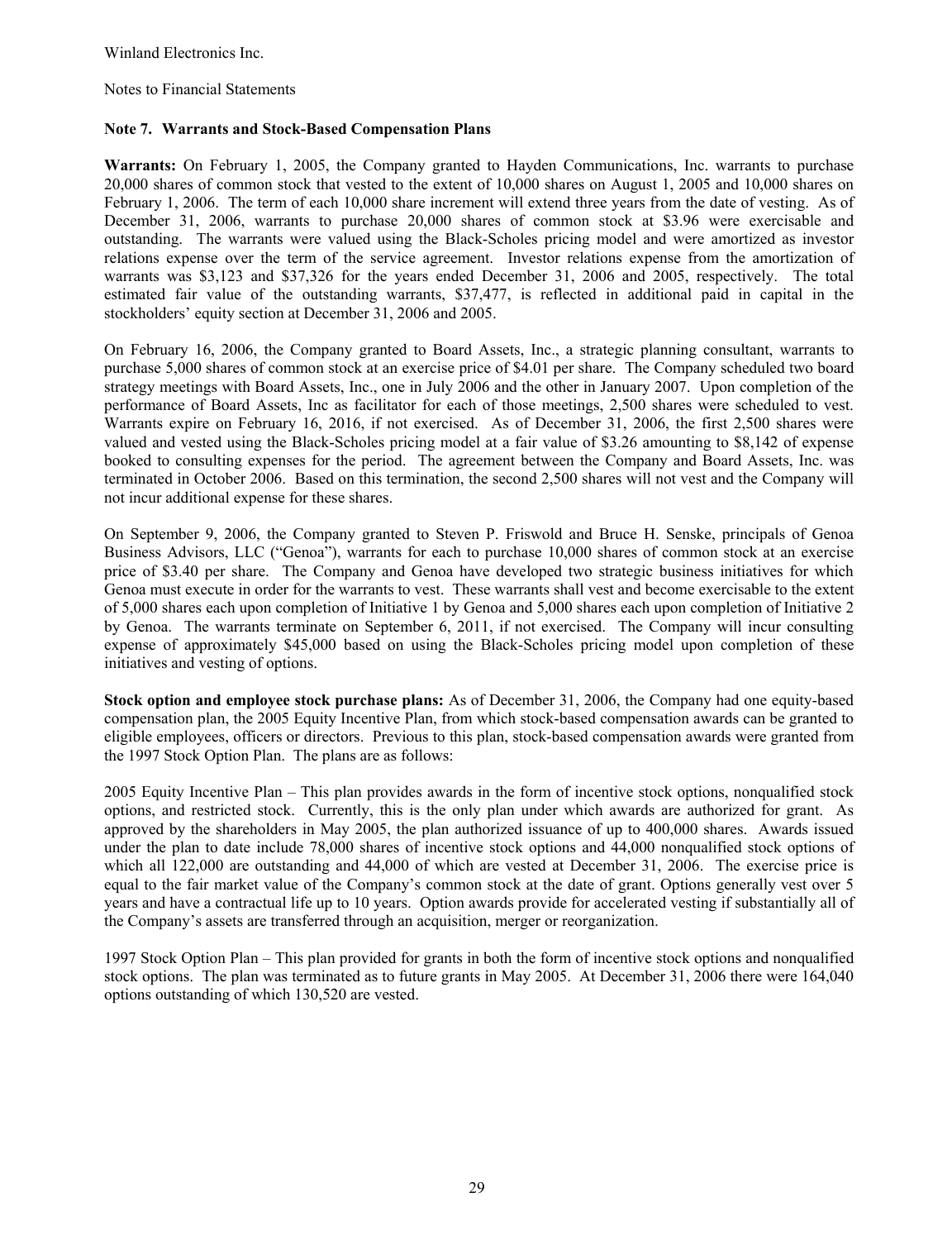Notes to Financial Statements

# **Note 7. Warrants and Stock-Based Compensation Plans (Continued)**

1997 Employee Stock Purchase Plan – The Employee Stock Purchase Plan (ESPP) has provided employees of the Company the opportunity to purchase common stock through payroll deductions. The purchase price is set at the lower of 85% of the fair market value of common stock at the beginning of the participation period or 85% of the fair market value on the purchase date. The participation periods have a 6-month duration beginning in January and July of each year. A total of 100,000 shares of common stock were authorized for issuance under the ESPP since its inception of which 79,826 have been issued and 20,174 remain available for grant. The ESPP expires December 31, 2007. The Company issued 8,375 shares and incurred \$9,926 of compensation expense for the year ended December 31, 2006.

Prior to January 1, 2006, the Company accounted for its equity-based compensation plans under the recognition and measurement provision of APB Opinion No. 25, "Accounting for Stock Issued to Employees" (APB 25), and related Interpretations, as permitted by Statement of Financial Accounting Standards No. 123, "Accounting for Stock-Based Compensation" (SFAS 123). The Company did not recognize the value of stock-based compensation issued to employees and directors in its Statements of Income prior to January 1,

2006, as all options granted under its equity-based compensation plans had an exercise price equal to the market value of the underlying common stock on the date of the grant. Effective January 1, 2006, the Company adopted the fair value recognition provisions of Statement of Financial Accounting Standards No. 123 (revised 2004), "Share-Based Payment" (SFAS 123R), using the modified-prospective-transition method. Under this transition method, compensation cost recognized in the year ended December 31, 2006 includes compensation costs for all share-based payments granted prior to January 1, 2006, but not yet vested as of January 1, 2006, based on the grant-date fair value estimated in accordance with the original provisions of SFAS 123, and compensation cost for all share-based payments granted subsequent to December 31, 2005 based on the grant date fair value estimated in accordance with the provisions of SFAS 123R. Prior periods have not been restated to reflect the impact of adopting the new standard. As a result of adopting SFAS 123R on January 1, 2006, our net income for the twelve months ended December 31, 2006 was \$137,043 lower than if we had continued to account for stock-based compensation under APB Opinion No. 25 for our stock option grants to employees. A total of \$8,108 was capitalized in inventory costs for the year ended December 31, 2006.

The Company uses the Black-Scholes option pricing model to estimate the fair value of stock-based awards with the following weighted-average assumptions for the indicated periods.

|                         | December 31 |         |  |
|-------------------------|-------------|---------|--|
|                         | 2006        | 2005    |  |
| Expected life, in years | $5-10$      | $5-10$  |  |
| Expected volatility     | 81.9%       | 68.6%   |  |
| Risk-free interest rate | $4.7\%$     | $3.9\%$ |  |
| Dividend yield          | $0.0\%$     | $0.0\%$ |  |

The Company calculates the expected life of awards using historical data to estimate option exercises and employee terminations. Expected volatility is based on daily historical fluctuations of the Company's common stock using the closing market value for the number of days of the expected term immediately preceding the grant. The risk-free interest rate is based on the U.S. Treasury yield curve in effect at the time of the grant for a bond with a similar term.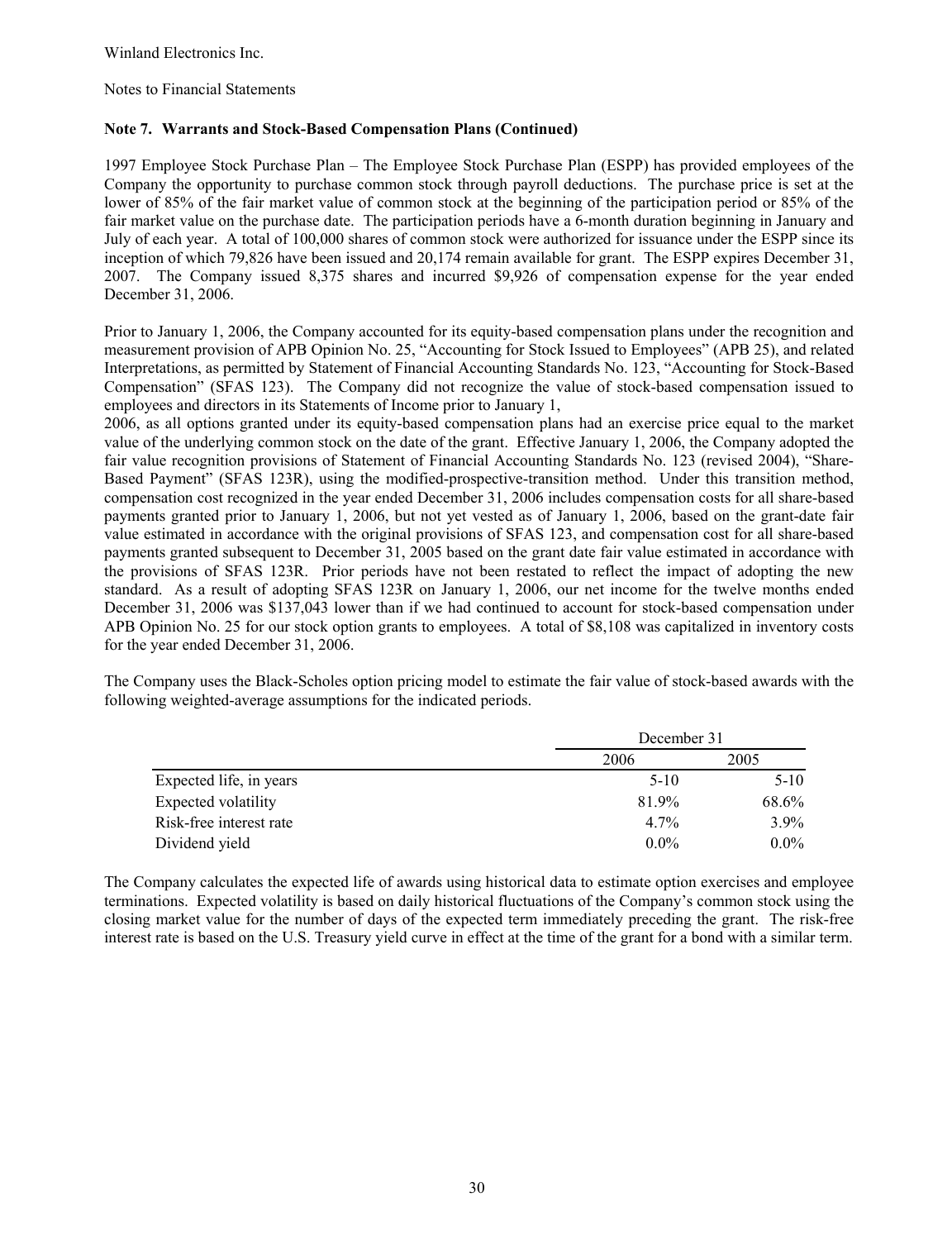Notes to Financial Statements

# **Note 7. Warrants and Stock-Based Compensation Plans (Continued)**

The Company receives a tax deduction for certain stock option exercises and disqualifying stock dispositions during the period the options are exercised or the stock is sold, generally for the excess of the price at which the options are sold over the exercise prices of the options. Prior to adoption of SFAS 123R, all tax benefits resulting from the exercise of stock options were reported as operating cash flows in the Statements of Cash Flows. In accordance with SFAS 123R, the Company revised its Statements of Cash Flows presentation to report any tax benefit from the exercise of stock options as financing cash flows. For the twelve months ended December 31, 2006, there were stock option exercises and disqualifying stock dispositions which triggered \$43,672 in tax benefits, therefore net cash provided by financing activities was increased as a result of the adoption of SFAS 123R.

Net cash proceeds from the exercise of stock options were \$76,012 for the year ended December 31, 2006. For the year ended December 31, 2006, 30,847 options were exercised in stock swaps, using previously owned shares of the Company's common stock as payment for the shares.

The following table illustrates the effect on net income and earnings per share if the Company had applied the fair value recognition provisions of SFAS 123R to options granted under the Company's stock option plans for the year ended December 31, 2005. For purposes of this pro forma disclosure, the value of the options is estimated using the Black-Scholes option pricing model and amortized to expense over the options' vesting periods.

|                                                                          |   | For the Year Ended<br>December 31, 2005 |  |
|--------------------------------------------------------------------------|---|-----------------------------------------|--|
| Net income                                                               |   |                                         |  |
| As reported                                                              | S | 2,049,356                               |  |
| Deduct total stock-based compensation expense determined                 |   |                                         |  |
| under fair value-based method for all awards, net of related tax effects |   | (106, 757)                              |  |
| Pro forma                                                                | ¢ | 1,942,599                               |  |
| Basic earnings per share:                                                |   |                                         |  |
| As reported                                                              | S | 0.59                                    |  |
| Pro forma                                                                |   | 0.56                                    |  |
| Diluted earnings per share:                                              |   |                                         |  |
| As reported                                                              |   | 0.57                                    |  |
| Pro forma                                                                |   | 0.54                                    |  |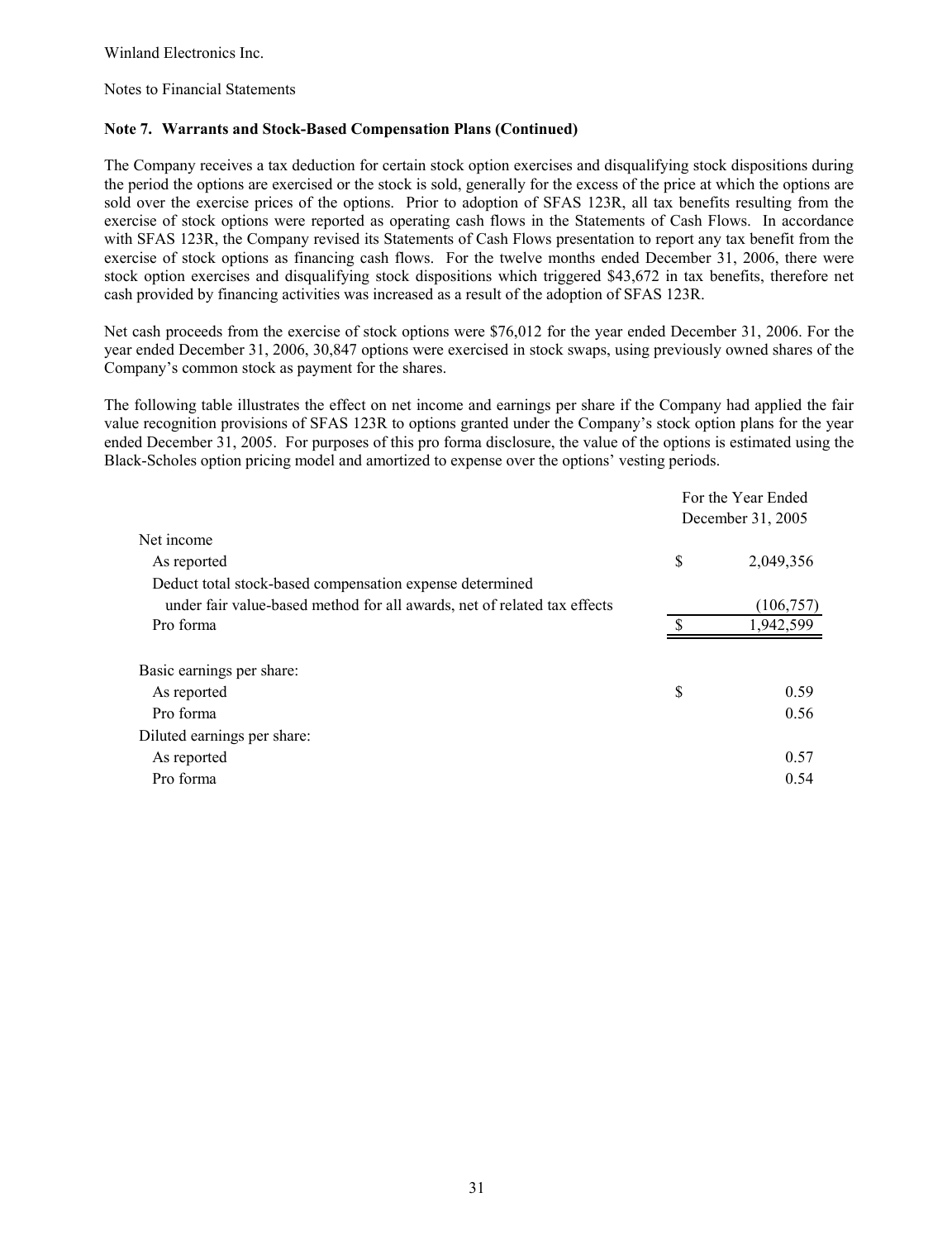Notes to Financial Statements

# **Note 7. Warrants and Stock-Based Compensation Plans (Continued)**

The following table represents stock option activity for the twelve months ended December 31, 2006:

|                                              | Number of<br>Shares |   | Weighted-Average<br>Exercise Price | Weighted-Average<br>Remaining<br>Contract Life |
|----------------------------------------------|---------------------|---|------------------------------------|------------------------------------------------|
| Outstanding options at January 1, 2006       | 265,571             | S | 2.25                               |                                                |
| Granted                                      | 100,000             |   | 3.66                               |                                                |
| Exercised                                    | (78, 235)           |   | 1.49                               |                                                |
| Forfeited                                    | (1,296)             |   | 1.62                               |                                                |
| Outstanding options at December 31, 2006     | 286,040             |   | 2.95                               | $4.05$ Yrs                                     |
| Outstanding exercisable at December 31, 2006 | 174,520             |   | 2.85                               | 3.62 Yrs                                       |

The aggregate intrinsic value of options outstanding at December 31, 2006 and 2005 was \$174,718 and \$317,896, respectively. The aggregate intrinsic value of options exercisable at December 31, 2006 and 2005 was \$139,286 and \$228,387, respectively. Total intrinsic value of options exercised for the twelve months ended December 31, 2006 and 2005 was \$240,628 and \$230,580, respectively.

During the years ended December 31, 2006 and 2005, the Company granted 100,000 and 33,000 options, respectively. These options had a weighted average grant date fair value of \$2.61 and \$3.30 per share, respectively.

The following table summarizes information about stock options outstanding at December 31, 2006:

|                        |               | <b>Options Outstanding</b> |   |                       | <b>Options Exercisable</b> |   |                       |
|------------------------|---------------|----------------------------|---|-----------------------|----------------------------|---|-----------------------|
|                        |               | Weighted-Average           |   |                       |                            |   |                       |
| Range of               | Number of     | Remaining Contractual      |   | Weighted-Average      | Number of                  |   | Weighted-Average      |
| <b>Exercise Prices</b> | <b>Shares</b> | Life (Years)               |   | <b>Exercise Price</b> | <b>Shares</b>              |   | <b>Exercise Price</b> |
| $$0.45 - $0.90$        | 19,800        | 0.8                        | J | 0.64                  | 19,800                     | S | 0.64                  |
| $$0.91 - $1.34$        | 13,640        | 1.7                        |   | 1.25                  | 8,800                      |   | 1.27                  |
| $$1.35 - $1.79$        | 8,800         | 1.9                        |   | 1.45                  | 4.840                      |   | 1.45                  |
| $$2.24 - $2.69$        | 41,300        | 2                          |   | 2.37                  | 30,380                     |   | 2.35                  |
| $$2.70 - $3.14$        | 69,500        | 2.4                        |   | 2.91                  | 55,700                     |   | 2.89                  |
| $$3.15 - $3.58$        | 54,000        | 5.5                        |   | 3.34                  |                            |   |                       |
| $$3.59 - $4.03$        | 24,000        | 5.7                        |   | 3.62                  |                            |   |                       |
| $$4.04 - $4.48$        | 55,000        | 7.7                        |   | 4.26                  | 55,000                     |   | 4.26                  |
|                        | 286,040       | 4.1                        |   | 2.95                  | 174,520                    |   | 2.85                  |

At December 31, 2006, there was \$172,088 of unrecognized compensation cost related to share-based payments which is expected to be recognized over a weighted-average period of 1.37 years.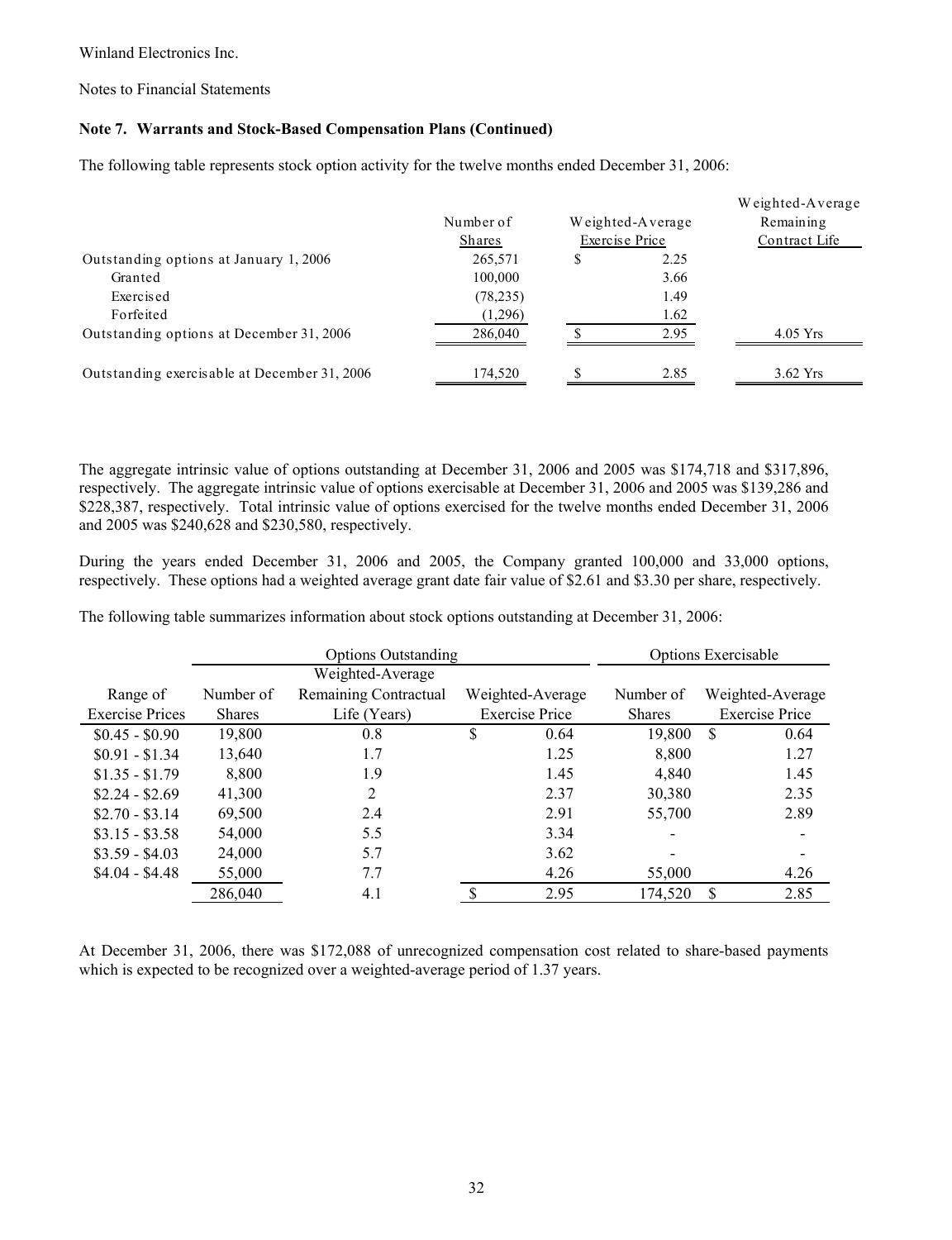Notes to Financial Statements

# **Note 8. Employee Benefit Plans**

**Pension plan:** The Company has a qualified defined contribution 401(k) profit-sharing plan for its employees who meet certain age and service requirements. Employees are allowed to make contributions up to 15 percent of their eligible compensation. The plan also provides for a company-sponsored match to be determined each year by the Board of Directors. The Company contributed approximately \$104,900 and \$87,500 to the plan for the years ended December 31, 2006 and 2005, respectively. In addition, the Company may make additional discretionary contributions to the plan to the extent authorized by the Board of Directors. There were no discretionary contributions to the plan for the years ended December 31, 2006 and 2005.

**Health Savings Account:** Effective January 1, 2006, the Company adopted a health savings account plan for its employees who meet certain service requirements. The plan provides for the company to make contributions equal to one-half the deductible limit elected by the employee. The employee may also make contributions equal to onehalf the deductible limit elected. The Company makes contributions to the plan on a quarterly basis on the first day of each quarter. The contributions cannot be refunded to the company if the employee's employment with the company is terminated voluntarily or involuntarily. The Company contributed approximately \$193,000 to the plan for the year ended December 31, 2006.

# **Note 9. Major Customers, International Sales and Enterprisewide Disclosures**

**Major customers:** The Company has customers which accounted for more than 10 percent of net sales for the years ended December 31, 2006 and 2005, as follows:

|                                                | 2006  | 2005  |
|------------------------------------------------|-------|-------|
| Sales percentage:                              |       |       |
| Customer A                                     | 38%   | 52%   |
| Customer B                                     | 19%   | $5\%$ |
| Accounts receivable percentage at December 31: |       |       |
| Customer A                                     | $7\%$ | 41%   |
| Customer B                                     | 17%   | 17%   |

**Sales to related parties:** The Company has a director who also serves as a director of a customer. The Company had sales to this customer of \$1,694,300 and \$2,206,466 for the years ended December 31, 2006 and 2005 and an outstanding accounts receivable balance of \$192,542 and \$169,835 from this customer at December 31, 2006 and 2005, respectively.

**International sales:** Export sales to international customers for 2006 and 2005 were approximately \$200,500 and \$426,500, respectively. Accounts receivable from international customers were approximately \$6,900 and \$55,000 at December 31, 2006 and 2005, respectively.

**Enterprisewide disclosures:** The following table presents approximate revenue from external customers for each of the Company's groups of products and services:

|                                                                                     | Years Ended December 31 |            |  |            |
|-------------------------------------------------------------------------------------|-------------------------|------------|--|------------|
|                                                                                     |                         | 2006       |  | 2005       |
| Proprietary products and services, primarily for the<br>security/industrial markets |                         | 3,259,900  |  | 3,086,600  |
| Electronic controls and assemblies for OEM customers                                |                         | 34,605,800 |  | 27,281,500 |
| Freight                                                                             |                         | 79.300     |  | 64.900     |
|                                                                                     |                         | 37,945,000 |  | 30,433,000 |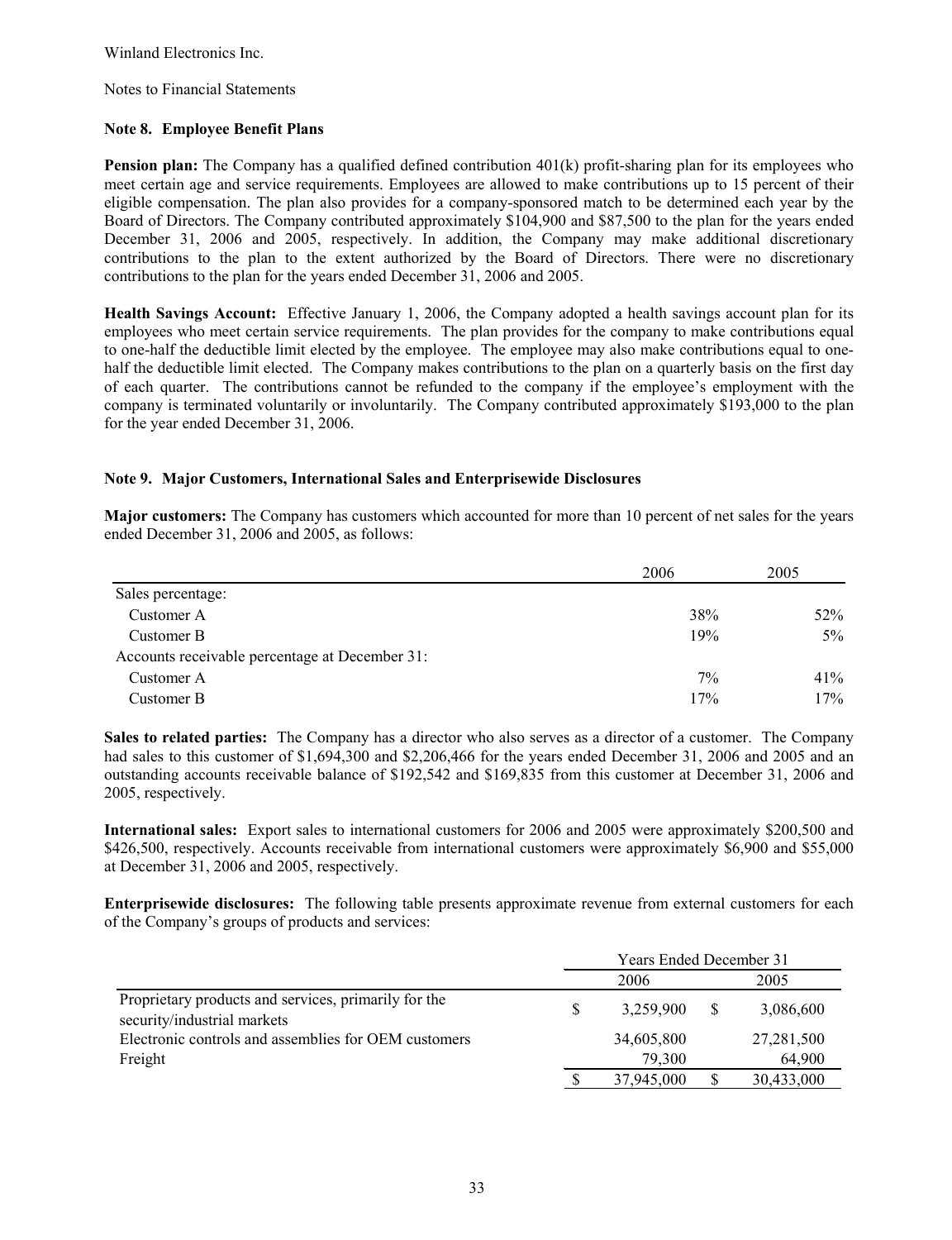Notes to Financial Statements

# **Note 10. Shareholder Rights Plan**

On December 9, 2003, the Company's Board of Directors adopted a Shareholder Rights Plan. Under the plan, rights were constructively distributed as a dividend at the rate of one right for each share of common stock of the Company held by the shareholders of record as of the close of business on December 31, 2003. Each right entitles its holder to purchase one-hundredth of a share of Series A Junior Participating Preferred Stock at an exercise price of \$36. The rights will only be exercisable if a person or group acquires, has the right to acquire, or has commenced a tender offer for 15 percent or more of the Company's outstanding common stock. The rights are nonvoting, pay no dividends, expire on December 9, 2013, and may be redeemed by the Company for \$0.001 per right at any time before the 15th day (subject to adjustment) after a 15 percent position is acquired. The rights have no effect on earnings per share until they become exercisable.

After the rights are exercisable, if the Company is acquired in a merger or other business combination, or if 50 percent or more of the Company's assets are sold, each right will entitle its holder (other than the acquiring person or group) to purchase, at the then current exercise price, common stock of the acquiring entity having a value of twice the exercise price. In connection with the adoption of the Shareholder Rights Plan, the Board of Directors has designated 60,000 shares of previously undesignated stock as Series A Junior Participating Preferred Stock. The shares have a par value of \$0.01 per share and a liquidation value equal to the greater of \$100 or 100 times the aggregate amount to be distributed per share to holders of common stock. Shares of Series A Junior Participating Preferred Stock are not convertible into shares of the Company's common stock. Each share of Series A Junior Participating Preferred Stock will be entitled to a minimum preferential quarterly dividend payment equal to the greater of \$1 per share or an aggregate dividend of 100 times the dividend declared per share of common stock. Each share of Series A Junior Participating Preferred Stock has 100 votes. In the event of any merger, consolidation or other transaction in which common stock is exchanged; each share of Series A Junior Participating Preferred Stock will be entitled to receive 100 times the amount received per share of common stock. There are no shares of Series A Junior Participating Preferred Stock outstanding.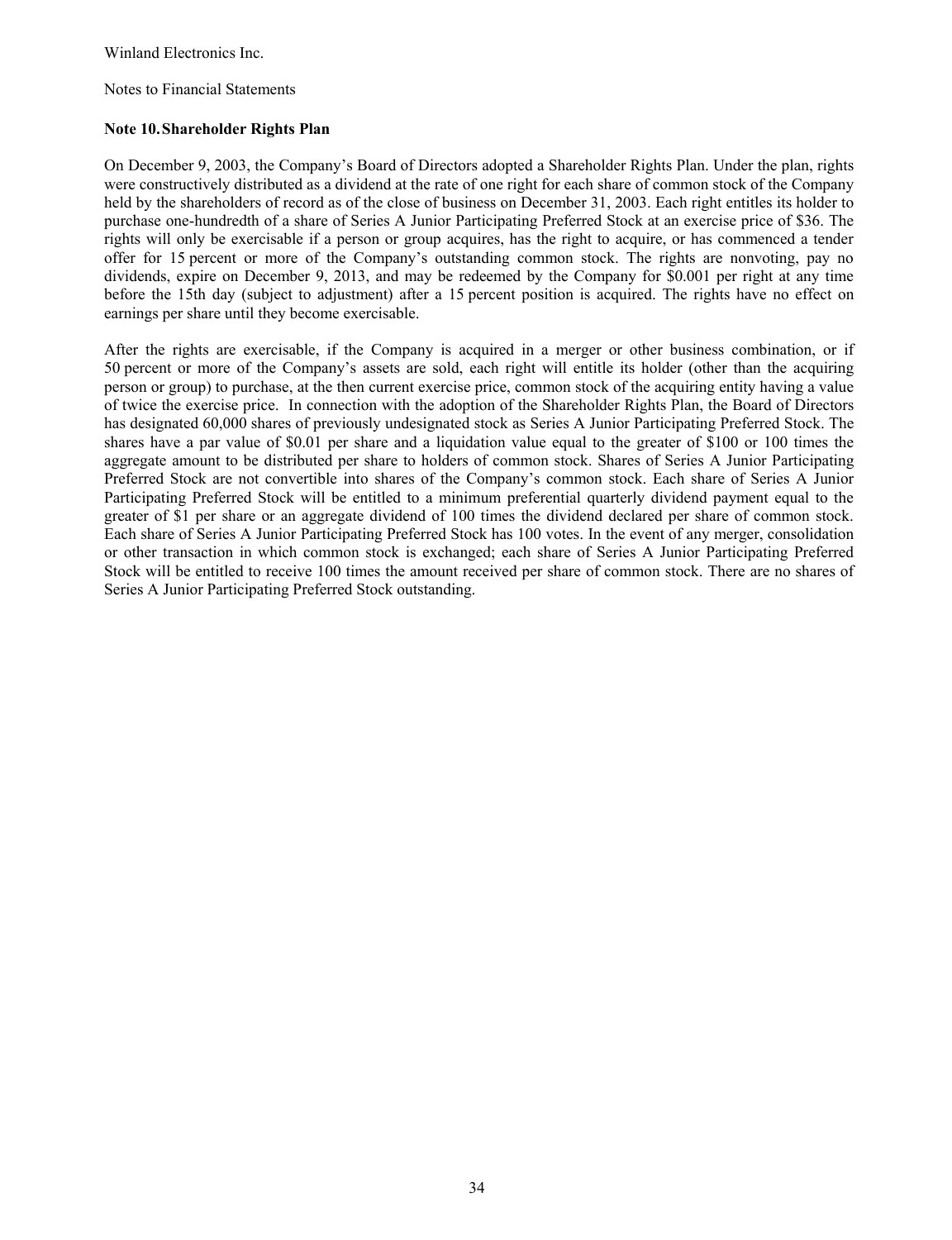# **ITEM 8. CHANGES IN AND DISAGREEMENTS WITH ACCOUNTANTS ON ACCOUNTING AND FINANCIAL DISCLOSURE**

None.

# **ITEM 8A. CONTROLS AND PROCEDURES**

#### **Evaluation of Disclosure Controls Procedures.**

The Company's Chief Executive Officer, Lorin E. Krueger, and Chief Financial Officer, Glenn A. Kermes, have reviewed the Company's disclosure controls and procedures as of the end of the period covered by this report. Based upon this review, these officers believe that the Company's disclosure controls and procedures are effective in ensuring that information that is required to be disclosed by the Company in reports that it files under the Securities Exchange Act of 1934 is recorded, processed and summarized and reported within the time periods specified in the rules and forms of the Securities and Exchange Commission.

#### **Changes in Internal Control.**

During the fourth quarter, the Company's new Chief Financial Officer Glenn Kermes started his employment thereby reinstating a second review of the preparation of the financial statements. This additional review may be deemed a change in the Company's internal control over financial reporting during the period that has materially affected, or is reasonably likely to materially affect, the Company's internal control over financial reporting.

# **ITEM 8B. OTHER INFORMATION**

On December 20, 2006, the Compensation Committee approved the 2007 Incentive Bonus Plan (the "Plan") to reward employees, including executive officers, for performance contributing to pre-tax, pre-stock based compensation, pre-incentive plan, net income in excess of minimum limits defined annually at the beginning of the year by the Board of Directors. The Plan is filed as Exhibit 10.30 to this Form 10-KSB and is incorporated by reference herein.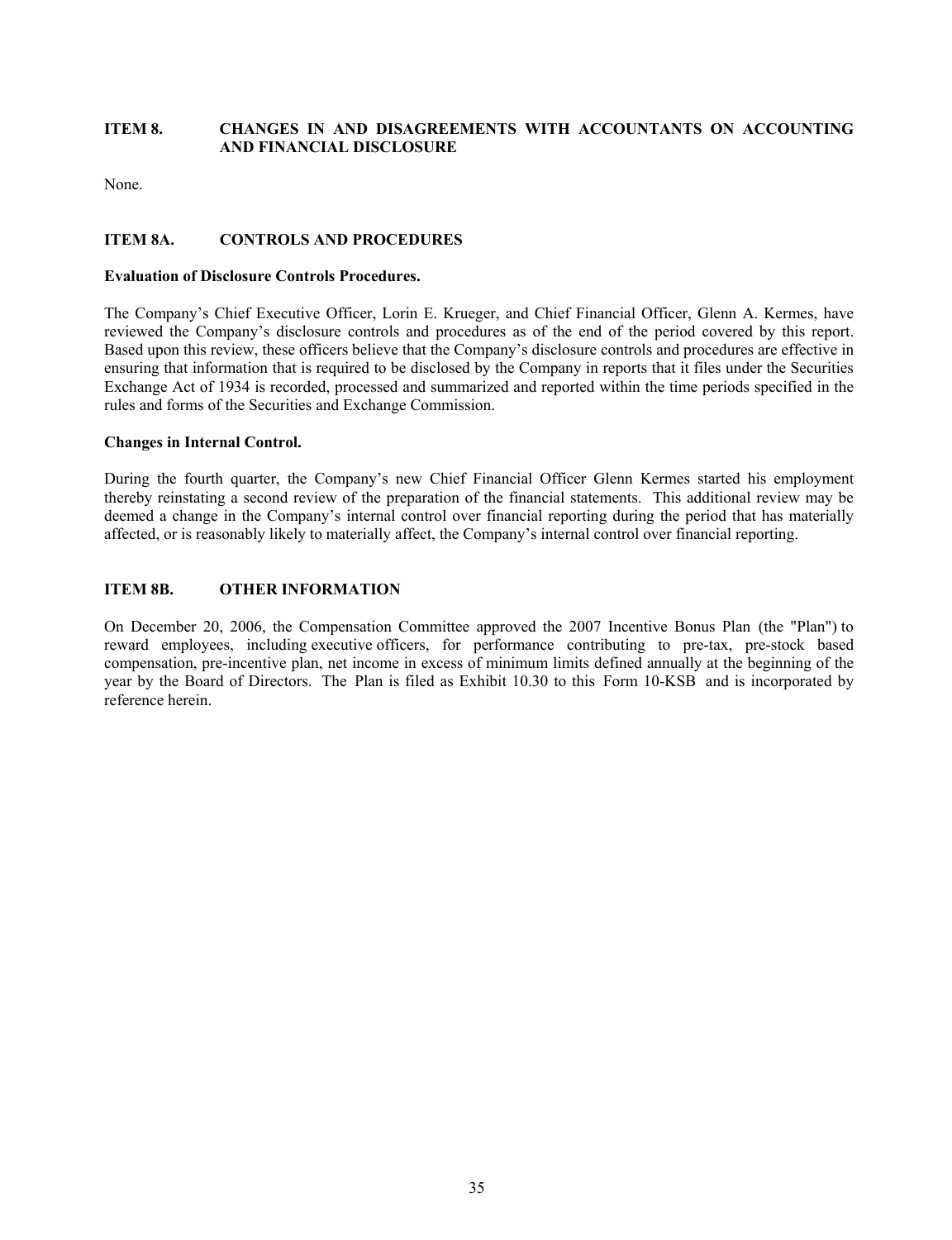#### **PART III**

# **ITEM 9. DIRECTORS, EXECUTIVE OFFICERS, PROMOTERS, CONTROL PERSONS AND CORPORATE GOVERANCE; COMPLIANCE WITH SECTION 16(a) OF THE EXCHANGE ACT**

The information required by Item 9 is either set forth under "Executive Officers of the Company" at the end of Part I of this Form 10-KSB or is incorporated by reference to the Company's definitive proxy statement for its 2007 Annual Meeting of Shareholders under the captions "Corporate Governance," "Election of Directors" and "Compliance with Section 16(a) of the Exchange Act."

### **ITEM 10. EXECUTIVE COMPENSATION**

The information required by Item 10 is incorporated by reference to the Company's definitive proxy statement for its 2007 Annual Meeting of Shareholders under the captions "Executive Compensation" and "Corporate Governance – Compensation to Non-Employee Directors."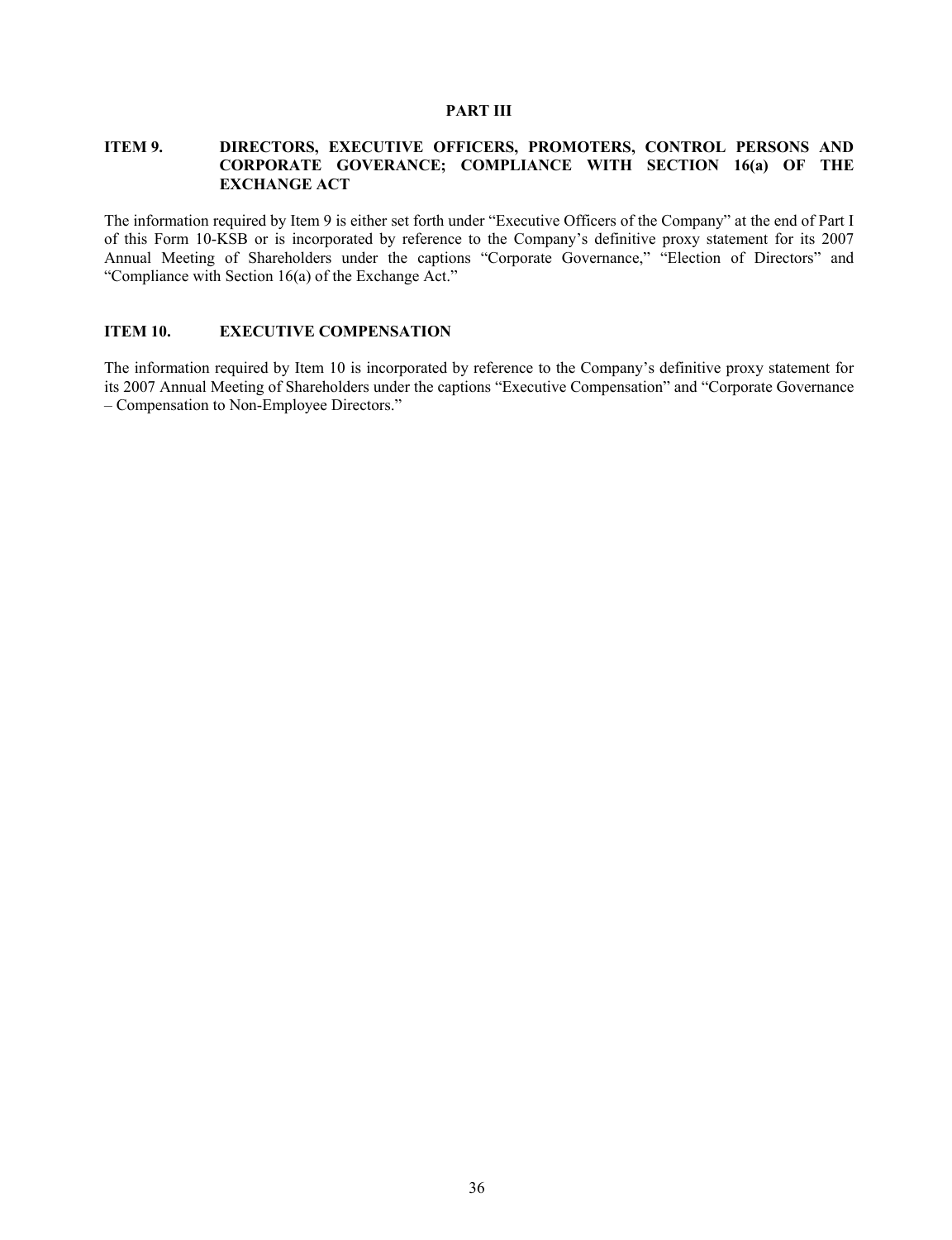# **ITEM 11. SECURITY OWNERSHIP OF CERTAIN BENEFICIAL OWNERS AND MANAGEMENT AND RELATED STOCKHOLDER MATTERS**

The information required by Item 11 relating to security ownership of certain holders is incorporated by reference to the Company's definitive proxy statement for its 2007 Annual Meeting of Shareholders under the caption "Principal Shareholders and Management Shareholdings."

The following table provides information concerning the Company's equity compensation plans as of December 31, 2006.

|                                                                   |                         |                      | Number of securities    |
|-------------------------------------------------------------------|-------------------------|----------------------|-------------------------|
|                                                                   |                         |                      | remaining available for |
|                                                                   |                         |                      | future issuance under   |
|                                                                   | Number of securities to | Weighted average     | equity compensation     |
|                                                                   | be issued upon exercise | exercise price of    | plans (excluding)       |
|                                                                   | of outstanding options, | outstanding options, | securities reflected in |
|                                                                   | warrants and rights     | warrants and rights  | column (a))             |
|                                                                   | (a)                     | (b)                  | (c)                     |
| Equity compensation plans approved by<br>security holders         | 286,040                 | \$2.95               | 298,174 $(1)$           |
| Equity compensation plans not approved by<br>security holders (2) | 45,000                  | \$3.72               | $\theta$                |
| <b>TOTALS</b>                                                     | 331,040                 | \$3.05               | 298,174                 |

(1) Includes 20,174 shares available for issuance under the Company's 1997 Employee Stock Purchase Plan.

(2) The plans consist of four warrants to purchase shares of the Company's Common Stock issued in 2005 and 2006 as partial consideration for consulting services to the following: (i) Hayden Communications, Inc., a communication consulting firm – warrant to purchase 20,000 shares (10,000 shares exercisable until August 1, 2008 and 10,000 shares exercisable until February 1, 2009); (ii) Board Assets, Inc., a board evaluation and consulting firm – warrant to purchase 5,000 shares, which warrant vests upon performance of certain services and expires on February 16, 2016 (2,500 shares vested on July 17, 2006, and the remaining shares will not vest because the consulting arrangement has been terminated); and (iii) each of two principals of Genoa Business Advisors, LLC, a business consulting firm – warrant to purchase 10,000 shares, which vest in 5,000-share increments upon performance of certain services and expire on September 6, 2011.

# **ITEM 12. CERTAIN RELATIONSHIPS, RELATED TRANSACTIONS AND DIRECTOR INDEPENDENCE**

The information required by Item 12 is incorporated by reference to the Company's definitive proxy statement for its 2007 Annual Meeting of Shareholders under the captions "Corporate Governance" and "Certain Transactions."

# **ITEM 13. EXHIBITS**

The following exhibits are included in this report: See "Exhibit Index to Form 10-KSB" following the signature page of this Form 10-KSB.

# **ITEM 14. PRINCIPAL ACCOUNTANT FEES AND SERVICES**

The information requested in this item is incorporated by reference to the Company's definitive proxy statement for its 2007 Annual Meeting of Shareholders under the caption "Independent Registered Public Accounting Firm."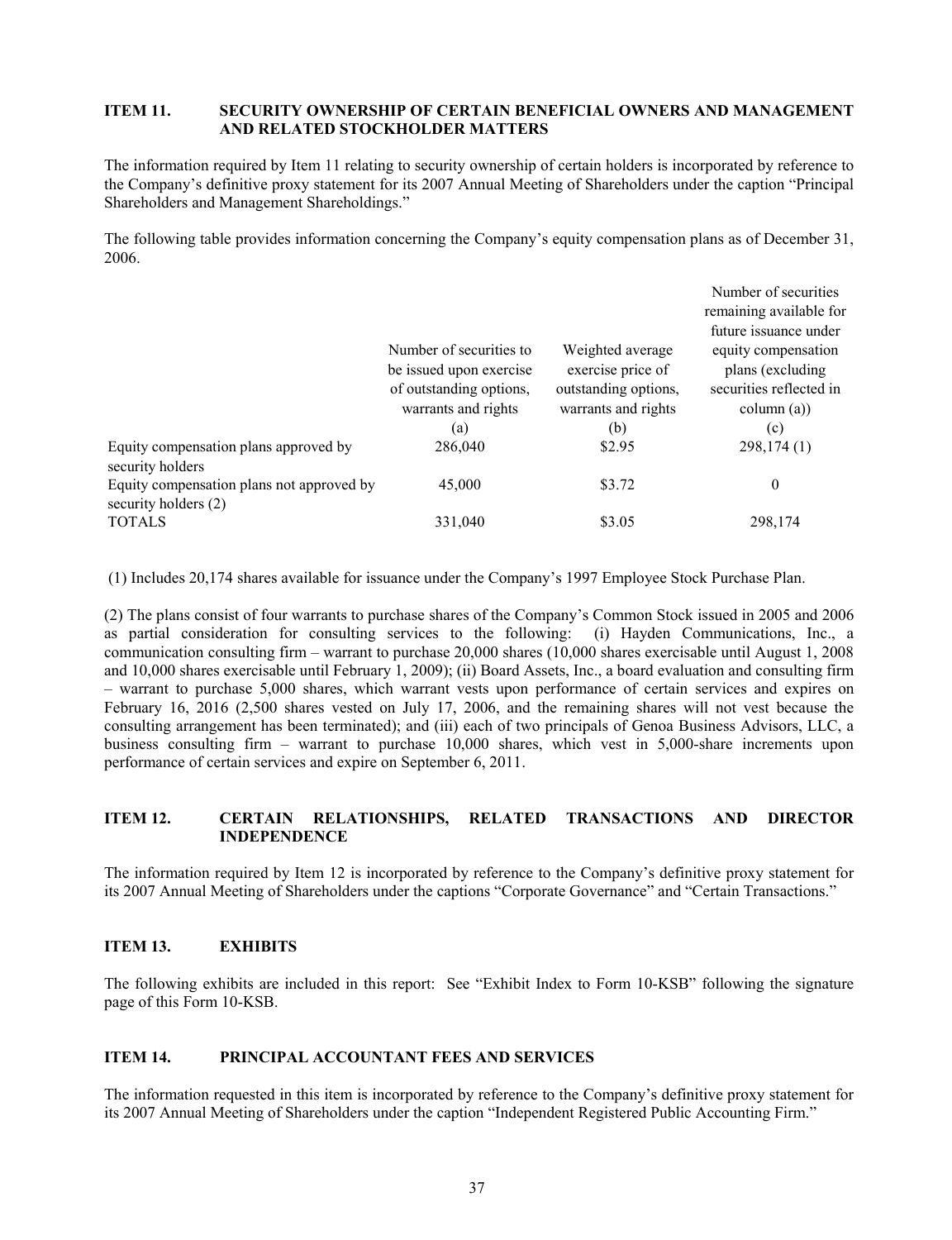# **SIGNATURES**

Pursuant to the requirements of Section 13 of the Securities Exchange Act of 1934, the Company has caused this Report to be signed on its behalf by the undersigned, thereunto duly authorized.

WINLAND ELECTRONICS, INC.

Dated: March 28, 2007

/s/ Lorin E. Krueger<br>Lorin E. Krueger President and Chief Executive Officer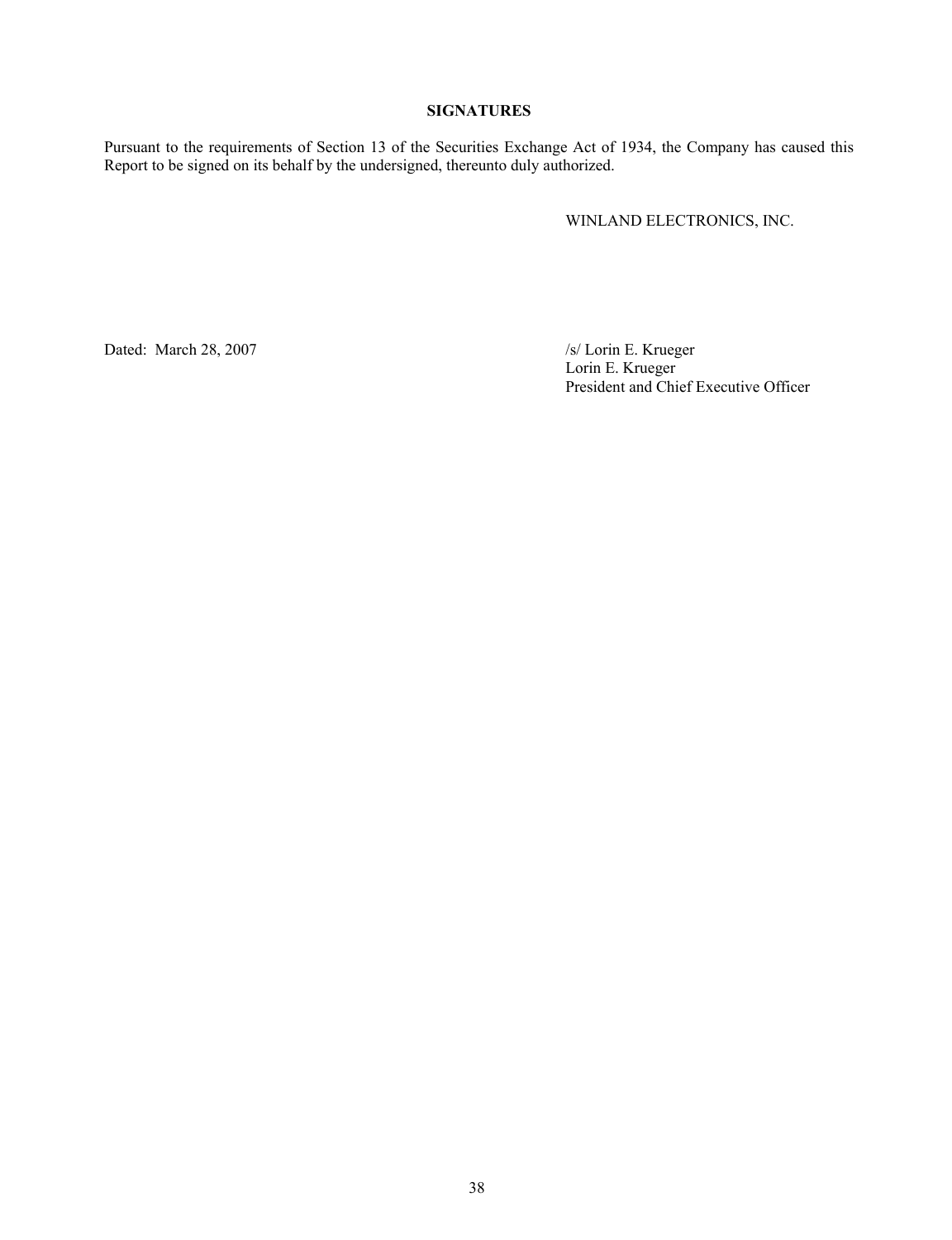Pursuant to the requirements of the Securities Exchange Act of 1934, this Report has been signed by the following persons on behalf of the Company, in the capacities, and on the dates, indicated.

#### (Power of Attorney)

Each person whose signature appears below constitutes and appoints Lorin E. Krueger and Glenn A. Kermes as his true and lawful attorneys-in-fact and agents, each acting alone, with full power of substitution and re-substitution, for him and in his name, place and stead, in any and all capacities, to sign any or all amendments to this Annual Report on Form 10-KSB and to file the same, with all exhibits thereto, and other documents in connection therewith, with the Securities and Exchange Commission, granting unto said attorneys-in-fact and agents, each acting alone, full power and authority to do and perform each and every act and thing requisite and necessary to be done in and about the premises, as fully to all intents and purposes as he might or could do in person, hereby ratifying and confirming all said attorneys-in-fact and agents, each acting alone, or his substitute or substitutes, may lawfully do or cause to be done by virtue thereof.

| <b>Signature and Title</b>                                                                                                        | Date           |
|-----------------------------------------------------------------------------------------------------------------------------------|----------------|
| /s/ Lorin E. Krueger<br>Lorin E Krueger, Chief Executive Officer, President<br>and Director (Principal Executive Officer)         | March 28, 2007 |
| /s/ Glenn A. Kermes<br>Glenn A. Kermes, Chief Financial Officer (Principal<br>Financial Officer and Principal Accounting Officer) | March 28, 2007 |
| /s/ Thomas J. de Petra<br>Thomas J. de Petra, Chairman of the Board of<br>Directors                                               | March 28, 2007 |
| /s/ Richard T. Speckmann<br>Richard T. Speckmann, Director                                                                        | March 28, 2007 |
| /s/ James L. Reissner<br>James L. Reissner, Director                                                                              | March 28, 2007 |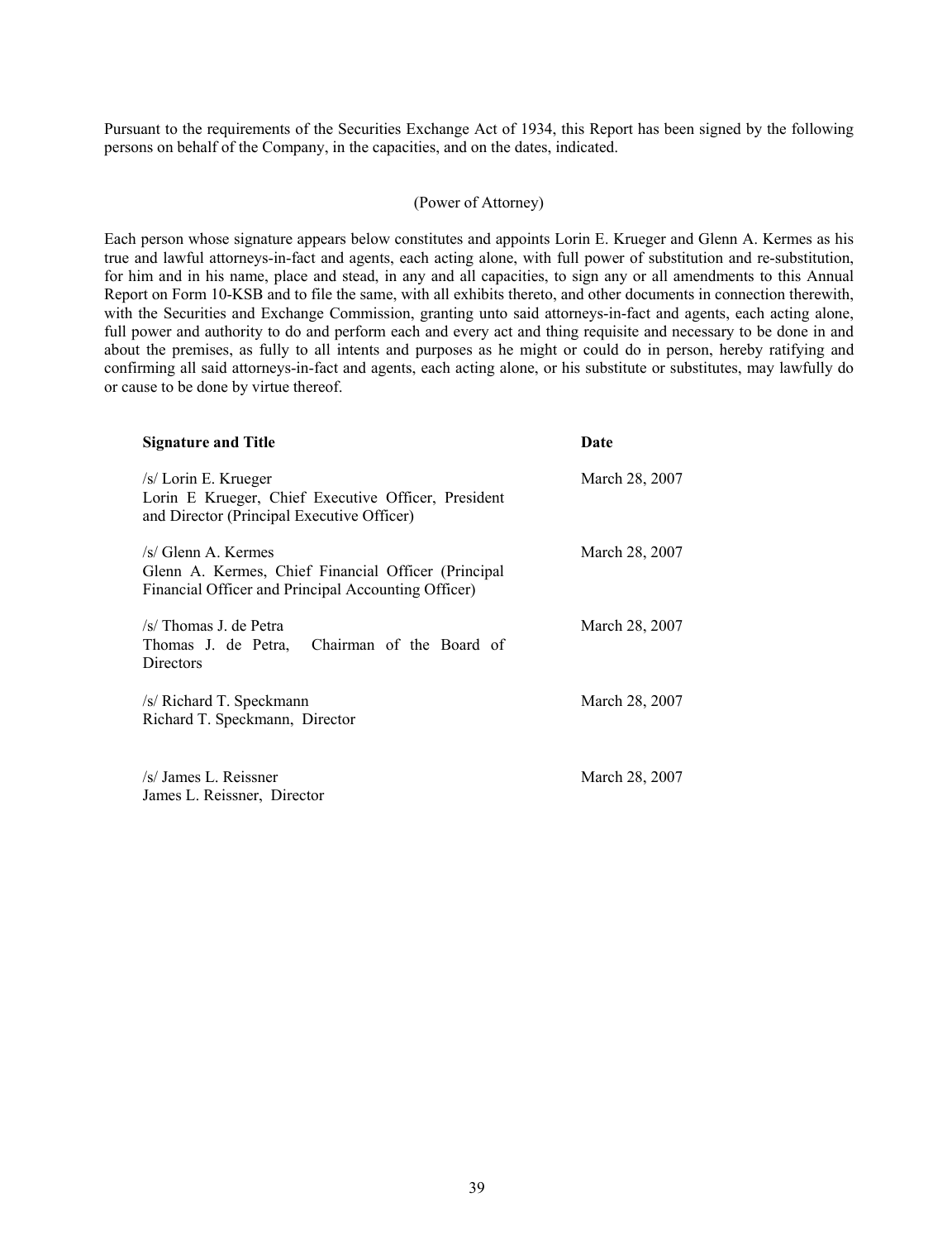# SECURITIES AND EXCHANGE COMMISSION WASHINGTON, D.C. 20549

# EXHIBIT INDEX TO FORM 10-KSB

For the Fiscal Year Ended December 31, 2006 Commission File No.: 1-15637

# WINLAND ELECTRONICS, INC.

\_\_\_\_\_\_\_\_\_\_\_\_\_\_\_\_\_\_\_\_\_\_\_\_\_\_

| Exhibit<br>Number | Item                                                                                                                                                                                                                                                                                                                                                                                                                        |
|-------------------|-----------------------------------------------------------------------------------------------------------------------------------------------------------------------------------------------------------------------------------------------------------------------------------------------------------------------------------------------------------------------------------------------------------------------------|
| 3.1               | Restated Articles of Incorporation, as amended (Incorporated by reference to Exhibit 3.1)<br>to Form 10-KSB for the fiscal year ended December 31, 1994)                                                                                                                                                                                                                                                                    |
| 3.2               | Restated Bylaws (Incorporated by reference to Exhibit 3.2 to Current Report on Form 8-<br>K dated March 5, 2001)                                                                                                                                                                                                                                                                                                            |
| 3.3               | Certificate of Designation of Series A Junior Participating Preferred Stock – See Exhibit<br>4.2                                                                                                                                                                                                                                                                                                                            |
| 4.1               | Specimen of Common Stock certificate (Incorporated by reference to Exhibit 4 to<br>Registration Statement on Form S-4, SEC File No. 33-31246)                                                                                                                                                                                                                                                                               |
| 4.2               | Rights Agreement dated December 9, 2003 between the Company and Wells Fargo Bank<br>Minnesota, N.A., which includes the form of Certificate of Designation as Exhibit A, the<br>form of Right Certificate as Exhibit B and the Summary of Rights to Purchase Preferred<br>Shares as Exhibit C (Incorporated by reference to Exhibit 4.1 to the Form 8-A<br>Registration Statement No. 001-15637 filed on December 10, 2003) |
| 4.3               | First Amendment to Rights Agreement dated December 1, 2004 by and among the<br>Company, Wells Fargo Bank, N.A. and Registrar and Transfer Company (Incorporated<br>by reference to Exhibit 4.2 to Form 8-A/A-1 Registration Statement No. 001-15637 filed<br>December 3, 2004)                                                                                                                                              |
| 10.1              | Winland Electronics, Inc. 1997 Employee Stock Purchase Plan as amended June 17, 2003<br>(Incorporated by reference to Exhibit 10.1 to Form 10-QSB for the quarter ended June 30,<br>$2003$ <sup>**</sup>                                                                                                                                                                                                                    |
| 10.2              | Winland Electronics, Inc. 1997 Stock Option Plan (Incorporated by reference to Exhibit<br>10.2 to Form 10-QSB for the quarter ended June 30, 1997)**                                                                                                                                                                                                                                                                        |
| 10.3              | Form of Incentive Stock Option Plan under 1997 Stock Option Plan (Incorporated by<br>reference to Exhibit 10.3 to Form 10-QSB for the quarter ended June 30, 1997)**                                                                                                                                                                                                                                                        |
| 10.4              | Form of Nonqualified Stock Option Plan under 1997 Stock Option Plan (Incorporated by<br>reference to Exhibit 10.4 to Form 10-QSB for the quarter ended June 30, 1997)**                                                                                                                                                                                                                                                     |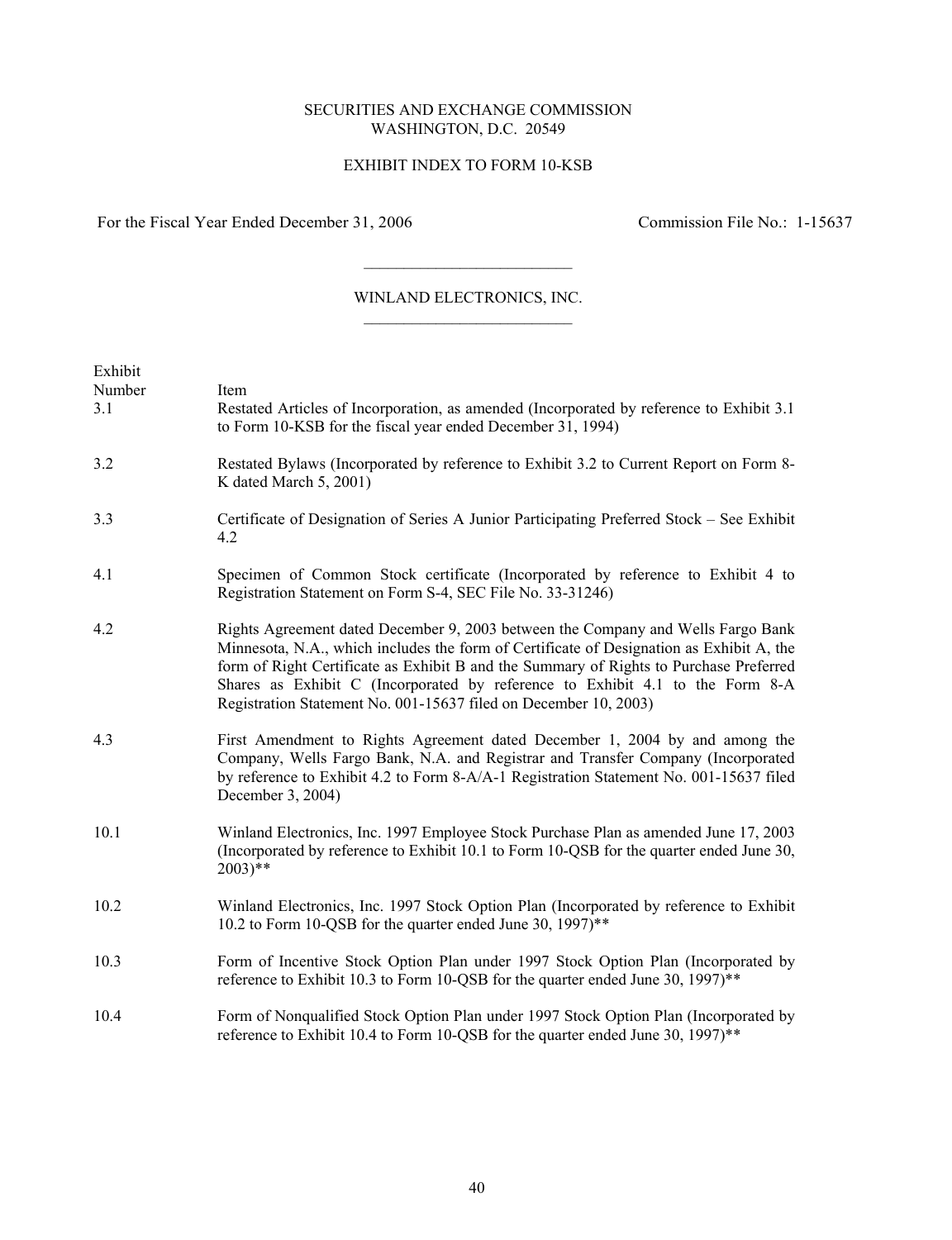| 10.5  | Credit and Security Agreement between the Company and M&I Marshall & Ilsley Bank<br>(M&I), dated June 30, 2003 and Note dated June 30, 2003 in the principal amount of<br>\$2,500,000 in favor of M&I (Incorporated by reference to Exhibit 10.1 to Form 10-QSB<br>for quarter ended June 30, 2003) |
|-------|-----------------------------------------------------------------------------------------------------------------------------------------------------------------------------------------------------------------------------------------------------------------------------------------------------|
| 10.6  | Term Note in the principal amount of \$1,000,000 dated September 30, 2004 in favor of<br>U.S. Bank, N.A. (Incorporated by reference to Exhibit 99.1 to Current Report on Form 8-<br>K dated September 30, 2004 and filed on October 6, 2004)                                                        |
| 10.7  | Term Loan Agreement dated September 30, 2004 between the Company and U.S. Bank,<br>N.A. (Incorporated by reference to Exhibit 99.2 to Current Report on Form 8-K dated<br>September 30, 2004 and filed on October 6, 2004)                                                                          |
| 10.8  | Addendum to Term Loan Agreement and Note dated September 30, 2004 between the<br>Company and U.S. Bank, N.A. (Incorporated by reference to Exhibit 99.3 to Current<br>Report on Form 8-K dated September 30, 2004 and filed on October 6, 2004)                                                     |
| 10.9  | Mortgage, Security Agreement and Assignment of Rents dated September 30, 2004 bet in<br>favor of U.S. Bank, N.A. (Incorporated by reference to Exhibit 99.4 to Current Report on<br>Form 8-K dated September 30, 2004 and filed on October 6, 2004)                                                 |
| 10.10 | 2005 Equity Incentive Plan (Incorporated by reference to Exhibit 10.1 to Current Report<br>on Form 8-K dated May 10, 2005 and filed on May 13, 2005)                                                                                                                                                |
| 10.11 | Form of Incentive Stock Option Agreement under the 2005 Equity Incentive Plan<br>(Incorporated by reference to Exhibit 10.2 to Current Report on Form 8-K dated May 10,<br>2005 and filed on May 13, 2005)                                                                                          |
| 10.12 | Form of Nonqualified Stock Option Agreement under the 2005 Equity Incentive Plan<br>(Incorporated by reference to Exhibit 10.3 to Current Report on Form 8-K dated May 10,<br>2005 and filed on May 13, 2005)                                                                                       |
| 10.13 | Form of Restricted Stock Agreement under the 2005 Equity Incentive Plan (Incorporated<br>by reference to Exhibit 10.4 to Current Report on Form 8-K dated May 10, 2005 and filed<br>on May 13, 2005)                                                                                                |
| 10.14 | Amendment No. 1 to Credit Agreement between the Company and M&I Marshall &<br>Ilsley Bank dated April 15, 2004 and Term Note dated April 15, 2004 (Incorporated by<br>reference to Exhibit 10.1 to Form 10-QSB for quarter ended June 30, 2005)                                                     |
| 10.15 | Amendment No. 2 to Credit Agreement between the Company and M&I Marshall &<br>Ilsley Bank dated June 25, 2004 (Incorporated by reference to Exhibit 10.2 to Form 10-<br>QSB for quarter ended June 30, 2005)                                                                                        |
| 10.16 | Amendment No. 3 to Credit Agreement between the Company and M&I Marshall &<br>Ilsley Bank dated August 3, 2004 (Incorporated by reference to Exhibit 10.3 to Form 10-<br>QSB for quarter ended June 30, 2005)                                                                                       |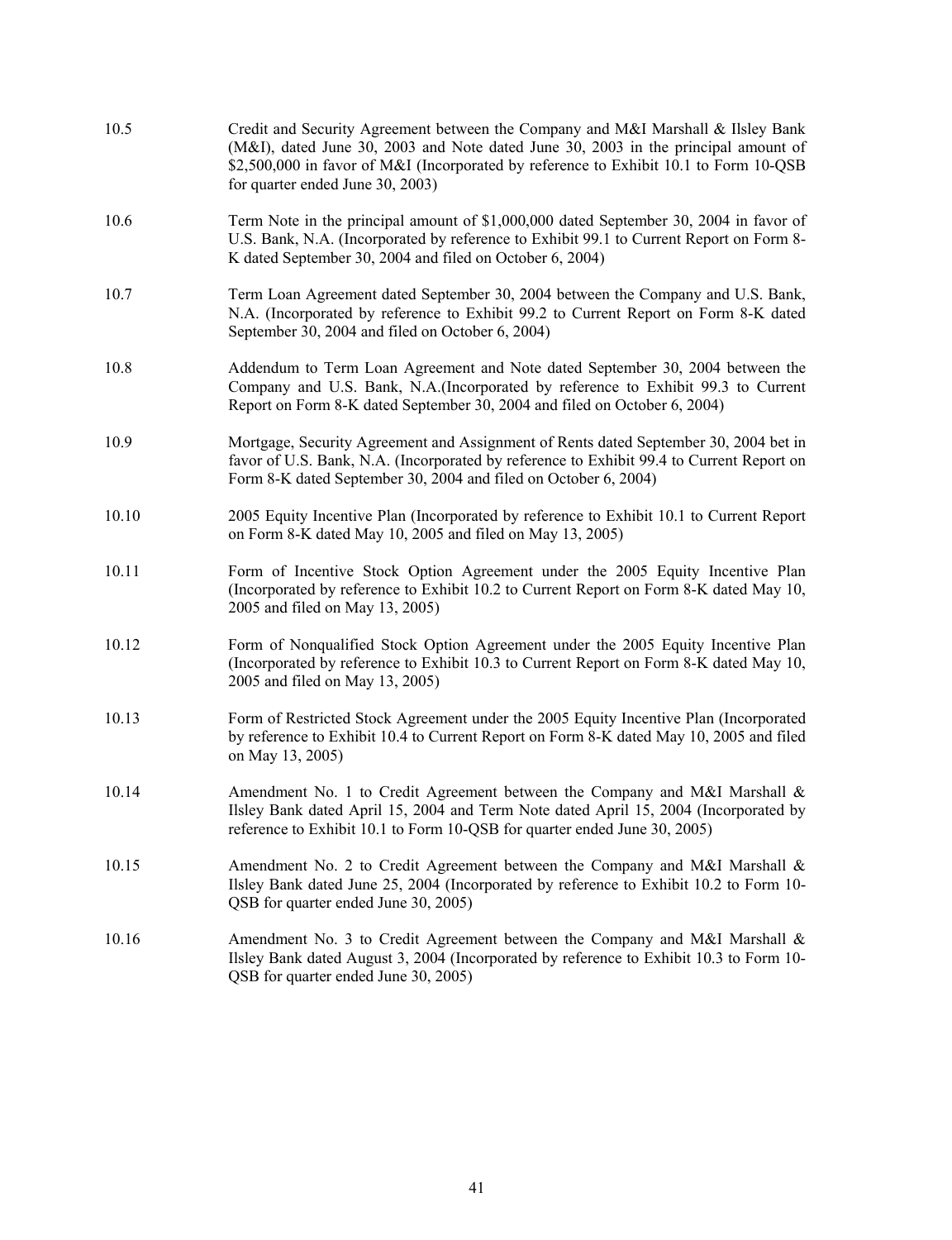- 10.17 Amendment No. 4 to Credit Agreement between the Company and M&I Marshall & Ilsley Bank dated February 23, 2005 (Incorporated by reference to Exhibit 10.4 to Form 10-QSB for quarter ended June 30, 2005)
- 10.18 Amendment No. 5 to Credit Agreement between the Company and M&I Marshall & Ilsley Bank dated April 4, 2005 (Incorporated by reference to Exhibit 10.5 to Form 10- QSB for quarter ended June 30, 2005)
- 10.19 Amendment No.6 to Credit Agreement between the Company and M&I Marshall & Ilsley Bank dated June 23, 2005 (Incorporated by reference to Exhibit 10.6 to Form 10- QSB for quarter ended June 30, 2005)
- 10.20 Amendment No.7 to Credit Agreement between the Company and M&I Marshall & Ilsley Bank dated June 23, 2005 (Incorporated by reference to Exhibit 10.2 to Form 10- QSB for quarter ended June 30, 2006)
- 10.21 Amendment No.8 to Credit Agreement between the Company and M&I Marshall & Ilsley Bank dated June 23, 2005 (Incorporated by reference to Exhibit 10.3 to Form 10- QSB for quarter ended June 30, 2006)
- 10.22 Master Lease Agreement between the Company and M&I Marshall & Ilsley Bank dated June 28, 2006 (Incorporated by reference to Exhibit 10.1 to Form 10-QSB for quarter ended June 30, 2006)
- 10.23 Compensation Arrangements for Directors as of January 1, 2006 (Incorporated by reference to Exhibit 10.28 to Form 10-KSB for year ended December 31, 2005)\*\*
- 10.24 2006 Incentive Bonus Plan (Incorporated by reference to Exhibit 10.30 to Form 10-KSB for year ended December 31, 2005)\*\*
- 10.25 Employment Agreement dated January 23, 2007 between the Company and Lorin E. Krueger (Incorporated by reference to Exhibit 10.1 to Current Report on Form 8-K dated January 23, 2007) \*\*
- 10.26 Employment Agreement dated January 23, 2007 between the Company and Glenn A. Kermes (Incorporated by reference to Exhibit 10.2 to Current Report on Form 8-K dated January 23, 2007) \*\*
- 10.27 Employment Agreement dated February 5, 2007 between the Company and Terry E. Treanor (Incorporated by reference to Exhibit 10.1 to Current Report on Form 8-K dated February 5, 2007) \*\*
- 10.28 Employment Agreement dated February 14, 2007 between the Company and Dale A. Nordquist (Incorporated by reference to Exhibit 10.1 to Current Report on Form 8-K dated February 14, 2007) \*\*
- 10.29\* Employment Agreement dated February 3, 2007 between the Company and Gregory W. Burneske\*\*
- 10.30\* 2007 Incentive Bonus Plan\*\*
- 23.1\* Consent of McGladrey & Pullen, LLP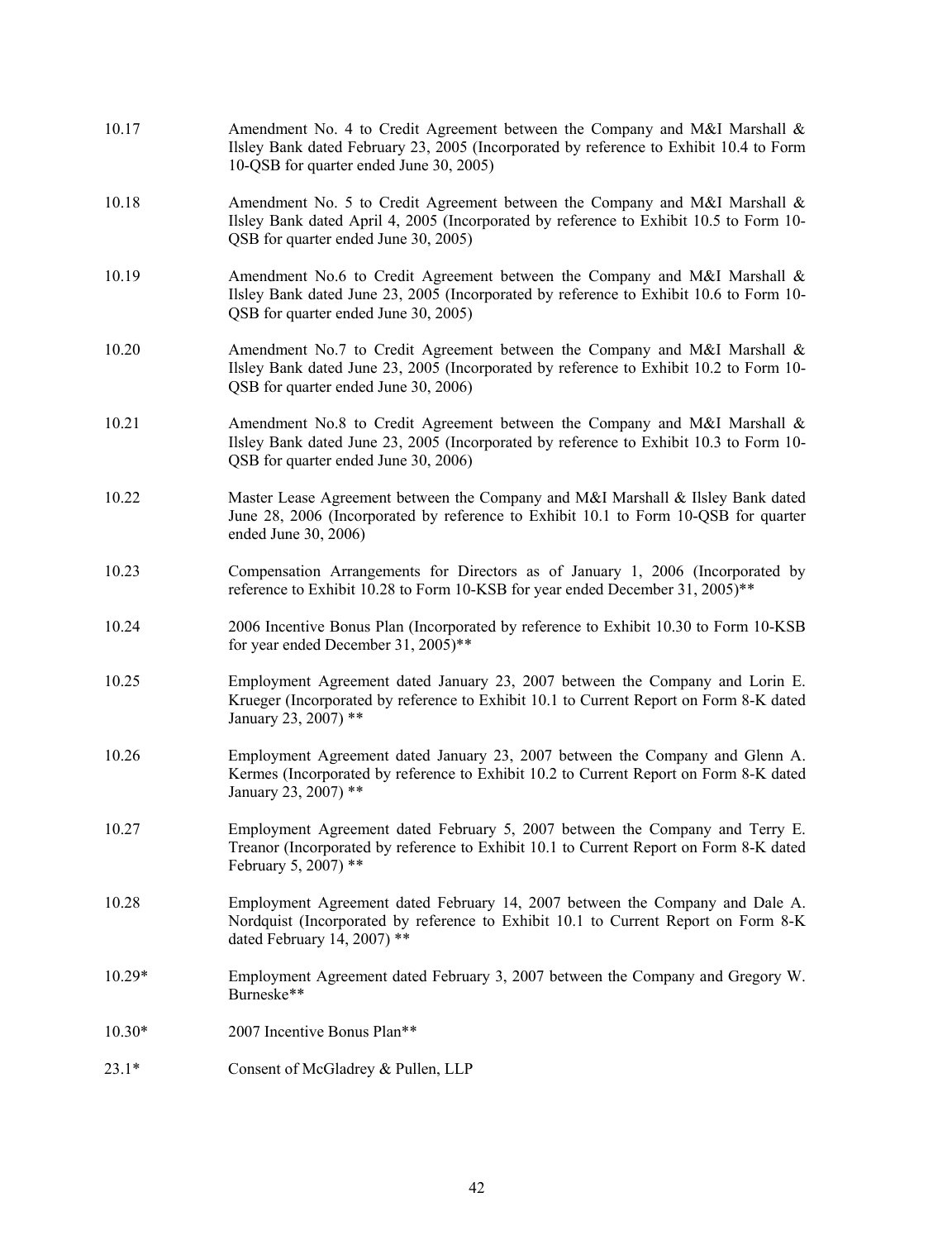| $24.1*$ | Power of Attorney for Lorin E. Krueger, Thomas J. de Petra, Richard T. Speckmann,<br>James L. Reissner (included on signature page of this Form 10-KSB) |
|---------|---------------------------------------------------------------------------------------------------------------------------------------------------------|
| $31.1*$ | Certification of Chief Executive Officer Pursuant to Section 302 of the Sarbanes-Oxley<br>Act                                                           |
| $31.2*$ | Certification of Chief Financial Officer Pursuant to Section 302 of the Sarbanes-Oxley<br>Act                                                           |
| $321*$  | Certification of Chief Executive Officer Pursuant to Section 906 of the Sarbanes-Oxley<br>Act of 2002                                                   |
| $32.2*$ | Certification of Chief Financial Officer Pursuant to Section 906 of the Sarbanes-Oxley<br>Act of 2002                                                   |

\* Filed herewith.

\*\* Management agreement or compensatory plan or arrangement.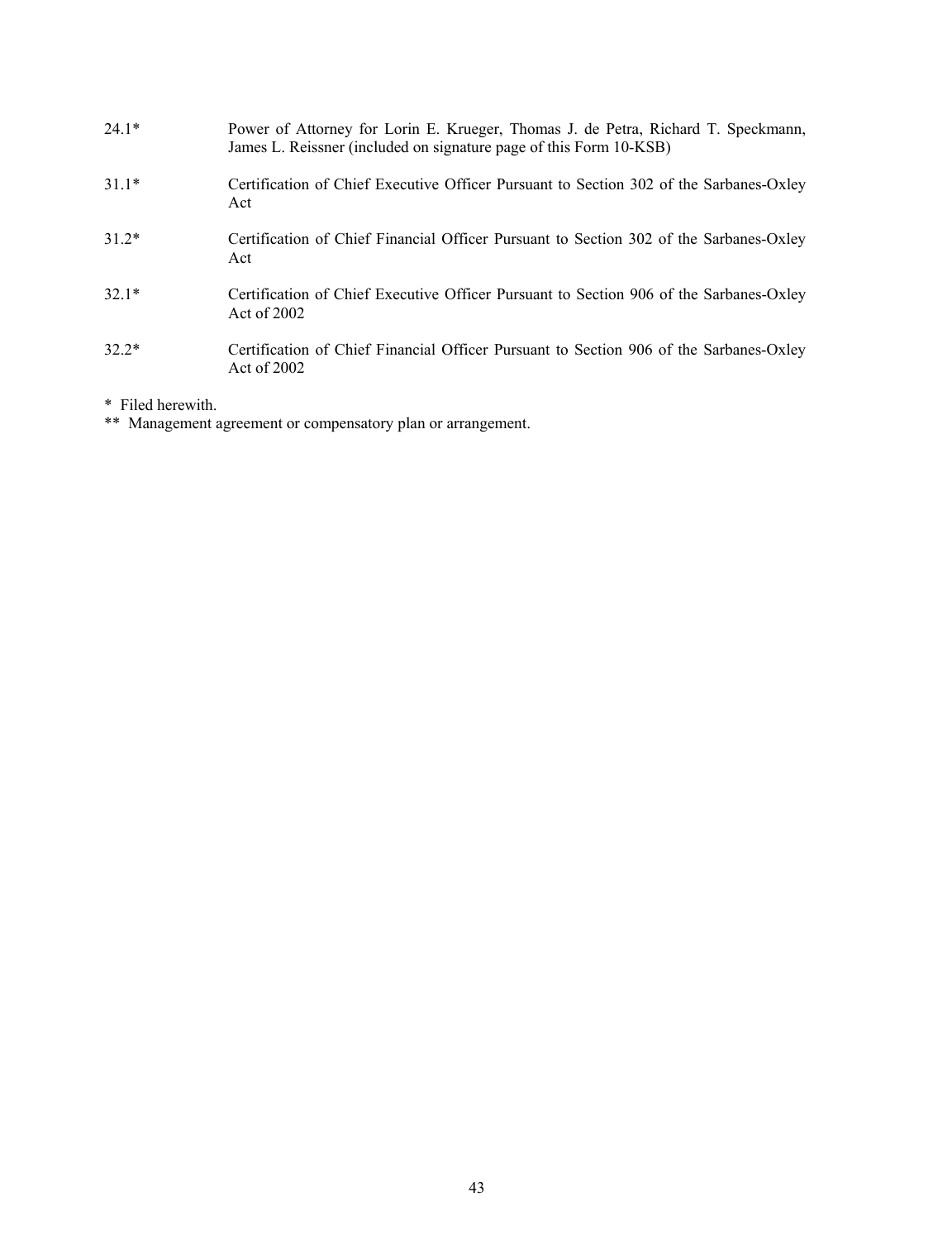# **EXHIBIT 31.1**

# **SARBANES-OXLEY SECTION 302 CERTIFICATION**

I, Lorin E. Krueger, certify that:

1. I have reviewed this Form 10-KSB of Winland Electronics, Inc.;

2. Based on my knowledge, this report does not contain any untrue statement of a material fact or omit to state a material fact necessary to make the statements made, in light of the circumstances under which such statements were made, not misleading with respect to the period covered by this report;

3. Based on my knowledge, the financial statements, and other financial information included in this report, fairly present in all material respects the financial condition, results of operations and cash flows of the small business issuer as of, and for, the periods presented in this report;

4. The small business issuer's other certifying officer and I are responsible for establishing and maintaining disclosure controls and procedures (as defined in Exchange Act Rules 13a-15(e) and 15d-15(e)) for the small business issuer and have:

a) Designed such disclosure controls and procedures, or caused such disclosure controls and procedures to be designed under our supervision, to ensure that material information relating to the small business issuer, including its consolidated subsidiaries, is made known to us by others within those entities, particularly during the period in which this report is being prepared;

b) Evaluated the effectiveness of the small business issuer's disclosure controls and procedures and presented in this report our conclusions about the effectiveness of the disclosure controls and procedures, as of the end of the period covered by this report based on such evaluation; and

c) Disclosed in this report any change in the small business issuer's internal control over financial reporting that occurred during the small business issuer's most recent fiscal quarter (the small business issuer's fourth fiscal quarter in the case of an annual report) that has materially affected, or is reasonably likely to materially affect, the small business issuer's internal control over financial reporting; and

5. The small business issuer's other certifying officer and I have disclosed, based on our most recent evaluation of internal control over financial reporting, to the small business issuer's auditors and the audit committee of the small business issuer's board of directors (or persons performing the equivalent functions):

a) All significant deficiencies and material weaknesses in the design or operation of internal control over financial reporting which are reasonably likely to adversely affect the small business issuer's ability to record, process, summarize and report financial information; and

b) Any fraud, whether or not material, that involves management or other employees who have a significant role in the small business issuer's internal control over financial reporting.

Date: March 28, 2007

/s/ Lorin E. Krueger Lorin E. Krueger Chief Executive Officer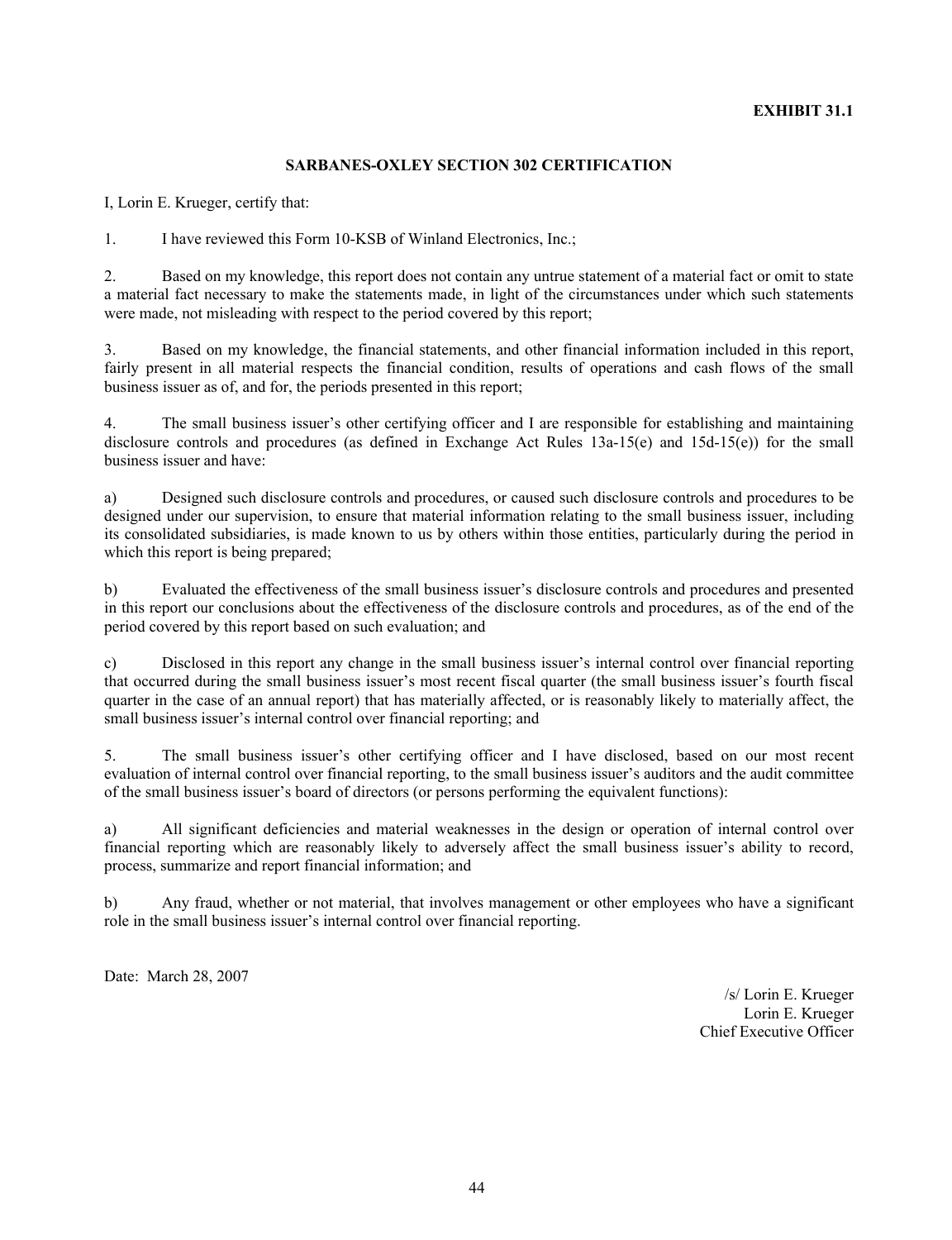# **SARBANES-OXLEY SECTION 302 CERTIFICATION**

I, Glenn A. Kermes, certify that:

1. I have reviewed this Form 10-KSB of Winland Electronics, Inc.;

2. Based on my knowledge, this report does not contain any untrue statement of a material fact or omit to state a material fact necessary to make the statements made, in light of the circumstances under which such statements were made, not misleading with respect to the period covered by this report;

3. Based on my knowledge, the financial statements, and other financial information included in this report, fairly present in all material respects the financial condition, results of operations and cash flows of the small business issuer as of, and for, the periods presented in this report

4. The small business issuer's other certifying officer and I are responsible for establishing and maintaining disclosure controls and procedures (as defined in Exchange Act Rules 13a-15(e) and 15d-15(e)) for the small business issuer and have:

a) Designed such disclosure controls and procedures, or caused such disclosure controls and procedures to be designed under our supervision, to ensure that material information relating to the small business issuer, including its consolidated subsidiaries, is made known to us by others within those entities, particularly during the period in which this report is being prepared;

b) Evaluated the effectiveness of the small business issuer's disclosure controls and procedures and presented in this report our conclusions about the effectiveness of the disclosure controls and procedures, as of the end of the period covered by this report based on such evaluation; and

c) Disclosed in this report any change in the small business issuer's internal control over financial reporting that occurred during the small business issuer's most recent fiscal quarter (the small business issuer's fourth fiscal quarter in the case of an annual report) that has materially affected, or is reasonably likely to materially affect, the small business issuer's internal control over financial reporting; and

5. The small business issuer's other certifying officer and I have disclosed, based on our most recent evaluation of internal control over financial reporting, to the small business issuer's auditors and the audit committee of the small business issuer's board of directors (or persons performing the equivalent functions):

a) All significant deficiencies and material weaknesses in the design or operation of internal control over financial reporting which are reasonably likely to adversely affect the small business issuer's ability to record, process, summarize and report financial information; and

b) Any fraud, whether or not material, that involves management or other employees who have a significant role in the small business issuer's internal control over financial reporting.

Date: March 28, 2007

/s/ Glenn A. Kermes Glenn A. Kermes Chief Financial Officer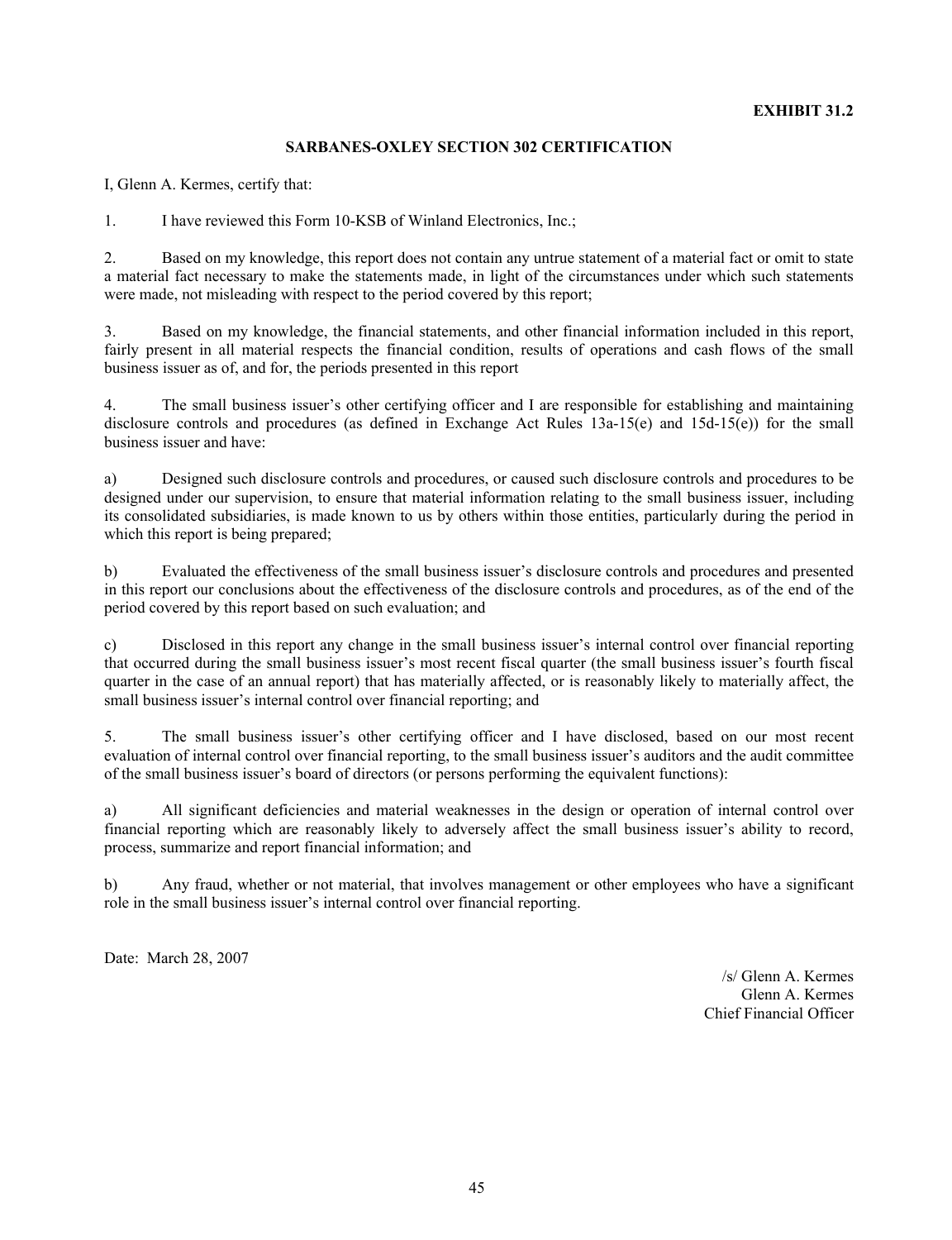# CERTIFICATION PURSUANT TO 18 U.S.C. SECTION 1350, AS ADOPTED PURSUANT TO SECTION 906 OF THE SARBANES-OXLEY ACT OF 2002

 In connection with the Annual Report of Winland Electronics, Inc. (the "Company") on Form 10-KSB for the year ended December 31, 2006 as filed with the Securities and Exchange Commission (the "Report"), I, Lorin E. Krueger, Chief Executive Officer of the Company, certify, pursuant to 18 U.S.C. §1350, as adopted pursuant to §906 of the Sarbanes-Oxley Act of 2002, that:

 (1) The Report fully complies with the requirements of Section 13(a) or 15(d) of the Securities Exchange Act of 1934; and

 (2) The information contained in the Report fairly presents, in all material respects, the financial condition and results of operations of the Company.

Dated: March 28, 2007

/s/ Lorin E. Krueger Lorin E. Krueger Chief Executive Officer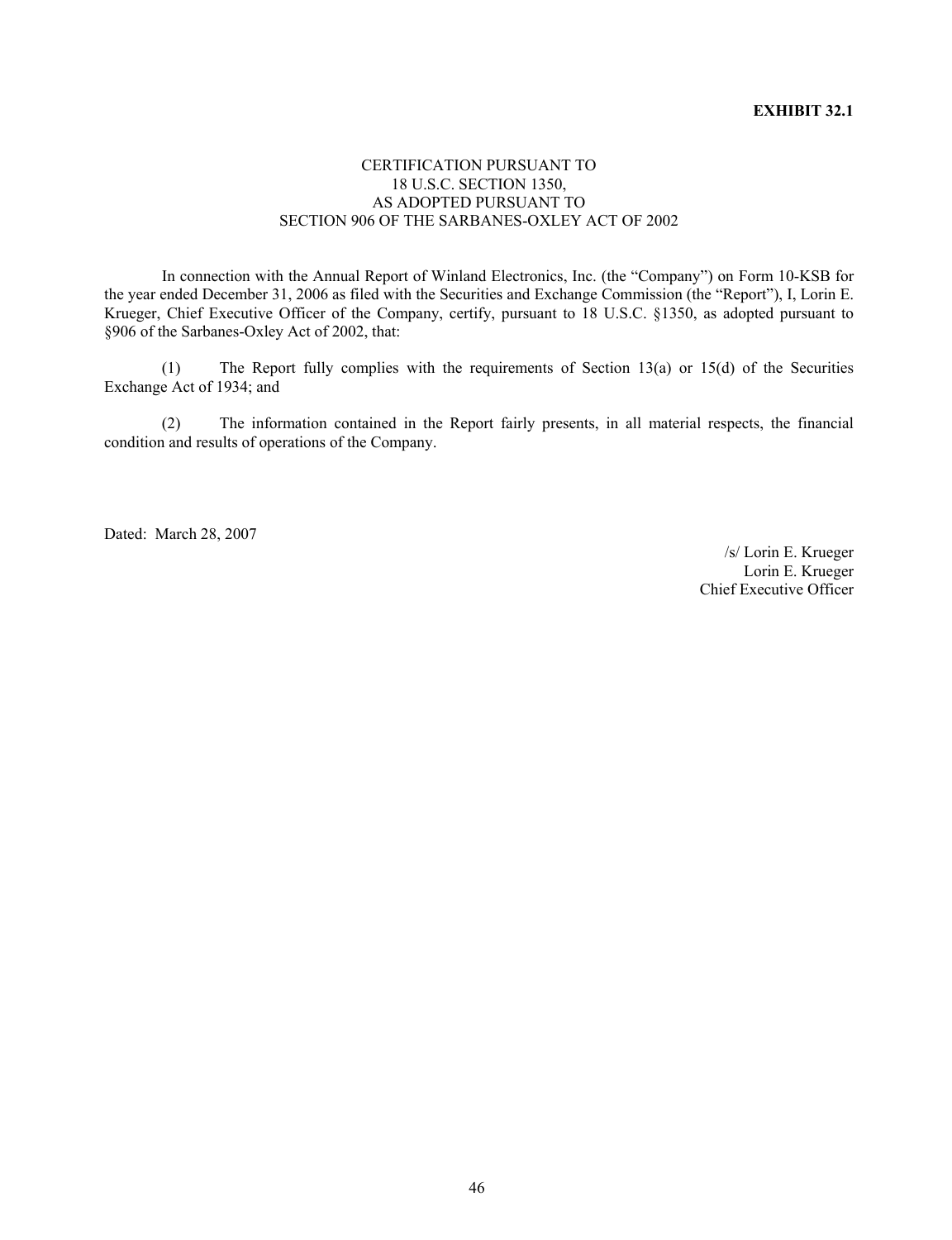# CERTIFICATION PURSUANT TO 18 U.S.C. SECTION 1350, AS ADOPTED PURSUANT TO SECTION 906 OF THE SARBANES-OXLEY ACT OF 2002

 In connection with the Annual Report of Winland Electronics, Inc. (the "Company") on Form 10-KSB for the year ended December 31, 2006 as filed with the Securities and Exchange Commission (the "Report"), I, Glenn A. Kermes, Chief Financial Officer of the Company, certify, pursuant to 18 U.S.C. §1350, as adopted pursuant to §906 of the Sarbanes-Oxley Act of 2002, that:

 (1) The Report fully complies with the requirements of Section 13(a) or 15(d) of the Securities Exchange Act of 1934; and

 (2) The information contained in the Report fairly presents, in all material respects, the financial condition and results of operations of the Company.

Dated: March 28, 2007

/s/ Glenn A. Kermes Glenn A. Kermes Chief Financial Officer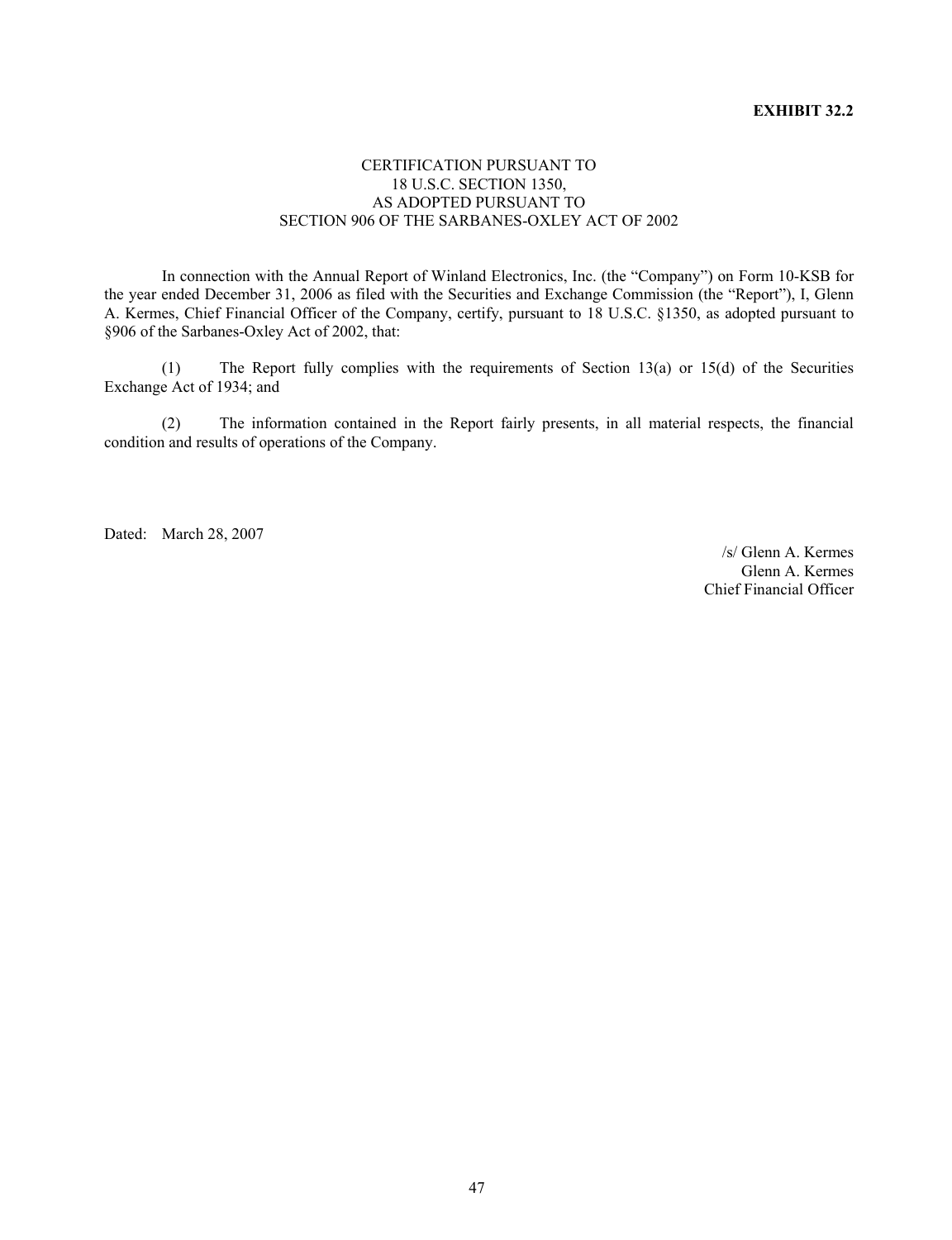# "Our people are passionate about the success of our teams, the organization, and our customers."

# **- Susan Weinberger, Director of Customer Services**

Dedication to customer satisfaction and mutually beneficial business relationships is directly linked to our company values of integrity and continuous improvement. We encourage personnel to make decisions based on the achievement of both short and long term goals. With a balanced strategy we are able to align services for the success of our customers and the company.

# "With both Design and Manufacturing services, we can take a new product idea from concept to reality."

# **– Greg Burneske, VP Engineering**

We provide a full range of new product engineering services for our EMS customers and our own proprietary products group. Currently, we are investing in the development of new proprietary critical environment sensing products as well as new product designs for our customers in the computer, medical, and industrial markets.

> "We continually align our Quality Management System to meet the needs of the markets we serve."

> > **– Myron Dummer, Director of Quality irector**

We have implemented the ISO 9001:2000 Quality System and ISO 13485:2003 Medical Device Quality System to demonstrate our ability to consistently meet customer and regulatory requirements. Our Quality Policy states it best, "Exceptional Customer Care is our Priority." "Our strategy is to continuously expand specialized capability offerings that create customer value."

# **– Terry Treanor, VP Manufacuring**

By listening to the voice of the customer, we have added specialized services that create value. We now have proven capability to manufacture complex assemblies and complete products for our customers. Through best in class practices of Lean Enterprise, cost and lead time are reduced and quality is built into the manufacture of those products.